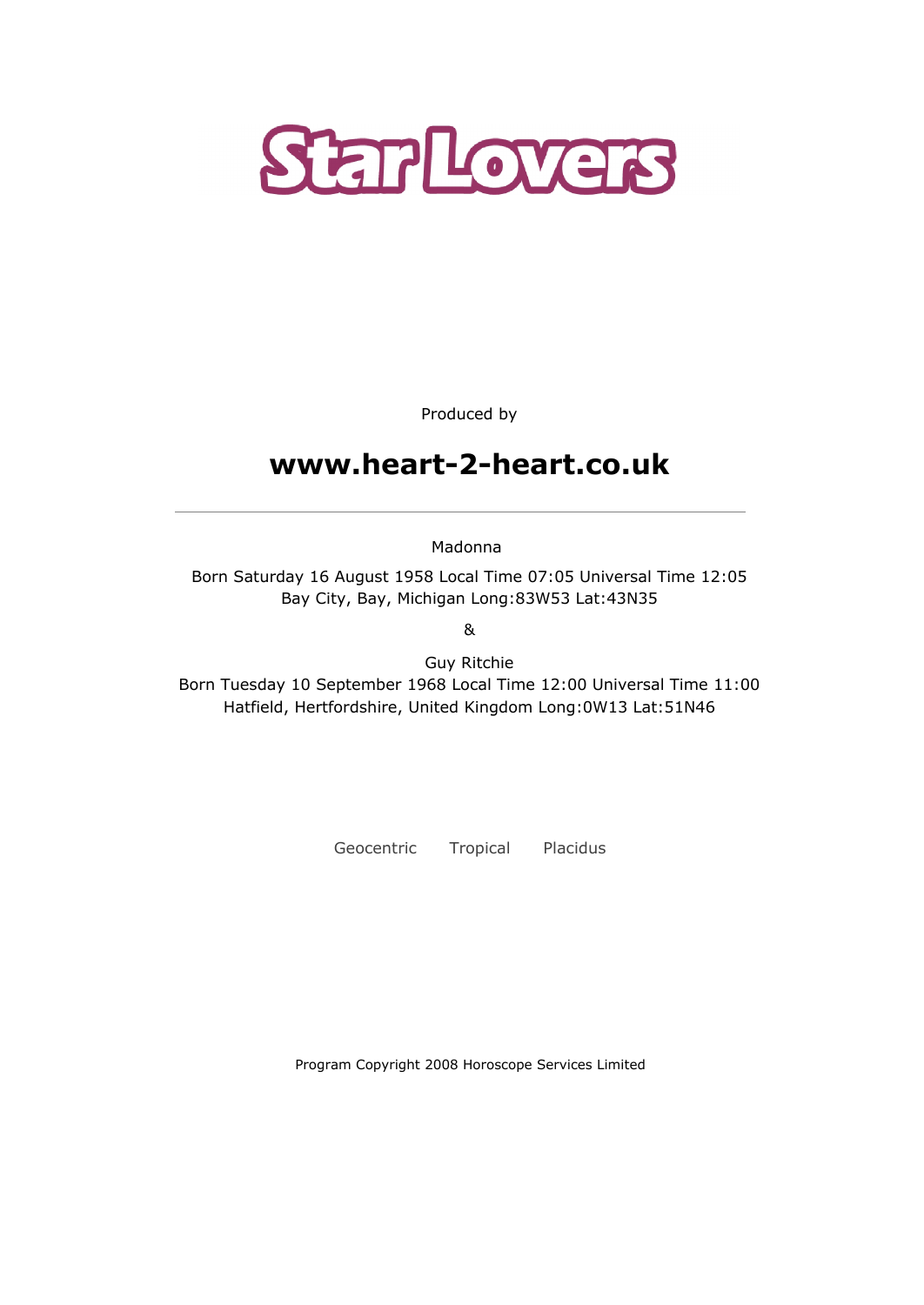### Madonna Born Saturday 16 August 1958 Local Time 07:05 Universal Time 12:05 Bay City, Bay, Michigan Long:83W53 Lat:43N35

| Planet/Point | Glyph          | Sign        | Glyph            | Position    | House  |
|--------------|----------------|-------------|------------------|-------------|--------|
| Sun          | ×              | Leo         | δι               | 23°06'47"   | 12th   |
| Moon         |                | Virgo       | III]             | 11°32'41"   | 1st    |
| Mercury      | ¥              | Virgo       | ill              | 5°39'24" R  | 12th   |
| Venus        | ¥              | Leo         | δl               | 0°32'19"    |        |
| Mars         | ර              | Taurus      |                  | 15°23'11"   | 9th    |
| Jupiter      | 27             | Libra       | ⋍                | 26°23'47"   | 2nd    |
| Saturn       | $\bm{\bar{5}}$ | Sagittarius | $\measuredangle$ | 19°08'30" R | 4th    |
| Uranus       | ਸ਼੍ਰ           | Leo         | Sl               | 12°41'41"   | 12th   |
| Neptune      | Ψ              | Scorpio     | $\mathfrak{m}$   | 2°17'58"    | 3rd    |
| Pluto        | ೪              | Virgo       | Ш                | 1°43'09"    | 12th   |
| Ascendant    | AS             | Virgo       | III              | 8°15'03"    |        |
| MidHeaven    | <b>MC</b>      | Gemini      | Π                | 3°44'51"    | $\sim$ |

#### Planetary Placements

### Guy Ritchie

Born Tuesday 10 September 1968 Local Time 12:00 Universal Time 11:00 Hatfield, Hertfordshire, United Kingdom Long:0W13 Lat:51N46

| <b>Planetary Placements</b> |  |
|-----------------------------|--|
|                             |  |

| Planet/Point | Glyph                 | Sign    | Glyph                                     | Position    | House  |
|--------------|-----------------------|---------|-------------------------------------------|-------------|--------|
| Sun          | 8                     | Virgo   | Ш                                         | 17°47'06"   | 10th   |
| Moon         |                       | Aries   | $\sim$                                    | 29°26'31"   | 6th    |
| Mercury      |                       | Libra   | ⋍                                         | 12°17'20"   | 11th   |
| Venus        | ¥                     | Libra   | ⋍                                         | 10°03'32"   | 11th   |
| Mars         | ර                     | Leo     | $\delta$                                  | 22°51'51"   | 9th    |
| Jupiter      | 4                     | Virgo   | Щ                                         | 16°41'51"   | 10th   |
| Saturn       | $\bm{\mathit{t}}_{2}$ | Aries   | $\sim$                                    | 24°34'03" R | 5th    |
| Uranus       | ਸ਼੍ਰ                  | Virgo   | $\mathfrak{m}$                            | 28°51'14"   | 10th   |
| Neptune      | Ψ                     | Scorpio | ${\mathfrak m}$                           | 24°06'38"   | 1st    |
| Pluto        | ೪                     | Virgo   | M                                         | 22°29'13"   | 10th   |
| Ascendant    | AS                    | Scorpio | ${\rm I\hspace{-.1em}I\hspace{-.1em}I}_4$ | 14°57'37"   | $\sim$ |
| MidHeaven    | <b>MC</b>             | Virgo   | <u>iji</u>                                | 2°20'43"    | $\sim$ |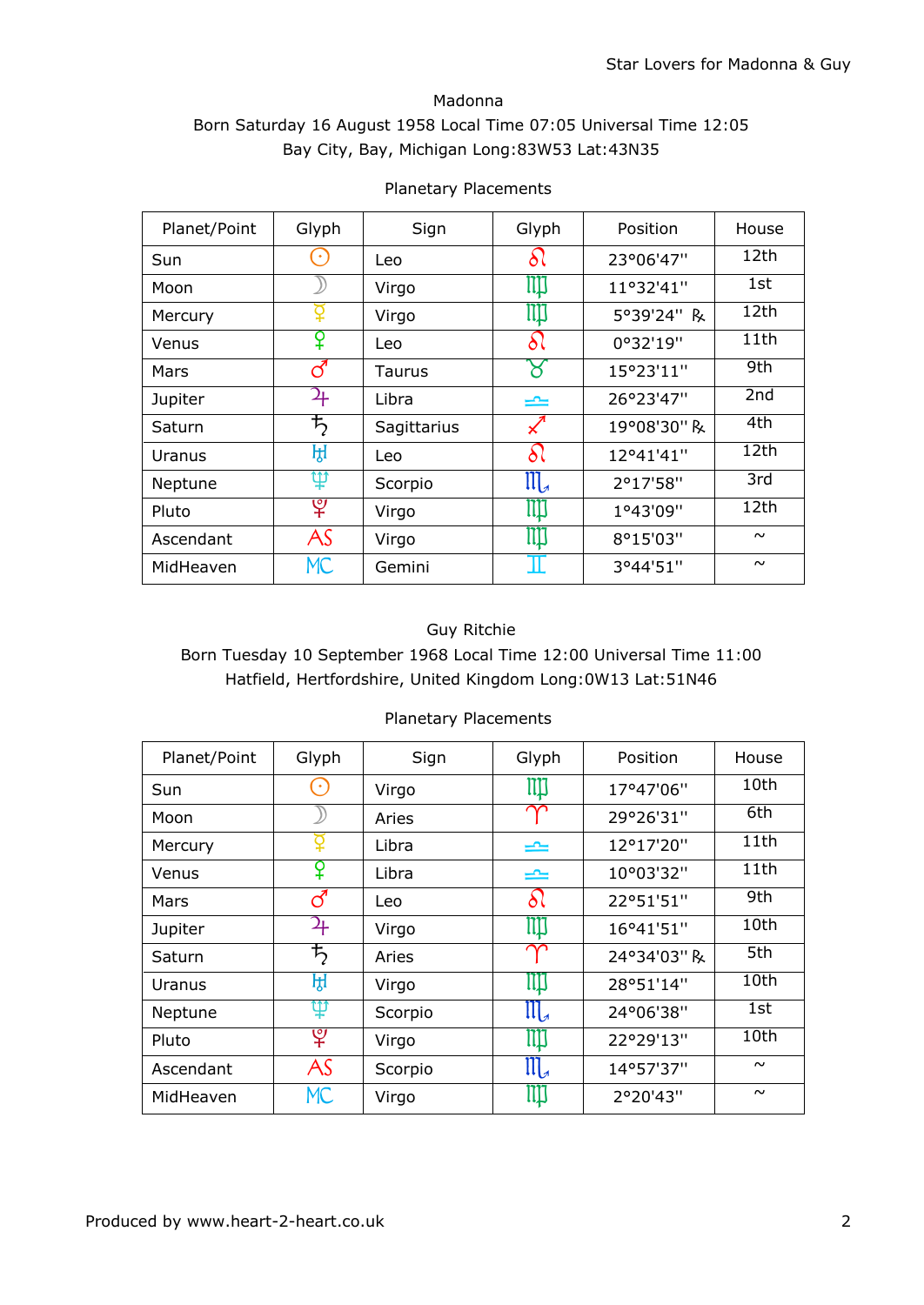#### Star Lovers

This report is designed exclusively for love relationships. The interpretation for Madonna and Guy uses a technique called 'Synastry' which is the branch of astrology dealing with relationships.

It should be pointed out that even the most unlikely love relationship can be made to work if both parties are prepared to put in the effort required. However, there are almost always some adjustments and compromises to be made in any relationship where there are two separate individuals with wills and personalities of their own.

Interpreting a relationship between two people is a complex business. A good analogy to this type of astrological assessment is the way you view a statue. Looking at a statue from the front gives you an idea of what it looks like from a single dimension. It is only by walking around it and viewing it from various points that you begin to see it as a multi-dimensional creation. This is when we can start to understand more about its total composition, what makes it what it is. So it is with the astrological assessment of a partnership.

This Star Lovers report is divided into two distinct sections, each one examining the relationship from a different vantage point:

Part One - Relationship Potential

This section provides overviews of both Madonna and Guy. It examines your relationship potential as individuals, and investigates what each of you needs and expects from a partnership, as well as from a romantic and sexual relationship.

Part Two - Relationship Compatibility

This section looks at how each of you perceives and experiences the other, examining the strengths and weaknesses of the relationship and pinpointing potential problems.

Each connection is given a Star Rating from one to five to show their relative importance. To the right of each pair of symbols, denoting the connection, is a group of five stars  $\star \star \star \star \star$ , the more dark stars there are the more important the connection. The keys for the planets and the other symbols and terms used are given at the back of the report.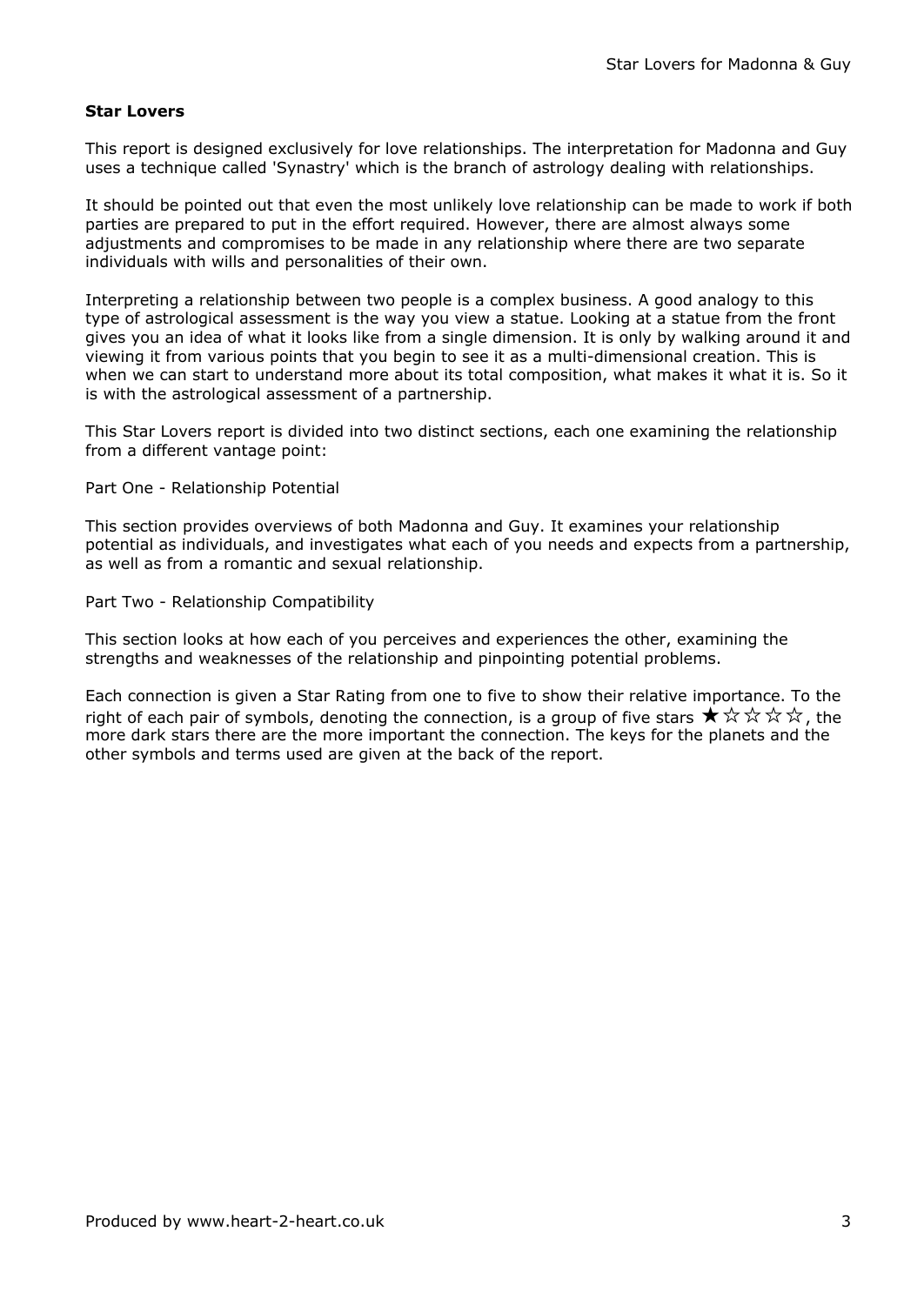#### Part 1 - Madonna's Relationship Potential

An astrological chart is divided into 12 'houses' each of which represents a different sphere of human life. The 5th, 7th, and 8th houses are concerned with relationship potential. Although these houses also have other meanings, here they are defined and interpreted as Madonna's love relationships (5th), Madonna's partnerships (7th) and Madonna's sexual relationships (8th).

#### Madonna's Love Relationships

The 5th house describes romance and courtship: the qualities you seek in a lover and in a love relationship. You may be attracted to different types of lovers who possess one or more of these qualities, but you are most likely to find true happiness with the one person who combines most or all of them.

 $\overline{6}$  5th House Cusp

#### Serious pleasures

You take your love life seriously and need to be careful not to treat courtship, and the sex act, like a commercial arrangement or make too many demands too soon thereby frightening off potential lovers. You can be a real contradiction when it comes to matters of the heart; while you get a perverse pleasure from playing the puritanical vicar in public, in private you can be a very naughty little devil.

While your public persona may deter more overtly sensual individuals (although it's often the reverse!!!), at the same time, you risk attracting those who feel their chastity is safe in your hands. Your love life is, therefore, likely to be a litany of some rather peculiar entanglements. Ideally, and eventually, you will find yourself drawn to those who share your quiet dignity whilst, at the same time, improving your status in the eyes of the world.

You do not take romance lightly and are uncomfortable with those who refuse to commit themselves. You are drawn to serious, dependable people. Your lover may not often take you to amusement parks, but the Stock Exchange can be fun, too!

#### $\approx$  in 5th House

#### Dr. Strangelove

Original, inventive, unconventional and exciting (both in and out of the boudoir), you make a fascinating and stimulating lover. A meeting of minds and exchange of ideas is as important to you as a meeting of bodies and an exchange of fluids. In fact, unless there is a lively intellectual rapport between you and your lover, the passion will soon to dry up.

You enjoy romance and the social whirl too much to give your heart away easily, if at all, regardless of your eloquent and romantic pillow talk. Drawn to the unusual, perverse and even the downright scandalous, you may entertain attachments with brilliant, strange and even rebellious individuals such as anarchists, revolutionaries and undiscovered geniuses. Life is never dull when you're around.

Romances may enter your life suddenly, or you may attract unusual or creative lovers. You have the ability to be objective about your love affairs and should have no difficulty expressing your individuality in that area.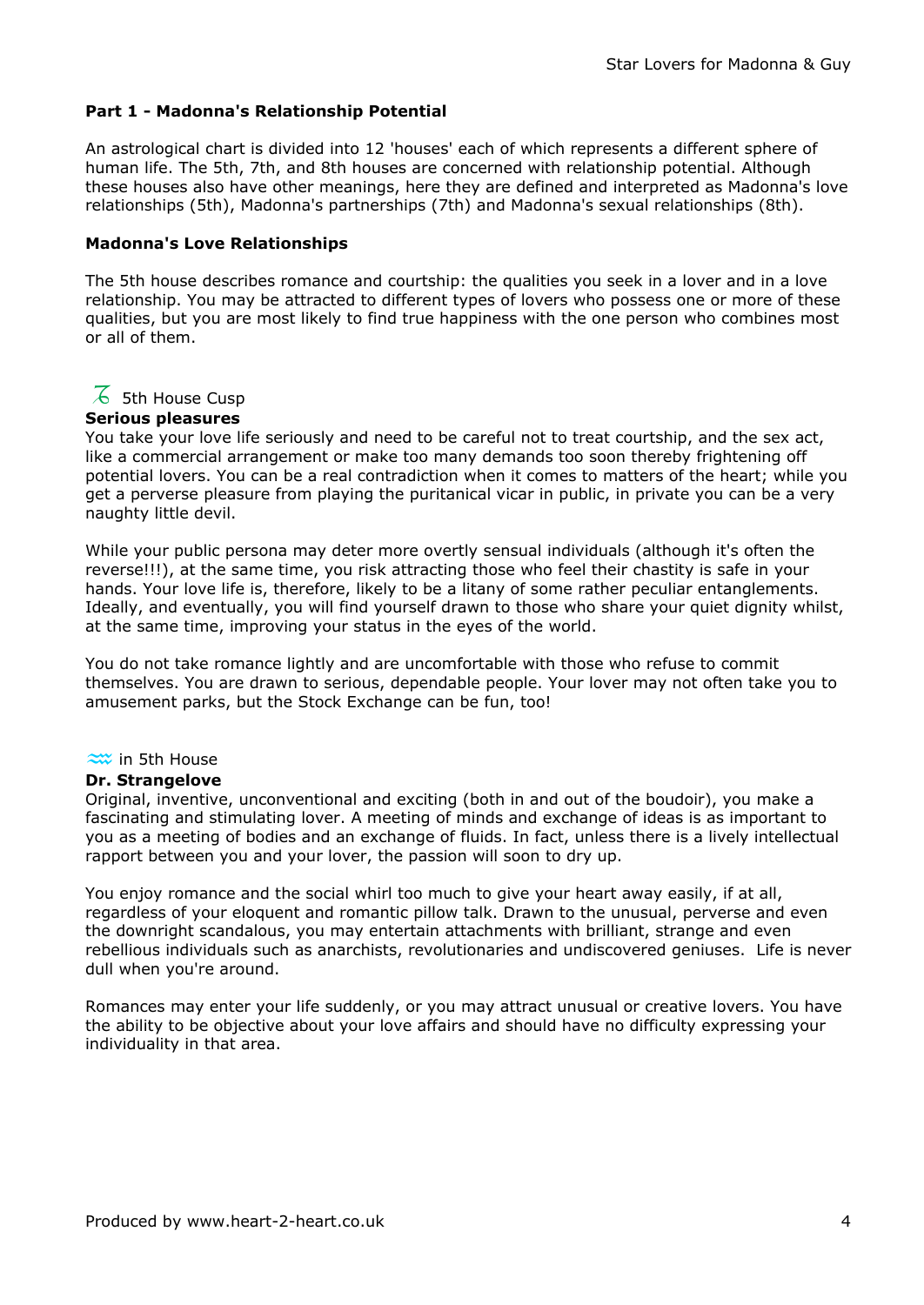## 5th House Ruler  $\overline{5}$  in 4th House

#### Home is where the heart is

You like to express your need for love and affection in the comfort of your own home. You like to invite your lover around for dinner and are attracted to those with a strong sense of family values. You seek a lover who can make you feel at home, wherever you are.

Emotional support and nurturing are important to you in your love affairs, since your lover can have a profound effect on your sense of psychological and emotional well being. You have a tendency to reminisce about old loves and the importance of a romance with someone from your past, like an old flame who has the knack of rekindling your desire.

You may have your most romantic moments at home rather than in exotic places. You also need a lover who is protective of you and with whom you will feel comfortable. Or perhaps you just want someone you can take home to meet your mother.

#### No Planets in 5th House

#### Easy come easy go

While romance and sex is important to you, it is not a big deal, nor does it occupy as much of your time and energy as it does for some. Your love life is subject to periodic change and upheaval but your real priorities are often elsewhere. You may find that the pursuit of sensual pleasure actually takes you away from those activities that you find meaningful and so, while you'll put up with occasional disruption in this area of your life, when they eventually settle down you're usually keen to get on with other things.

You are not as particular about what you like romantically as some, consequently you are more than willing to compromise with your lover. You find it relatively easy to get satisfaction and pleasure from your lovemaking and are willing to make the adjustments necessary to achieve your ends.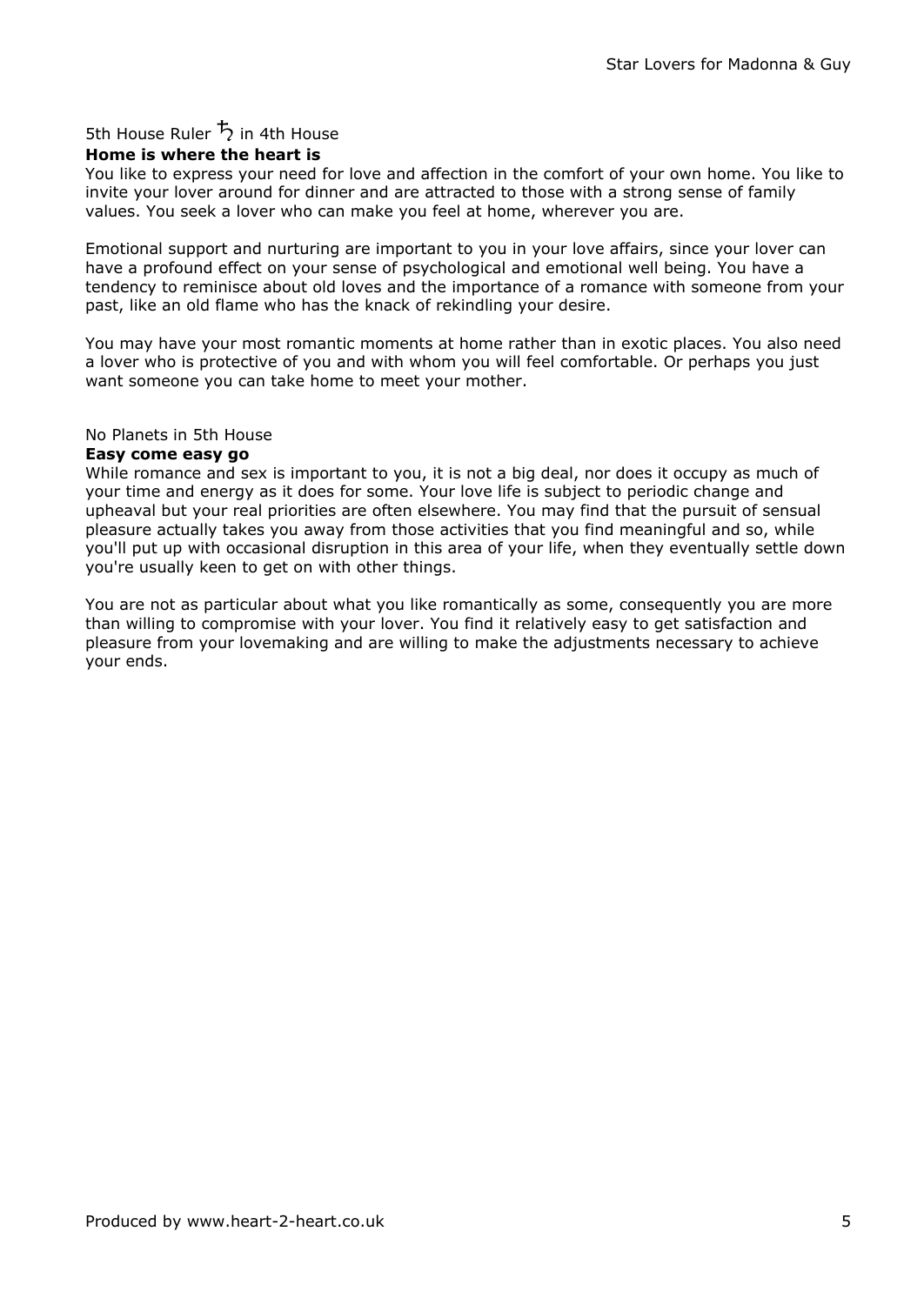#### Madonna's Partnerships

The 7th house describes marital partners and other close, one-to-one relationships. Courtship (5th house) can lead to partnership, but the 7th house assumes a close, constant contact so it is more difficult to escape potential problems. For that reason, they are more fully addressed here.

When Madonna's love affair shifts to a partnership the emphasis of her relationship changes, according to characteristics described by the signs and planets of the 7th house, as well as the position of the house ruler, outlined below.

## $\chi$  7th House Cusp

#### A marriage made in heaven

Your reserved, practical and analytical approach to the world can be very effective and efficient when it comes to getting things done. However, it's very likely that the more systematic and efficient your approach to life, the more likely your close personal relationships will be the very opposite. Your relationships are probably a source of much chaos and your romantic dreams are likely to draw you, at times, to people who may be totally unsuitable.

You may happily clear up the mess others make, looking after the details they forget or neglect. Of course such a combination really can be a marriage made in heaven and you are likely to your mate on a pedestal. The key to making it work for you may be to adopt an attitude of unconditional surrender and self-sacrifice. Because no relationship or individual can escape your critical eye, the more you deify your mate and put them on a pedestal, the more you are setting yourself up for subsequent disappointment.

It really is okay to make a mistake, and while you are likely to have some very peculiar and unusual experiences in relationships, it is important to try to relate as equally as you can to your opposite number. Try not to let your critical eye prevent you from getting up close and personal with someone who, while less than perfect, may well be able to help you get your deeper needs met. You are attracted to beautiful dreamers, and they to you, because together you can combine reality and romance, making your hopes and dreams a reality. Try to avoid taking over the lives of your opposite numbers and trust them to take you down a more rewarding, if uncertain, path to happiness and love.

You want to be as one with your partner, experiencing the problems and triumphs as though they were your own. Be careful not to lose your identity by relating too closely with another. Ask your partner to share some of YOUR dreams.

## 7th House Ruler  $\Psi$  in 3rd House

#### Chatterboxes

It's unlikely you'll have to travel too far to find a partner. Those in your immediate locale and immediate relatives will be only too willing to play matchmaker and provide a rich source of potential partners. An old school friend or sweetheart could well prove too good to let go.

Nevertheless, when it comes to close personal relationships you need a partner you can communicate with. In fact, intellectual compatibility is probably more important for you in a partner than physical compatibility. You are turned on by someone who can make you laugh and stimulate you intellectually, and vice-versa. Your partner's views are very important to you and help shape your opinions of life, love and the universe.

Lines of communication must be kept open in partnerships; you become suspicious if there are lapses in the mundane patter. You do not need deep, analytical conversations; you just want to know what is happening in your immediate environment.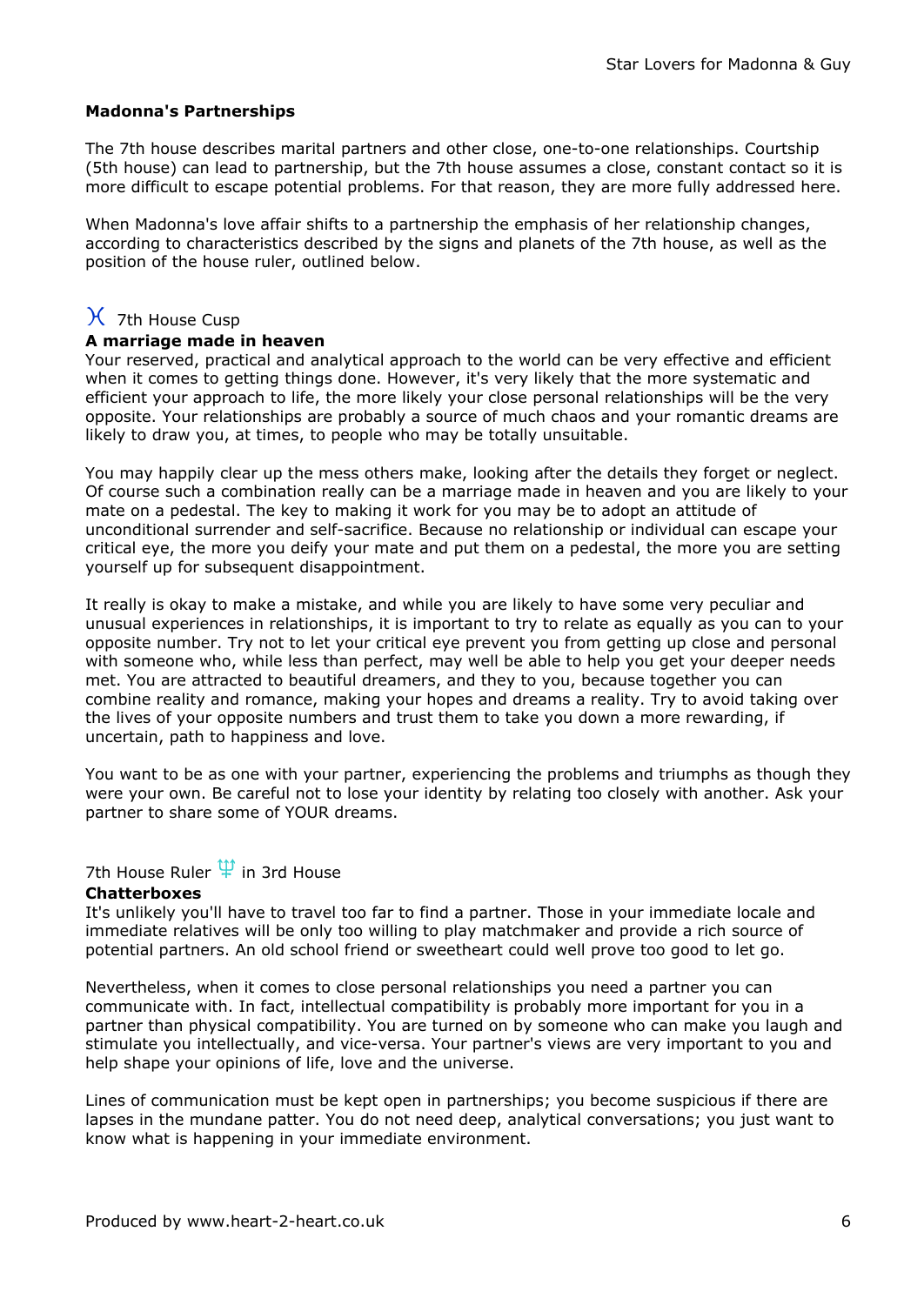## No Planets in 7th House

### Take it or leave it

While relationships are important to you, they are not the be all and end all for you, nor do they occupy as much of your time and energy as they do for some. Your relationships are subject to periodic change and upheaval but your real priorities are often elsewhere. You may find that the responsibilities and commitments of relationships often takes you away from the activities that you find meaningful and so, while you'll put up with occasional disruption in this area of your life, when they eventually settle down you're usually keen to get on with other things.

This does not mean that you will never marry, nor have a close one-to-one relationship. In fact, your demands are less complex than most, so you won't expect as much of a partner and it may be easier to get along with yourself.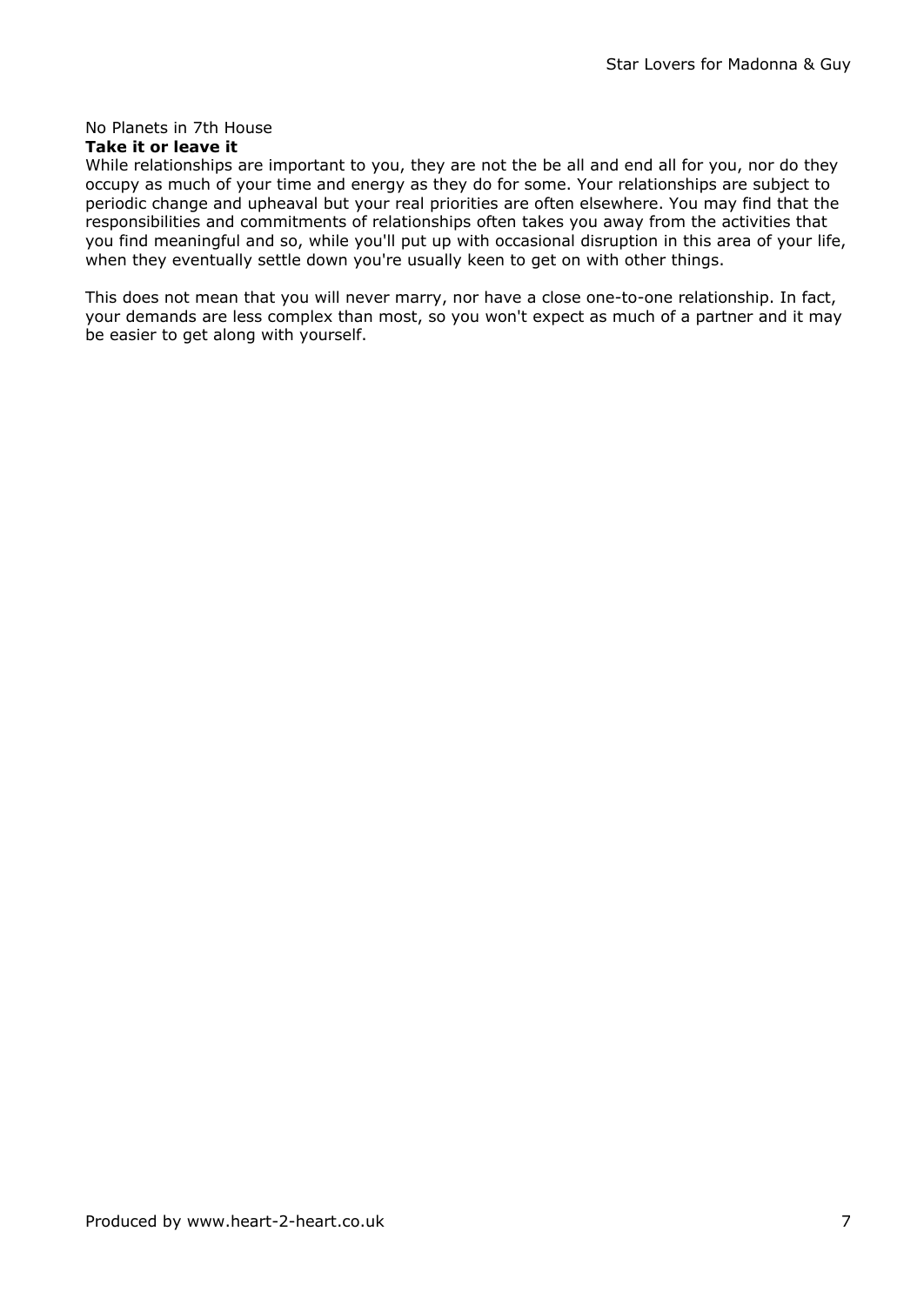#### Madonna's Sexual Relationships

In the context of a relationship, the 8th house can represent shared resources, partner's resources, or sex. Here it is treated solely as the house of sex. The signs and planets in the 8th house and the position of the 8th house ruler are used to determine Madonna's sexual needs and the characteristics of her sexual partners.

Since sexual activity can be an ingredient in both love affairs (5th house) and partnerships (7th house), you must decide which category your relationship belongs to and combine the relevant definitions. If the relationship is purely sexual, you can ignore the 5th and 7th houses.

## $\Upsilon$  8th House Cusp

#### Flaming desire

Your passions are quickly inflamed and you have a tendency to play with fire when it comes to sex. Your desire for immediate gratification and your urgency to get the uncertainty, and formalities, out of the way sometimes means you find yourself in too deep, too soon. While you may appear modest and reserved on first meeting, you're more ravenous wolf than innocent little lamb when it comes to sex. Hence you have a double-edged sexual nature; when you get into gear you can be very direct, sometimes becoming quarrelsome if your impulsive desires are blocked or frustrated.

You enjoy an active sex life and like to take the initiative. At times, sex for you takes on the form of a contest rather than an intimate exchange between lovers, motivated by the challenge of the conquest, making the sex act you goal. Sexually ambitious, you can't help flirting with danger, and at times, pushing your sexual and intimate relationships to the limit.

You are probably more interested in immediate gratification in sexual matters than in the amenities connected with it. You prefer aggressive partners, but if action does not come quickly enough, you can certainly become the aggressor.

### 8th House Ruler  $\vec{O}$  in 9th House

#### Sexual adventures

You've an upbeat, optimistic and happy-go-lucky approach to the more intimate area of your relationships. You don't take sex too seriously but rather embrace it because, through sharing yourself intimately with another, by learning to bare your soul and your body, and to trust, sex becomes a vehicle through which you can grow, develop and experience the very essence of life. Therefore more sober individuals may mistake your eagerness to get up close and personal for promiscuity.

Nevertheless you have a somewhat idealistic attitude to sex and you want your sexual relationship to not only satisfy your physical desires, but also to broaden your already broad mind. You also like sex in exotic locations and faraway places where you can feel free to be yourself and experiment with new approaches, techniques and fantasies. You might also find that it takes something, or someone a little different, such as a foreign accent or different cultural background, to really turn you on and get the juices flowing.

You consider your sexual activities as part of your total development and growth; and therefore desire a variety of experiences. Because you want to avoid repetition in any possible way, you may be most stimulated in new and unfamiliar places.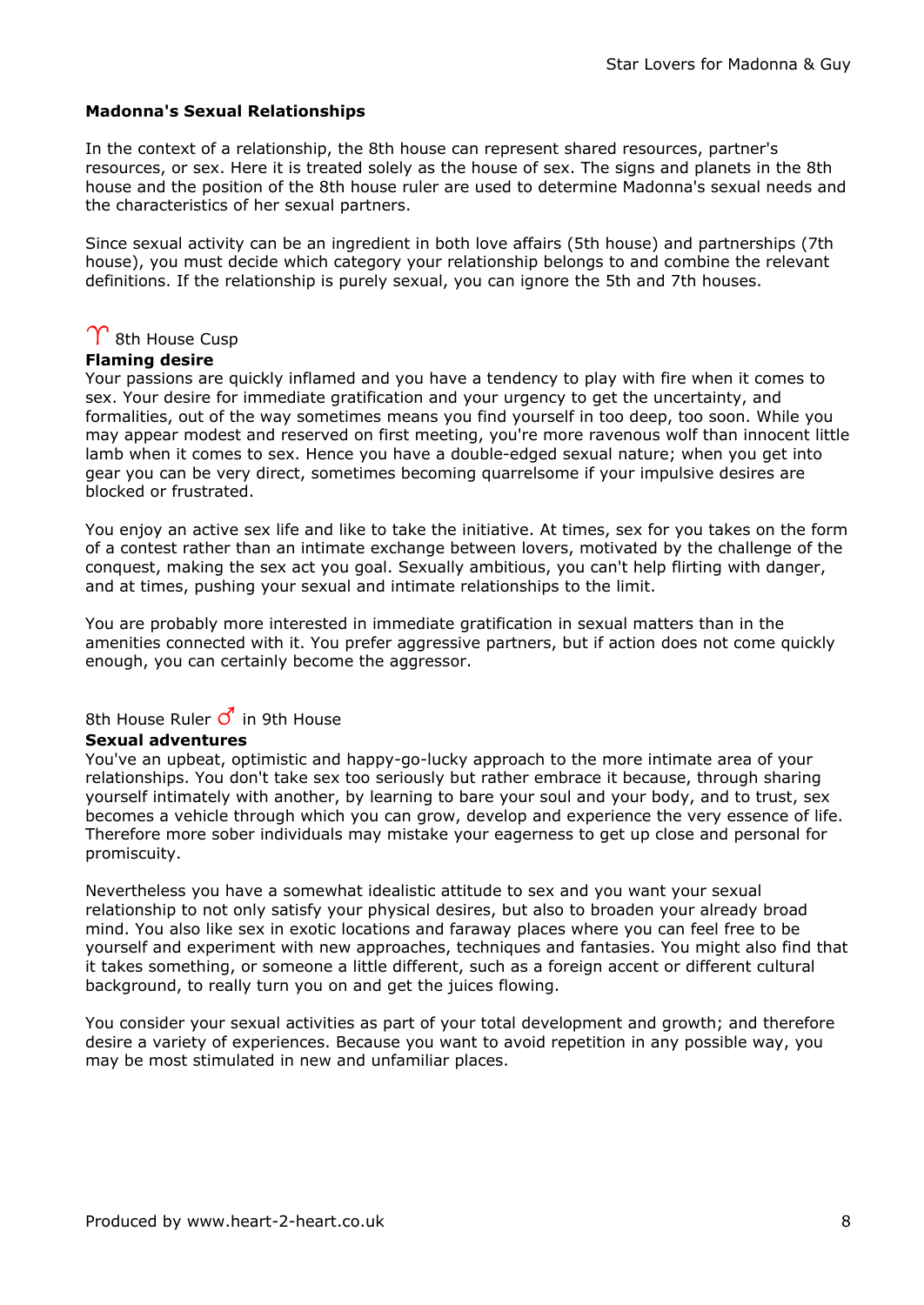### No Planets in 8th House

### There's more to life than sex

While sex is important to you, it is not the big deal, nor does it occupy as much of your time and energy as it does for some. This does not mean your sex life is uneventful it's just that your sexual demands and tastes are probably less peculiar or complex than they are for others.

Your sex life is subject to periodic change and upheaval but your real priorities are often elsewhere. You may find that the pursuit of sexual gratification actually takes you away from those activities that you find meaningful and so, while you'll put up with occasional disruption in this area of your life, when things eventually settle down again you're usually keen to get on with other things.

You are not doomed to a life of celibacy. It is just that your list of requirements in a sexual partner and needs, in sexual activities will be shorter than most, though very likely your enjoyment will be just as great.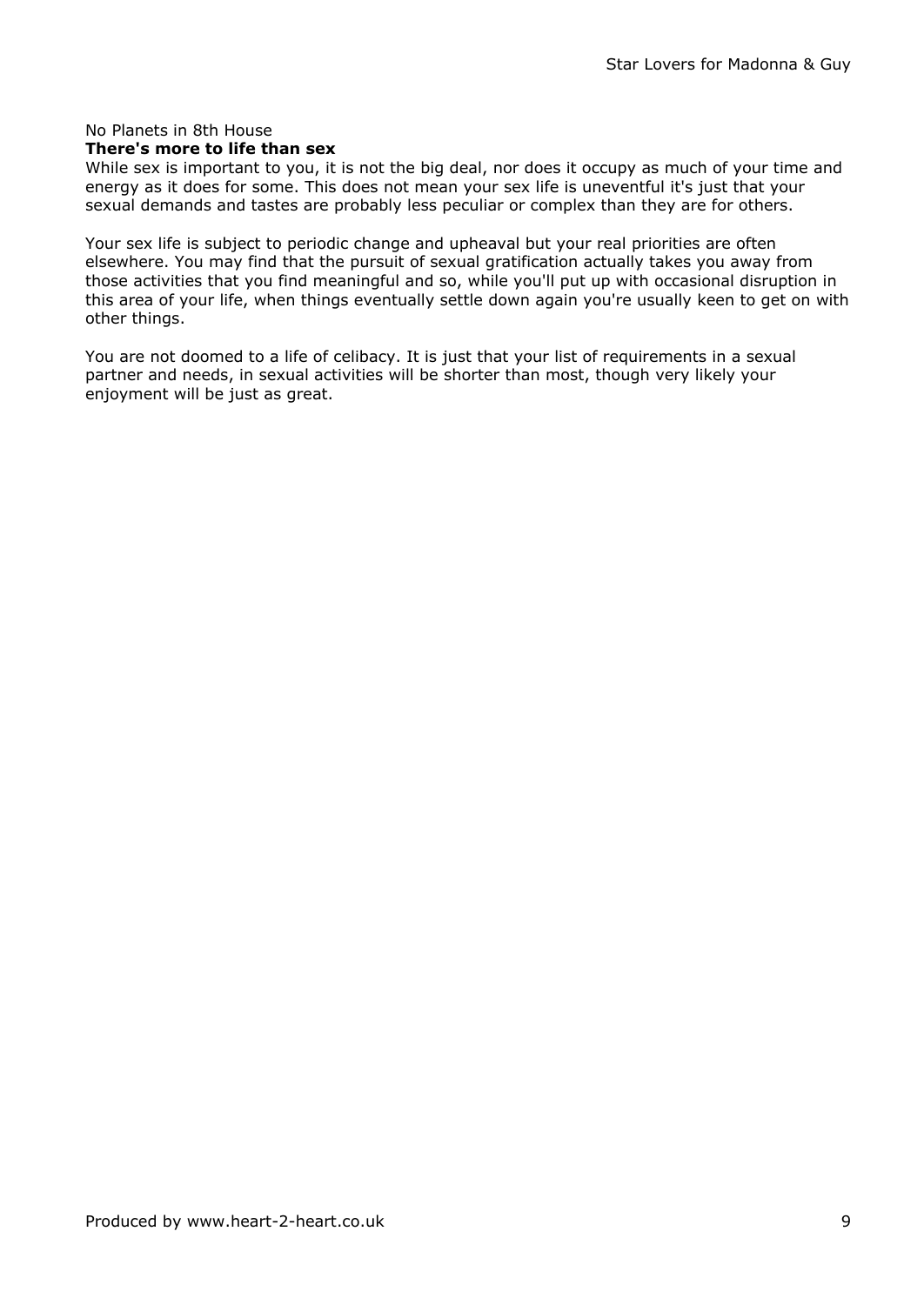#### Guy's Love Relationships

The 5th house describes romance and courtship: the qualities you seek in a lover and in a love relationship. You may be attracted to different types of lovers who possess one or more of these qualities, but you are most likely to find true happiness with the one person who combines most or all of them.

## $\Upsilon$  5th House Cusp

#### Immediate gratification

You've tendency to shoot first and ask questions later when it comes to romance. You can be an aggressive and domineering lover and may make a more fainthearted partner feel safer under the bed than under the covers. You like plenty of energetic activities, inside and outside of the boudoir.

Impatience, impulsiveness and your need for freedom and romantic adventure coupled with a hatred of restrictions could turn your bedroom into a battlefield if you're desires are frustrated. You are very passionate and are drawn to strong-willed, sexually demanding people. Since you can separate the physical and intellectual sides of your nature you may feel it is okay to have an occasional fling and still remain committed to your partner.

You are drawn to strong-willed and active people. They may not be consistent but they add excitement to your life. Their concentration on immediate gratification and enjoyment of even the smallest pleasures can keep you from becoming too blasé.

5th House Ruler  $\vec{O}$  in 9th House

#### Love letters from afar

When it comes to love, romance and pleasure seeking, in an ideal world you would like to combine this part of your life with, amongst other things, broadening your horizons through study and travel. On one level this could mean your lover is a teacher or involved in the travel business, or simply that opportunities for love and romance present themselves in religious or educational settings, such as night school or college.

It may well be you're likely to find love in far-away places, or alternatively you may find that those far-away places come to you in the form of lovers from different cultures and backgrounds who enrich your life and broaden your mind. You will get a lot of pleasure from travel, as long as your lover is with you.

You want adventure in your love relationships, and sometimes find romance in far-away places. Lovers should provide fun and new experiences. You may look to greener pastures if lovers become serious too quickly, or refuse to broaden themselves.

#### No Planets in 5th House

#### Easy come easy go

While romance and sex is important to you, it is not a big deal, nor does it occupy as much of your time and energy as it does for some. Your love life is subject to periodic change and upheaval but your real priorities are often elsewhere. You may find that the pursuit of sensual pleasure actually takes you away from those activities that you find meaningful and so, while you'll put up with occasional disruption in this area of your life, when they eventually settle down you're usually keen to get on with other things.

You are not as particular about what you like romantically as some, consequently you are more than willing to compromise with your lover. You find it relatively easy to get satisfaction and pleasure from your lovemaking and are willing to make the adjustments necessary to achieve your ends.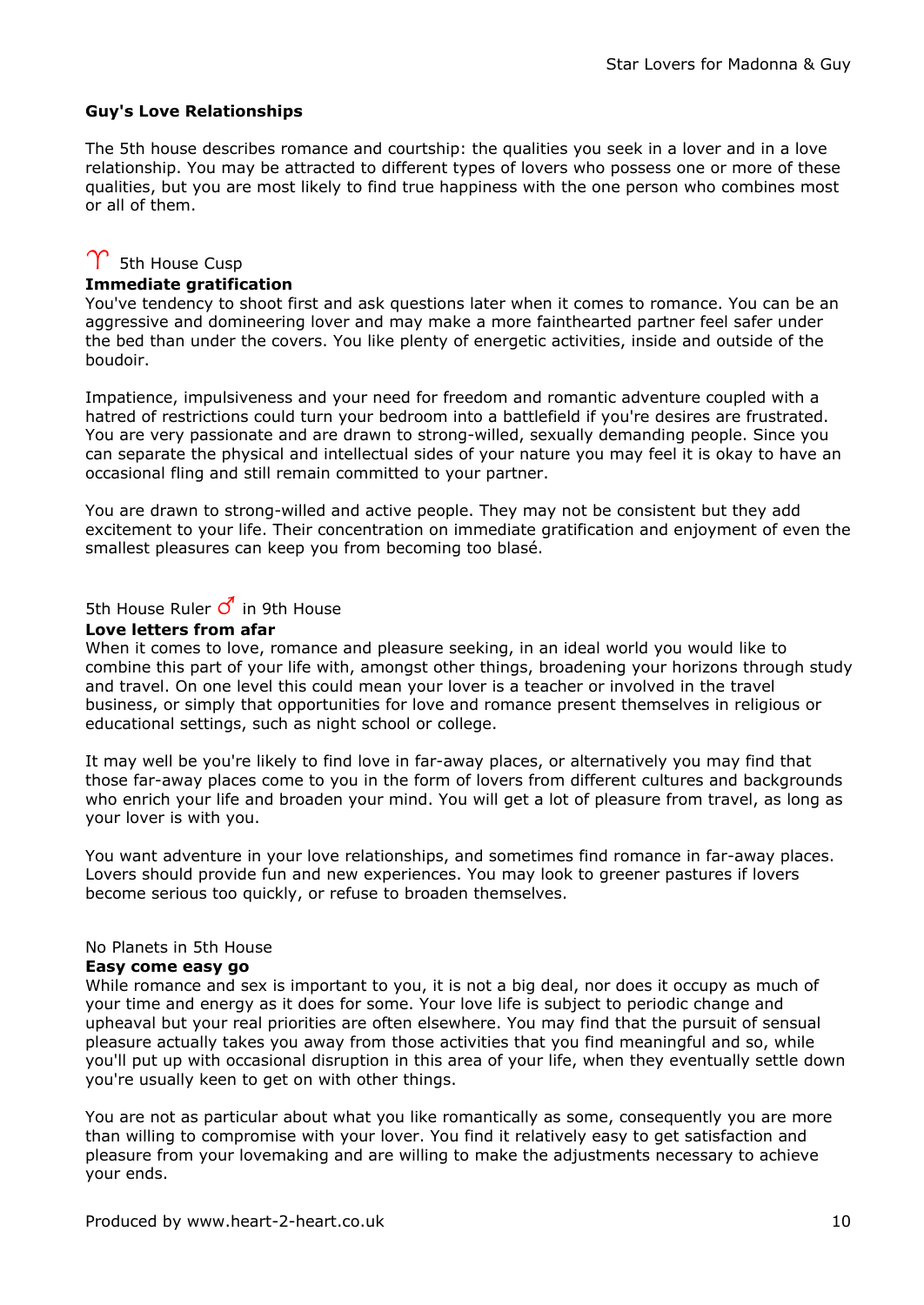#### Guy's Partnerships

The 7th house describes marital partners and other close, one-to-one relationships. Courtship (5th house) can lead to partnership, but the 7th house assumes a close, constant contact so it is more difficult to escape potential problems. For that reason, they are more fully addressed here.

When Guy's love affair shifts to a partnership the emphasis of his relationship changes, according to characteristics described by the signs and planets of the 7th house, as well as the position of the house ruler, outlined below.

## $\gamma$  7th House Cusp

#### All or nothing

You give off a dark, mysterious air and defend your right to be very private about your private life. Not surprisingly, it can be difficult for someone to really get to know you up close and personal. But when you do let someone into your heart you will stick by them, steadfast like a rock, through thick and thin. It is, therefore, important that you make the right choice as you will be very reluctant to quit a relationship even when it hits the rocks. You give off a certain magnetic, sexy allure that hints at your deep, dark and passionate nature.

You are drawn to tactile, sensual individuals who can also offer you a sense of security; emotional as well as financial. As you will, and often do, go to hell and back for your loved ones, it is important that your opposite number is prepared to be like a port in a storm for you. Problems arise because the very qualities of stability and security you seek in another are also the qualities that are most resistant to change and so, when change does come in your relationships, it can be dramatic, traumatic and drastic for that very reason. Your opposite number is quite likely to be stubborn, so clear, open communication will be important if you're to avoid misunderstandings or getting caught up in a battle of wills that could prove detrimental to your relationship - you will both loath giving way.

Your emotions can be unfathomable and perplexing at times and it can be hard for you to get your needs met when you often can't express them. It's at such times that the touch of your partner can say more than words and it will have a healing affect on you. In your life there may be times when you choose to go it alone rather than get involved at a superficial level. When you do make a commitment it is deep and you need a steady, secure partner who can support you through the slow process of learning to express intimacy and vulnerability, being accepted and loved.

Your partner will be loyal, dependable, and at least in part, predictable. It's a good idea if the both of you are headed along the same path, because there could be a clash of wills if you're not. If this occurs, make your arguments sensible; it may even turn out to be a draw!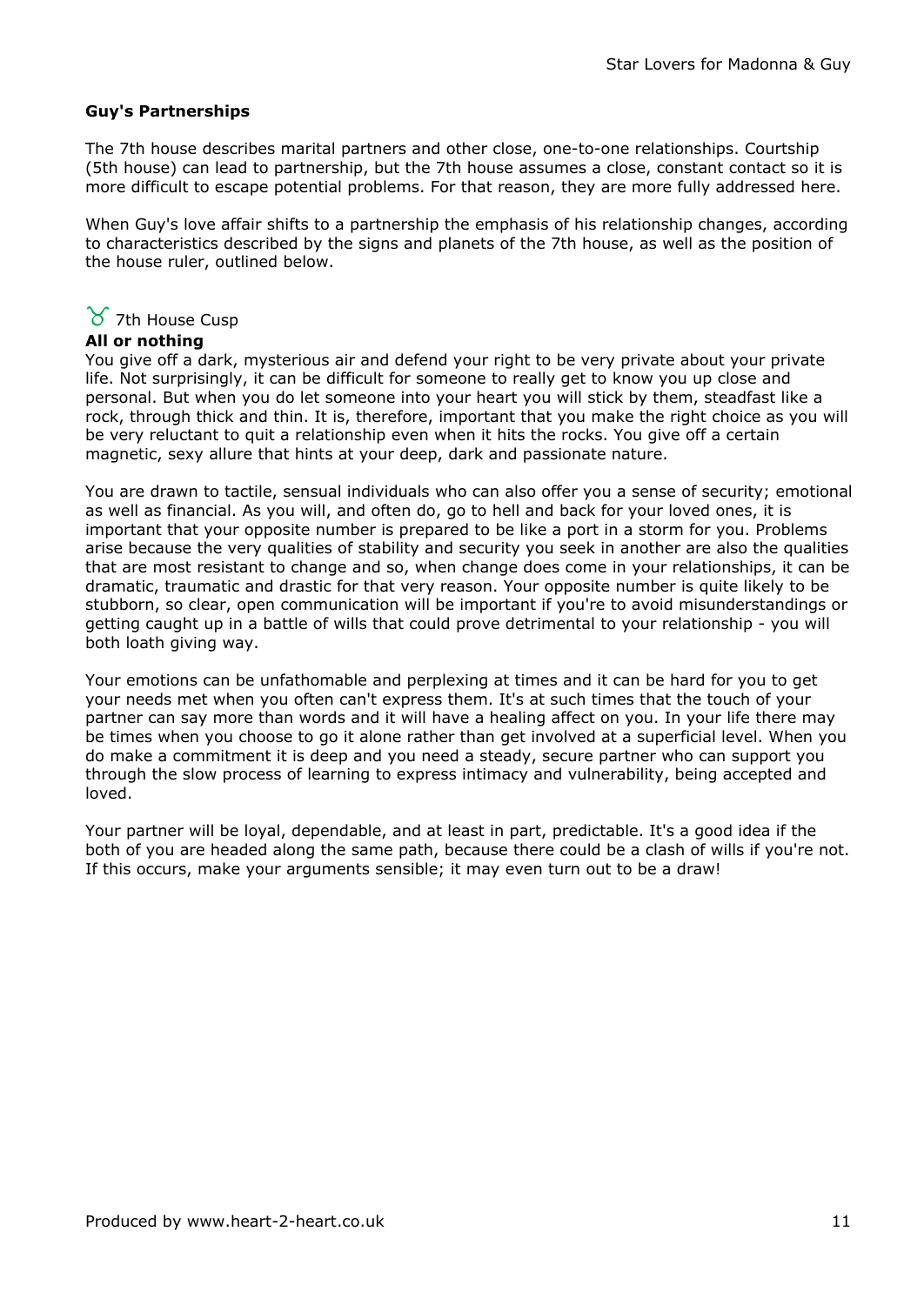# $\mathbf I$  in 7th House

#### Spoilt for choice

Your natural, broadminded, happy-go-lusty approach to life and love makes you a much sought after companion and you'll have numerous opportunities for serious commitment. You may have a preference for young foreigners. When it comes to making a serious commitment, you want someone who is able to keep you amused and entertained, someone witty and intellectually stimulating; not just another social butterfly. You are also likely to enjoy the company of younger partners who allow you freedom to roam, to flirt and who respond to your fun loving repartee. Restless and curious, you'll look elsewhere if you are not stimulated enough by one single individual.

The number of your admirers who hold you deep in their affections will be far greater than the number you actually care deeply about. You may live with the occasional regret that someone special slipped through your fingers, that you were looking elsewhere when you may have been sitting on a goldmine. This may, in part, be why you could stay single, forever moving from one flirtation to another, while deep down, remaining a bit of a loner. When all is said and done, although you have a healthy appetite for human flesh, when it comes to a deep and meaningful commitment, you need a meeting of minds as much as you do emotional harmony and physical attraction.

You need a gregarious partner who is talented at light repartee. This person may display various facets of their personality in different situations, but will be difficult to know in entirety. You, too, probably prefer to avoid deep analysis.

7th House Ruler  $\frac{6}{5}$  in 11th House

### Love and friendship

You need a partner who is also your friend. This is probably the most important factor you look for in a relationship and it may be that you become intimately involved with your friends. Your peer group and lifestyle is also likely to affect your choice of partner and type of relationship. However, it is important to distinguish friendship from love, because a good friend doesn't always make a good partner.

Nevertheless, you'll probably remain good friends with your ex-partners. You also need a partner who is a kindred spirit, someone who shares your humanitarian ideals, hopes and wishes for the future. Since you're likely to be a bit of a socialite, it's through your social circle that you are most likely to meet your opposite number and it is important for you that they get on with your friends and like to be out and about as much as you.

You and your partner may be group-oriented and you could be united behind some humanitarian cause. You will definitely not be isolated from society. You need intellectual involvement in order to maintain your individuality and pure objectivity!

#### No Planets in 7th House

#### Take it or leave it

While relationships are important to you, they are not the be all and end all for you, nor do they occupy as much of your time and energy as they do for some. Your relationships are subject to periodic change and upheaval but your real priorities are often elsewhere. You may find that the responsibilities and commitments of relationships often takes you away from the activities that you find meaningful and so, while you'll put up with occasional disruption in this area of your life, when they eventually settle down you're usually keen to get on with other things.

This does not mean that you will never marry, nor have a close one-to-one relationship. In fact, your demands are less complex than most, so you won't expect as much of a partner and it may be easier to get along with yourself.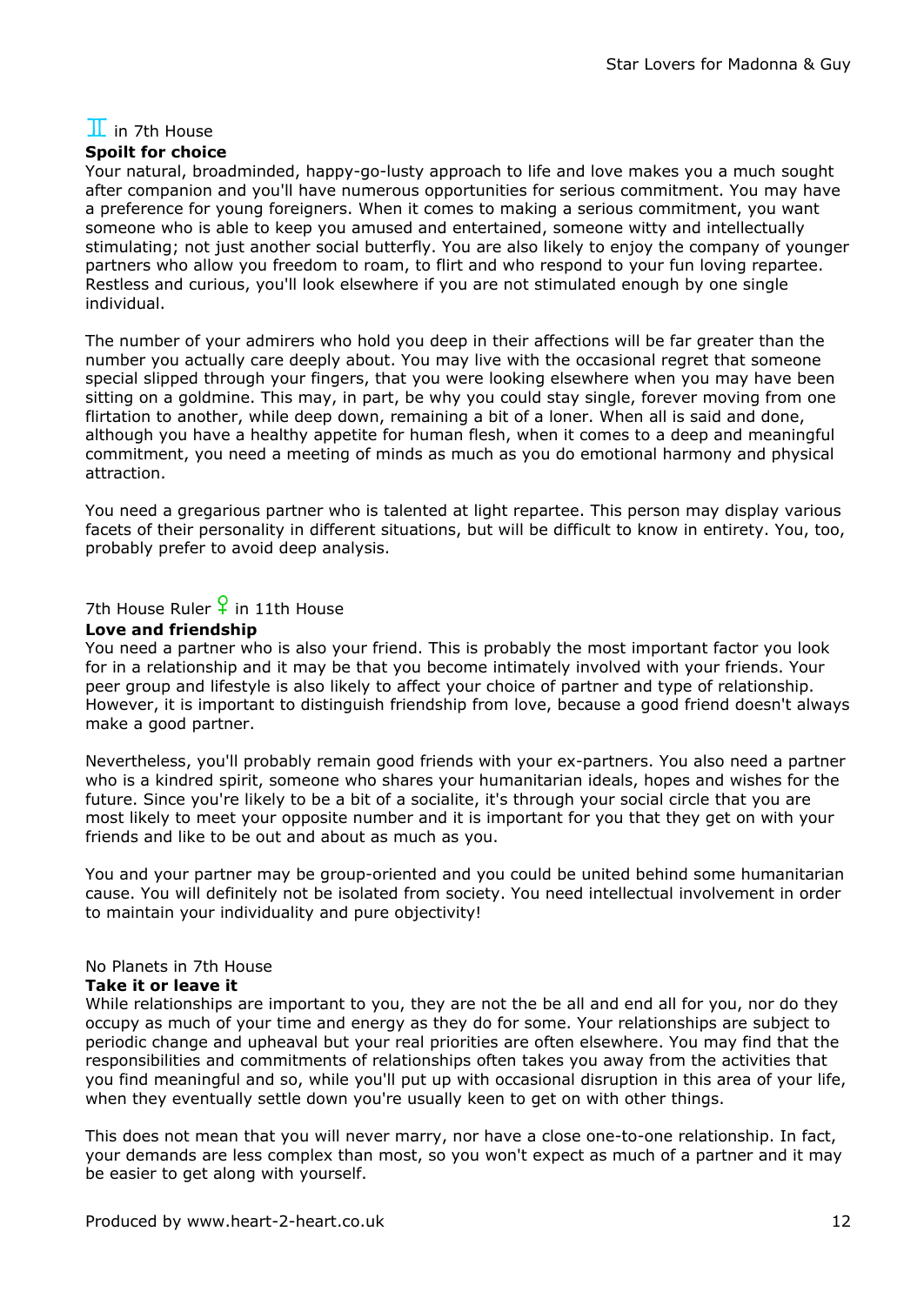#### Guy's Sexual Relationships

In the context of a relationship, the 8th house can represent shared resources, partner's resources, or sex. Here it is treated solely as the house of sex. The signs and planets in the 8th house and the position of the 8th house ruler are used to determine Guy's sexual needs and the characteristics of his sexual partners.

Since sexual activity can be an ingredient in both love affairs (5th house) and partnerships (7th house), you must decide which category your relationship belongs to and combine the relevant definitions. If the relationship is purely sexual, you can ignore the 5th and 7th houses.

### $\mathbf I$  8th House Cusp

#### Versatile lover

You need change and variety in your sex life and may enjoy discussing different techniques and approaches to sex. You can be quite rational when it comes to achieving and meeting your deep desire for sex and intimacy. Because you tend to have an intense, all or nothing approach to life, circumstance may require you to develop an intellectual understanding of your dark, primitive side if you're to get a handle on it.

Your light touch, when it comes to serious matters, may give the impression that you have a frivolous and superficial approach to getting your needs met. Ingenuous and versatile in the bedroom, you need mental and physical stimulation. You have excellent timing and when you express yourself sexually, you can be very persuasive.

In sexual matters, you want a variety of experiences or partners. Conversation may be an important part of sexual activity, or a device to forestall overly aggressive people. Verbal appreciation of your attributes can be quite stimulating.

### $69$  in 8th House

#### Sexual bondage

You can be very emotional when it comes to sex and are surprisingly tender on an intimate oneto-one level. Your emotions shape your attitude to sex, associating affection and caring for someone with sexuality. You have a gift for expressing feelings and your caring tendencies sexually, making you an extremely tender and sensitive lover. However you're not always very forthcoming about your own needs since for you, exposing yourself can be a bit of a sensitive spot.

Often at your most vulnerable when up close and personal, you can be moody and even prickly at times, retreating into your shell if your desires are not met. But others may find you a bit of an enigma, enthusiastic one minute and apparently unconcerned the next. Your gregarious happy-golucky approach to life conceals your difficulty in expressing your intimate and sexual needs or in having them met, and inner insecurity may be behind your constant striving for pastures new.

You want to be treated with tenderness in sexual situations, and must feel at home in your surroundings to be totally relaxed. You do not bestow affection easily, but when you do, you usually develop strong emotional ties with your partners.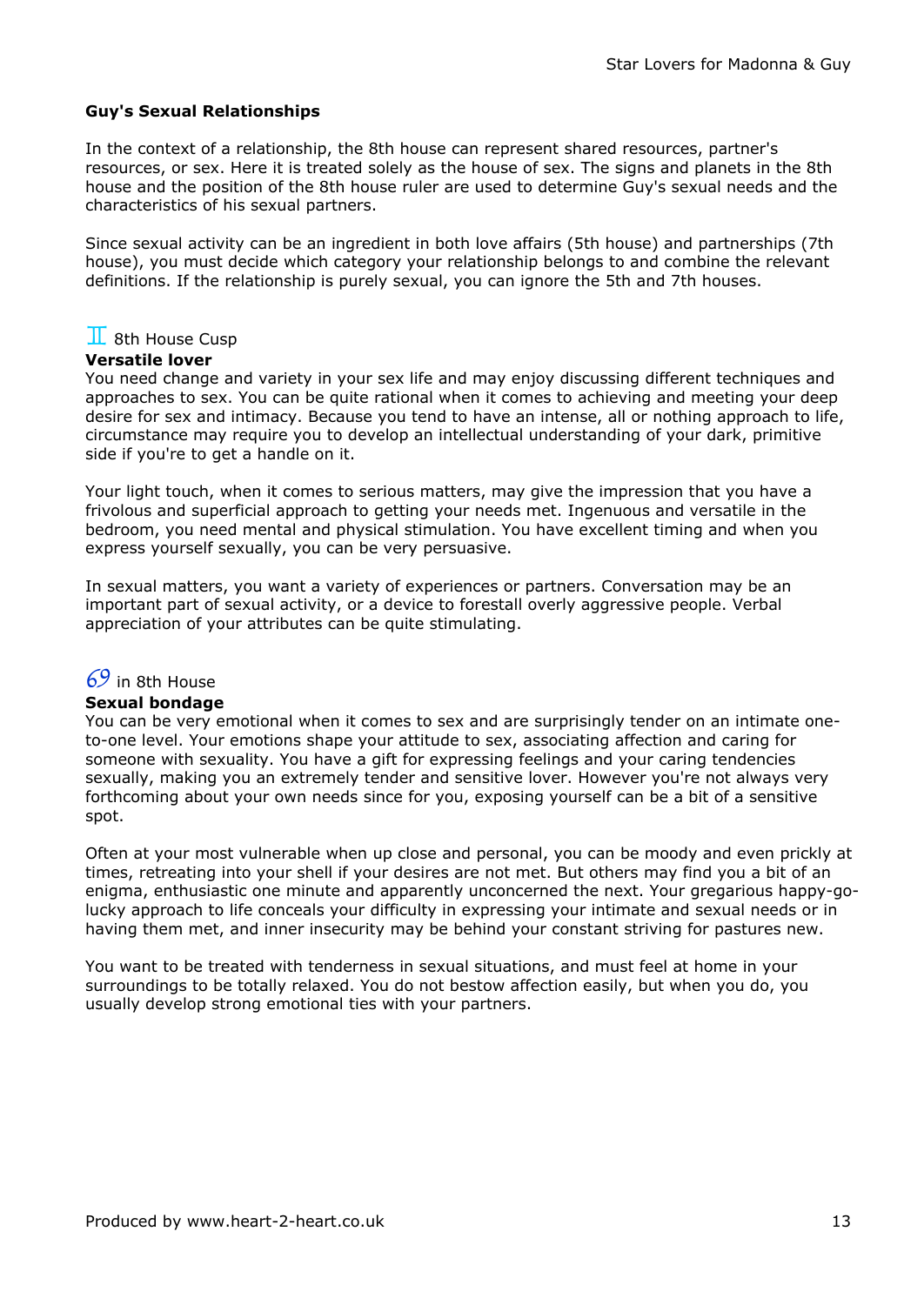### 8th House Ruler  $\frac{8}{1}$  in 11th House

#### Easy come, easy go

Your friends are likely to prove a source of much help and support in times of crisis, major personal change and transformation. You may well develop an easy-come, easy-go attitude to sex. Casual sex may not be something you have any problems with, as long as there is mutual respect and a friendly attitude between you and your partner.

While it would be good to love your sex partner, it may be enough for you that you are friends and on the same wavelength, since you need to feel a certain affinity with people who share your body and your bed. You may find that the attitude of your social circle towards sex strongly influences your own approach to sex.

Sociability is definitely an asset in your sexual partners, as you do not want to be isolated from society. You will also be drawn to people who can communicate on an intellectual level. Mental stimulation is as important as physical stimulation.

#### No Planets in 8th House

#### There's more to life than sex

While sex is important to you, it is not the big deal, nor does it occupy as much of your time and energy as it does for some. This does not mean your sex life is uneventful it's just that your sexual demands and tastes are probably less peculiar or complex than they are for others.

Your sex life is subject to periodic change and upheaval but your real priorities are often elsewhere. You may find that the pursuit of sexual gratification actually takes you away from those activities that you find meaningful and so, while you'll put up with occasional disruption in this area of your life, when things eventually settle down again you're usually keen to get on with other things.

You are not doomed to a life of celibacy. It is just that your list of requirements in a sexual partner and needs, in sexual activities will be shorter than most, though very likely your enjoyment will be just as great.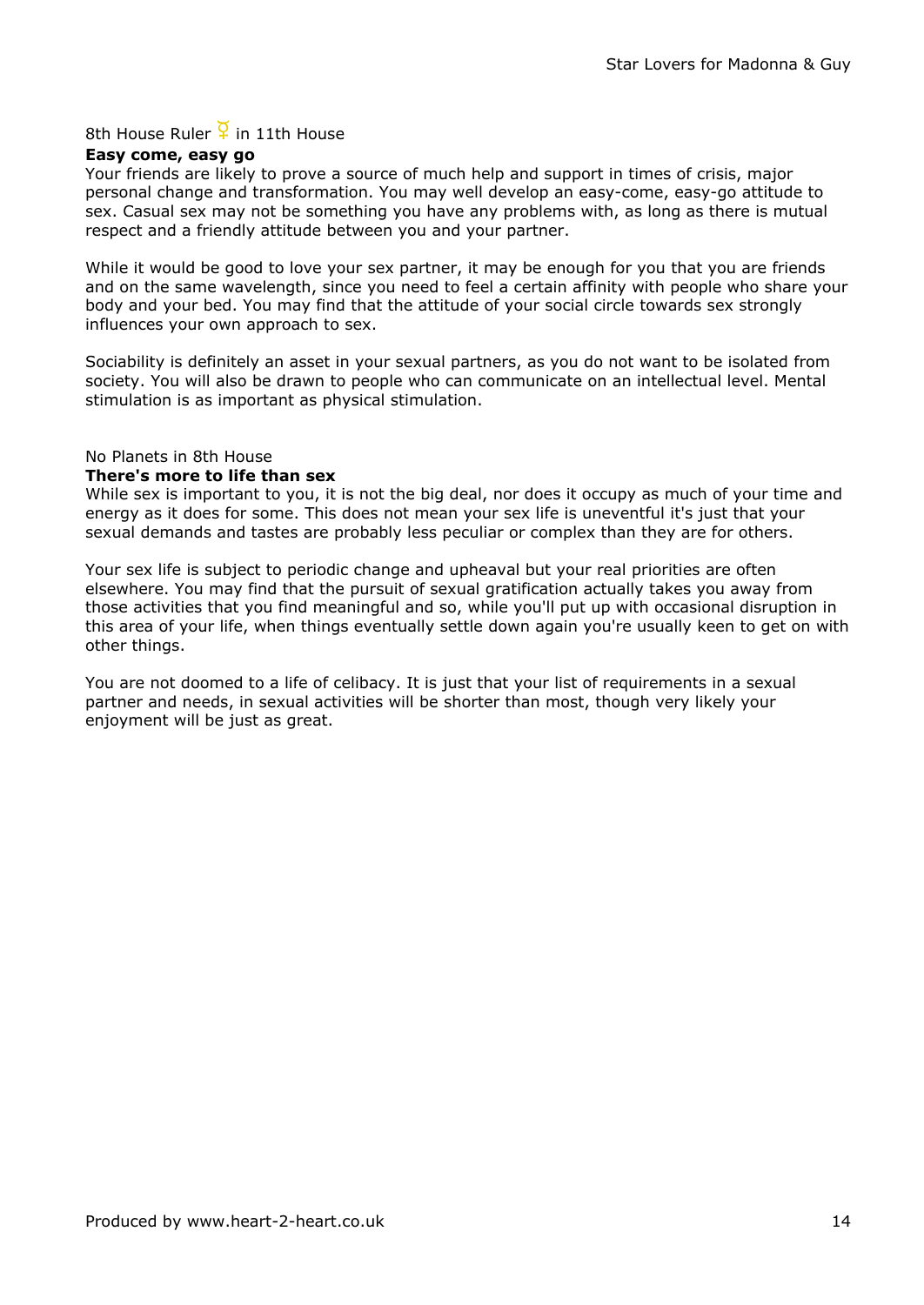#### Part Two - Relationship Compatibility

#### How Madonna gets on with Guy and how Guy responds.

#### First the connections you share:

### Madonna's  $\frac{6}{5}$   $\frac{4}{5}$  Guy's  $\frac{11}{5}$  (01°41')  $\star \star \star \star \star \star$

#### Fascination

Madonna and Guy share one of strongest indicators for mutual attraction and fascination one could expect to find in a romantic relationship. There is a magnetic attraction between them - a love that emerged suddenly and intensely, and may even have been love at first sight. This is a stimulating and exciting combination and something is unique or unusual about Madonna and Guy's relationship.

Guy is altruistic, inspiring and encouraging towards Madonna. Romantic feelings are strong and intense. There is something magnetic about their love for each other and while they will experience many changes and upheavals there is something permanent about their mutual infatuation and fascination. Over time Madonna and Guy will be able to continually reinvigorate their relationship as they effortlessly find new ways to express their affection for one another.

# Madonna's  $\overline{5}$   $\Delta$  Guy's  $\overline{5}$  (05°26')  $\star\star\star\star\star$

### **Stability**

There is a strong bond and mutual understanding between Madonna and Guy. They work well together and are able to shoulder responsibilities that allow them to create a stable base on which to build a serious relationship that will endure. Madonna and Guy have similar attitudes and approaches when it comes to financial security and ambition and will understand each other's needs for security.

Since they will face similar problems, their ability and willingness to reach agreement and cooperate will enable Madonna and Guy to overcome many of life's trials and tribulations. A business or commercial relationship between Madonna and Guy should run relatively smoothly and, all things being equal, could prove very productive.

### Madonna's  $\overline{b}$   $\overline{b}$   $\angle$  Guy's  $\overline{b}$  (01°10')  $\star \star \star \star \star$

#### Different perspectives

Madonna and Guy tend to have different perspectives and points of view. This is likely to be because of generational differences between them rather than differences of a personal nature, (although the former may exacerbate the latter). Although this aspect of Madonna and Guy's relationship is unlikely to be a source of concern, impatience and reluctance to accommodate each other may increase any other differences, conflicts or hostility between them.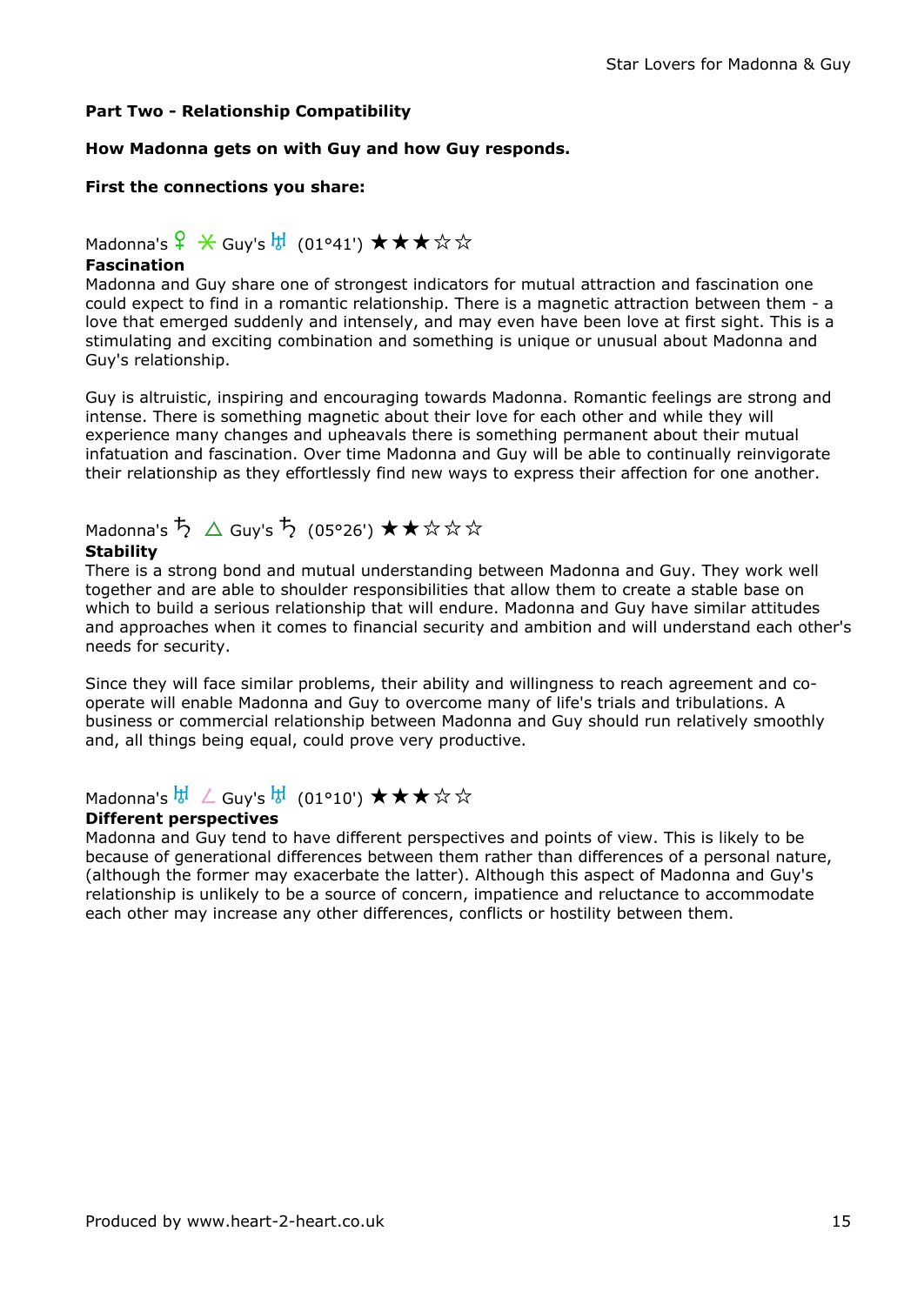#### Madonna's important connections:

#### Love and what you value most

Madonna's impact on Guy's sense of self-worth, his possessions, material security and personal value system.

### Madonna's  $\frac{1}{2}$  in Guy's 2nd House How Madonna's discipline affects Guy's values

Madonna may put pressure on Guy to make more of himself, which is fine when it is encouragement but, if Madonna should nag or be critical of Guy, then this is likely to have a detrimental affect on his confidence.

Madonna can help Guy manage his financial affairs, offering sensible, albeit conservative, advice and acting like a brake upon any reckless tendencies Guy may have when it comes to money. However, at times, it may feel like there is a fine line between a prudent approach to financial affairs and penny pinching. At her best, Madonna can act likely a wise bank manager, helping Guy achieve greater long-term security. At her worst, however, Madonna may at times prove to be a financial burden for Guy.

Nevertheless, Madonna must be careful to do her best to encourage Guy in all his endeavours since he will be extra sensitive to her disapproval and criticism which could dent his self-esteem and make it even more difficult for her to make the most of his potential.

Your partner may take care of your finances for you, or else put a damper on the way you spend your money. Another possibility could be just that your partner can help you to better handle and arrange your finances.

## Madonna's  $\overline{5}$   $\Box$  Guy's  $\frac{\varphi}{4}$  (03°21')  $\star \star \star \star \star$

#### Antagonistic

At times, Madonna and Guy may find their relationship tests them to the limit. Madonna wants security, stability and as much certainty as possible - she will be reluctant to upset the status quo. On the other hand, Guy will not let sleeping dogs lie and therefore wants to get to the bottom of things. Unless Madonna and Guy can somehow resolve their very different perspectives, this aspect of the relationship could be the cause of mutual resentment and antagonism.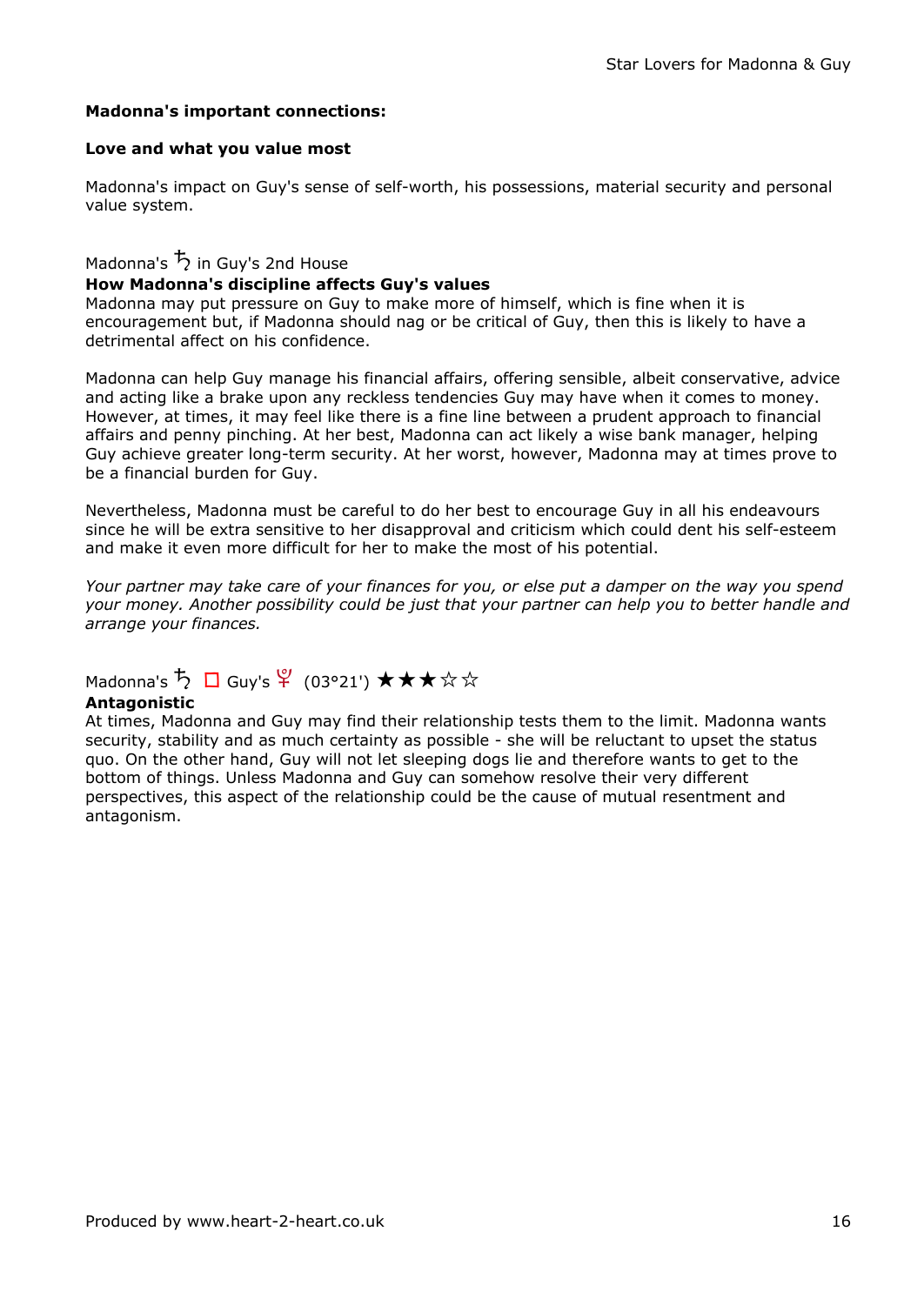#### How you relate to others

Marriage and other partnerships. How Madonna deals with the public.

#### Madonna's  $\overline{O}$  in Guy's 7th House

### How Madonna's energetic drive affects Guy's ability to relate

In Madonna, Guy may feel he has a strong, decisive, dynamic and energetic partner whose energy and initiative will help him achieve his ambitions. Guy may want Madonna to be strong and decisive but may resent her if he considers her too impatient and impulsive in her eagerness to continually make his decisions for him.

While Madonna and Guy can work well together towards a common goal, tensions, and even a certain pleasurable friction, is never likely to be far from the surface, especially if Guy's strong desire for an intimate physical relationship conflicts with his desire to maintain a certain independence.

Madonna and Guy's relationship can be both passionate and combative and while they find each other physically attractive they need to make sure animal passions don't spill over into quarrels and conflict. It is important for Madonna and Guy to engage in plenty of rigorous physical and sexual activity, otherwise, animal passions may spill over where periods of calm will be brief amid an intensity that threatens to boil over.

The pressure Guy feels from Madonna keeps him on his toes, but he needs to be mindful not to commit himself too hastily, on impulse, fuelled by passion. If Madonna and Guy feel a storm brewing it might be a good time to head off to the gym, or for them to go for a jog together, vertically or horizontally.

Between the sheets, entwined in each other's arms, long after the passionate storm has passed would probably be the best time for Madonna and Guy to sort out their differences. However, if after all has been said and done, Madonna and Guy's relationship has a tendency to slip into a quarrelsome, irascible and bad tempered affair, then maybe they should seriously consider seeing an anger management therapist or getting a punch bag.

You are most likely drawn to your partner's ability to take charge and be somewhat forceful, but don't wait for your opinion to be asked. This might never happen. If an issue is important, speak up quickly or decisions may be made for you.

## Madonna's  $\overline{Q}^n$   $\triangle$  Guy's  $\overline{P}$  (01°19')  $\star \star \star \star \star$

#### Dynamic

This is a very harmonious and dynamic relationship with Madonna and Guy stimulating each other's aspirations and ambitions and complementing one another particularly well. They stimulate mutual helpfulness in achieving prosperity, although extravagance and a desire to take risks may occasionally endanger what they have, but this is an inevitable feature of what happens when these two get together.

Nevertheless their mutual support and encouragement promotes optimism and, in a way, they make their own luck. Together they have a strong desire for freedom and new experiences and while they may share big plans, they also have the potential to put them into action. As long as their ideas are not too unrealistic and they don't overextend themselves physically or financially, Madonna and Guy can accomplish a great deal together.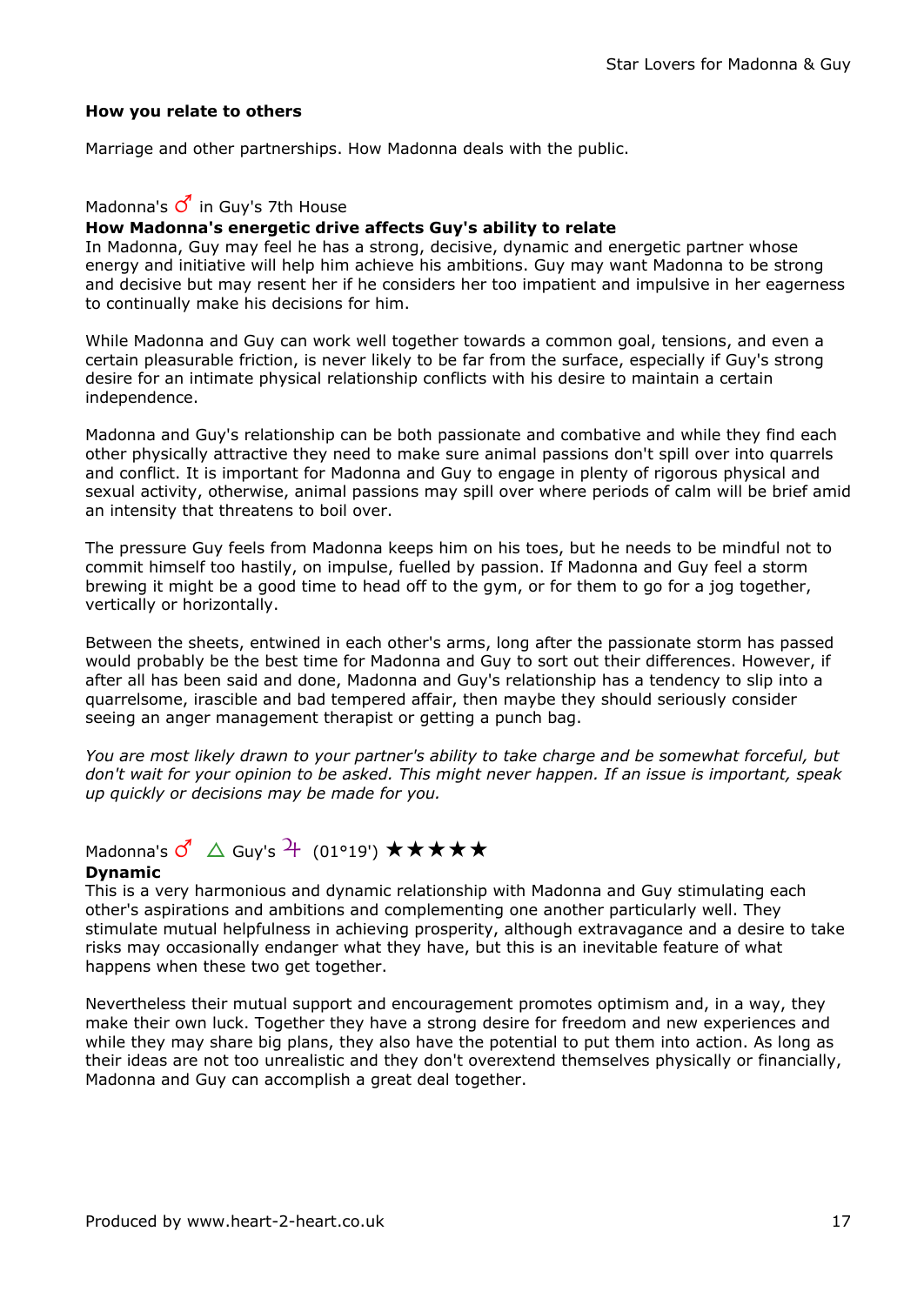Madonna's  $\overline{Q}^{\prime}$  Q Guy's  $\overline{b}$  (01°32') ★★☆☆☆

#### Unpredictable

While there is an undeniable sexual chemistry between Madonna and Guy they are likely to find themselves frequently at loggerheads and it may be difficult for them to co-operate closely together on anything for long. Madonna resents Guy's impersonal side, feeling increasingly unable to depend on him.

Madonna and Guy can irritate each other, which in time may escalate into open conflict and periodic separations. Emotional upsets are likely and continued uncertainty and unpredictability may make the situation intolerable. It is unlikely that the association will last long if they don't exercise greater self-control and foresight.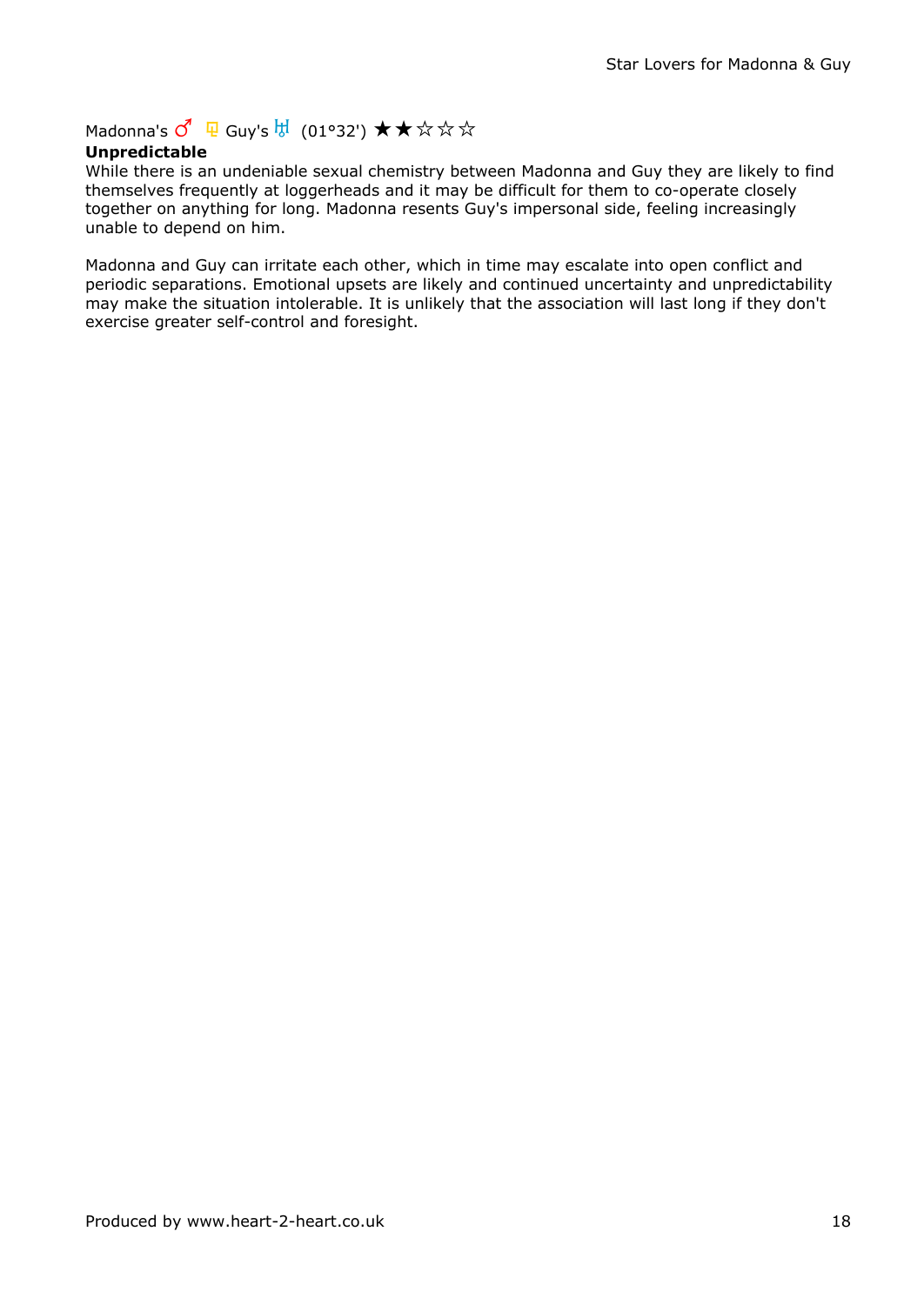#### Intellectual pursuits

How Madonna might affect Guy's understanding, in the area of philosophy, culture, religion, law and publishing. Also, the likelihood of foreign travel or other long trips together.

#### Madonna's  $\bigodot$  in Guy's 9th House

#### How Madonna's vitality affects Guy's philosophy

Madonna has a very influential affect on Guy's dreams and expectations. Madonna can have a stimulating and intellectually invigorating effect, broadening his view of the world. Travel, study, spiritual and metaphysical investigation are likely to be stimulated when Madonna and Guy get together. Madonna's impact is likely to be intellectual, influencing his ideas.

Madonna will give Guy the added optimism necessary to reach for the skies, to dare to dream and look beyond what he thought was possible. Madonna will raise his expectations; he can learn a lot from her and may even look up to Madonna as a guide, teacher or Guru.

Madonna stimulates Guy to change his level of consciousness, illuminating and inspiring his philosophical and religious perspective on life and love. Madonna influences Guy's understanding, promoting his spiritual and intellectual growth.

Your partner will add a definitive quality to your philosophy of life. While in your life, this person's personal views on the subject will undoubtedly be heard and felt. You cannot help but be influenced, whether you want it or not.

## Madonna's  $\bigodot$   $\Delta$  Guy's  $\bigcirc$  (06°20')  $\star \star \star \star \star$

#### Powerful attraction

There is a powerful attraction between Madonna and Guy that makes for compatibility and harmony. They enjoy each other's company and feel that together they are more whole and complete. Madonna will tend to take the dominant role while Guy will be happy to provide nurturance and support.

Madonna and Guy's relationship offers a harmonious blend of Guy's domestic, homely aspirations with Madonna's more worldly ambitions. Harmony, sympathy and mutual understanding enable Madonna and Guy to complement each other very well. Madonna is protective of Guy and he is especially sensitive to Madonna's needs.

Madonna's  $\bigodot$   $\angle$  Guy's  $\frac{9}{5}$  (01°57')  $\star$   $\star$   $\star$   $\star$   $\star$   $\star$ 

#### Compromise

While there is likely to be a strong attraction between Madonna and Guy, with time they may need to work at compromises and co-operation, especially where their tastes, social and recreational interests differ, otherwise they may soon find they have little in common - however much they are attracted to each other.

Possessiveness and jealousy may be an occasional problem, with over indulgence and extravagance likely leading to excesses of one kind or another. A strong attraction will persist between Madonna and Guy although their relationship is unlikely to be a smooth ride unless they can compromise and co-operate to bridge their essential differences.

## Madonna's  $\bigodot$  of Guy's  $\mathcal{O}'$  (00°15')  $\star \star \star \star \star$

#### Achievement

Madonna and Guy have a sexually magnetic relationship. They make an energetic, dynamic pair that can encourage and inspire each other and they are able to achieve more together than they could do alone. Madonna and Guy stimulate each other's self-confidence, drive and ambition they can accomplish a lot together.

Produced by www.heart-2-heart.co.uk 19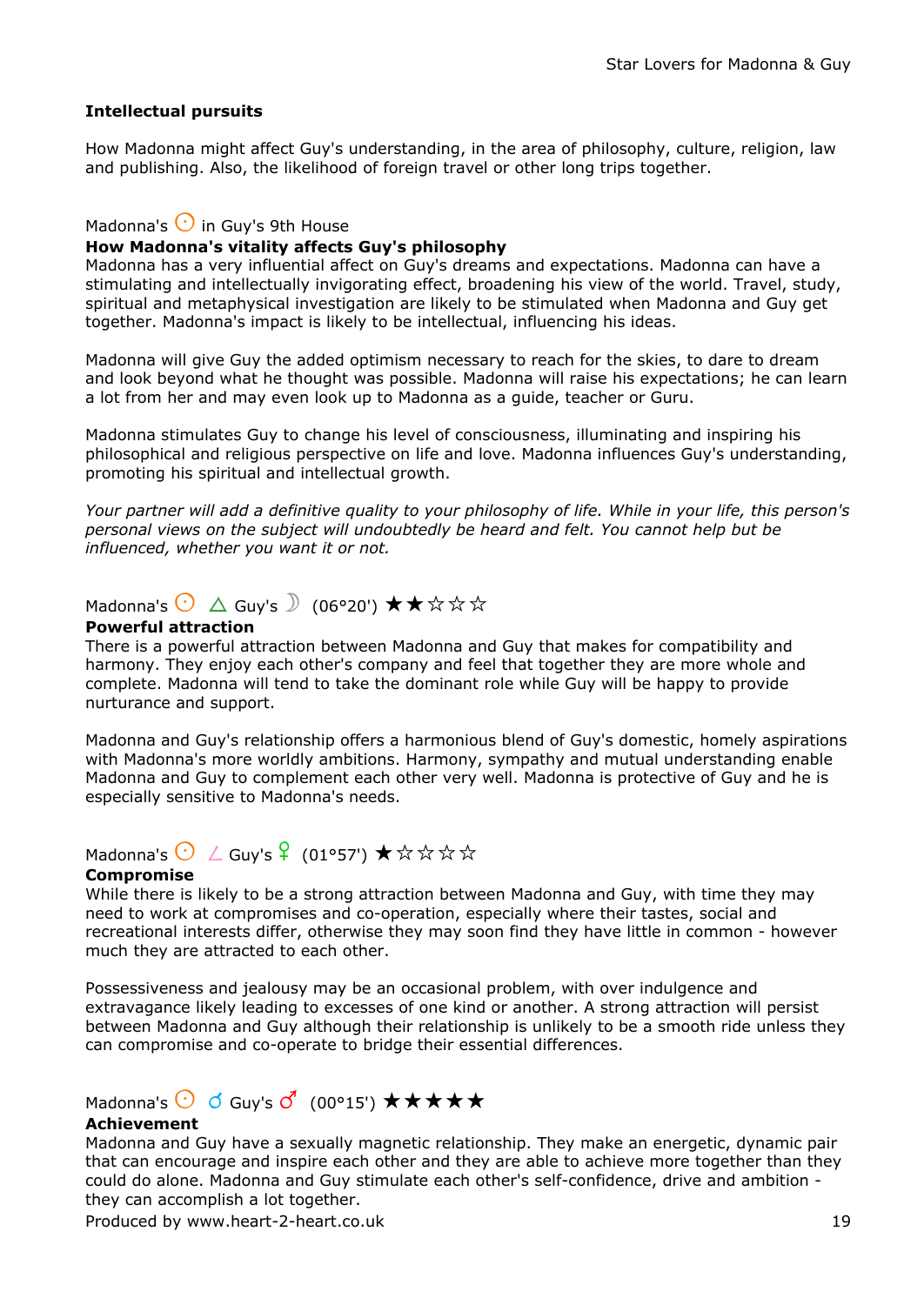Madonna's  $\bigodot$   $\triangle$  Guy's  $\overline{5}$  (01°27')  $\star\star\star\star\star$ 

### Loyalty

Loyalty and stability make this a hard bond to break. There really is a lot of glue between Madonna and Guy and when they get together they have a sense that there is something serious about their relationship which has the potential to be a long-term commitment offering a good balance of confidence, optimism and ambition.

Agreement in handling difficulties and accepting duties and responsibilities helps lay the foundations for lasting security and stability.

Guy has a restraining influence on Madonna, which is to her advantage, since Guy offers constructive support to her. Madonna inspires confidence in Guy and alleviates any of his worries or fears. Guy gets inspiration from Madonna.

This combination is excellent for a long-term and committed relationship since it indicates much mutual loyalty and stability. Guy will benefit more from the relationship since Madonna will be the one willing to make most of the compromises.

## Madonna's  $\bigodot$   $\Box$  Guy's  $\overline{\Psi}$  (01°00')  $\star\star\star\star\star$

#### Confusion

Guy is somehow elusive or unfathomable to Madonna, he is not always what he appears to be and, as a result, misunderstandings can easily creep into Madonna and Guy's relationship. Guy can also be elusive, unreliable and even dishonest. Guy may appear submissive but in fact uses subtle means to control or undermine Madonna.

Difficulties are likely to be exacerbated if either Madonna or Guy start to put the needs of the relationship before their own because that could result in them losing their direction. They could become increasingly confused about what was important and what was not.

Misunderstandings, doubts, confusion and distrust will eventually undermine Madonna and Guy's relationship unless other, more positive aspects of the relationship, exert a strong, protective influence. Madonna can feel spiritually and emotionally undermined by Guy, while he may increasingly feel Madonna takes his for granted.

## Madonna's  $\bigodot \vee$  Guy's  $\frac{\varphi}{4}$  (00°38')  $\star \star \star \star \star$

#### Exciting

Madonna and Guy feel a powerful attraction for each other. Madonna feels empowered by her relationship with Guy and that life is more exciting when he is around. Madonna and Guy stimulate each other's sense of ambition and enterprise. Guy can have an almost hypnotic influence, a powerful hold on Madonna.

Part of the attraction between them is their very different natures, background and cultures, which enables Madonna and Guy to enrich each other's lives through their relationship and which, ultimately, could have a profound affect on them both.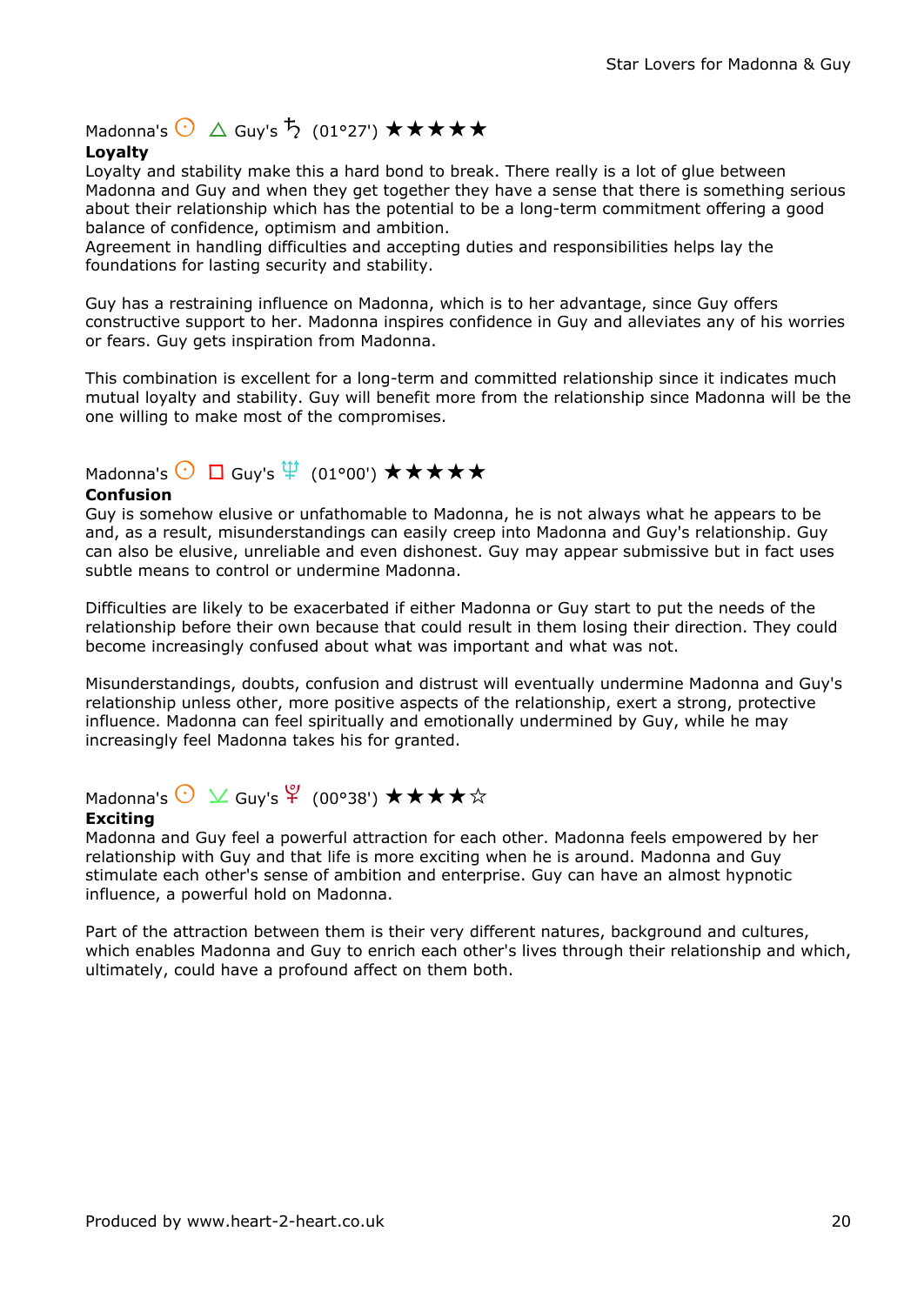## Madonna's  $\frac{6}{5}$  in Guy's 9th House

#### How Madonna's charms affect Guy's philosophy

Love and adventure go hand-in-hand in Madonna and Guy's relationship and differences concerning cultural, philosophical and social interests will be a source of mutual fascination rather than conflict.

Madonna and Guy may have met while on a journey or share a connection with a spiritual or educational establishment. Madonna may seduce Guy with tales of adventure and faraway lands and they will get much pleasure from their travels and exploring the world together.

Madonna and Guy are likely to come from very different backgrounds and part of what Guy finds attractive in Madonna is that quality that makes her different and a bit worldly-wise, he finds her philosophy attractive.

Generally Madonna can greatly influence Guy's approach to life.

Since education is also an area where Madonna and Guy's relationship will flourish, if Guy has aspirations about furthering his aims through study, then Madonna could prove to be an enormous source of help. Guy may even look up to Madonna as a Guru.

Even so, Madonna can increase Guy's interest in gaining greater understanding of ideas and ways of life, love and the universe. Madonna and Guy are very affectionate towards one another, share many common interests and are well suited. They enjoy each other's company and both will benefit considerably from this relationship.

Madonna and Guy stimulate each other to grow, to go further and achieve more together than they could alone. Therefore, any kind of activity that they can engage in together, that gives them an opportunity to broaden their horizons, whether through study or travel, would greatly enrich their lives.

You might enjoy sharing religious views with your partner, but possibly more for the social activities than the spiritual. Or perhaps on foreign trips you find that your partner is capable of handling, in a charming manner, situations that arise.

## Madonna's  $\frac{6}{5}$   $\angle$  Guy's  $\frac{21}{100}$  (01°10')  $\star \star \star \star \star$

#### **Overindulgence**

If it's possible to have too much of a good thing then Madonna and Guy will get very close. Love and adventure go hand-in-hand in Madonna and Guy's relationship. Eventually, however, differences are likely to arise concerning their different philosophical and social interests. Extravagance and over-indulgence may be a feature of their relationship because when they get together they seem unable to do anything in moderation, whether it's physical, emotional or financial.

In time, however, too much superficiality or concern with outward appearances or the expectations or opinions of others may undermine the relationship if Madonna and Guy don't let each other be themselves. While this can be a hedonistic relationship Madonna and Guy may not be prepared to work hard enough to achieve the depth and sincerity necessary for a serious romantic relationship.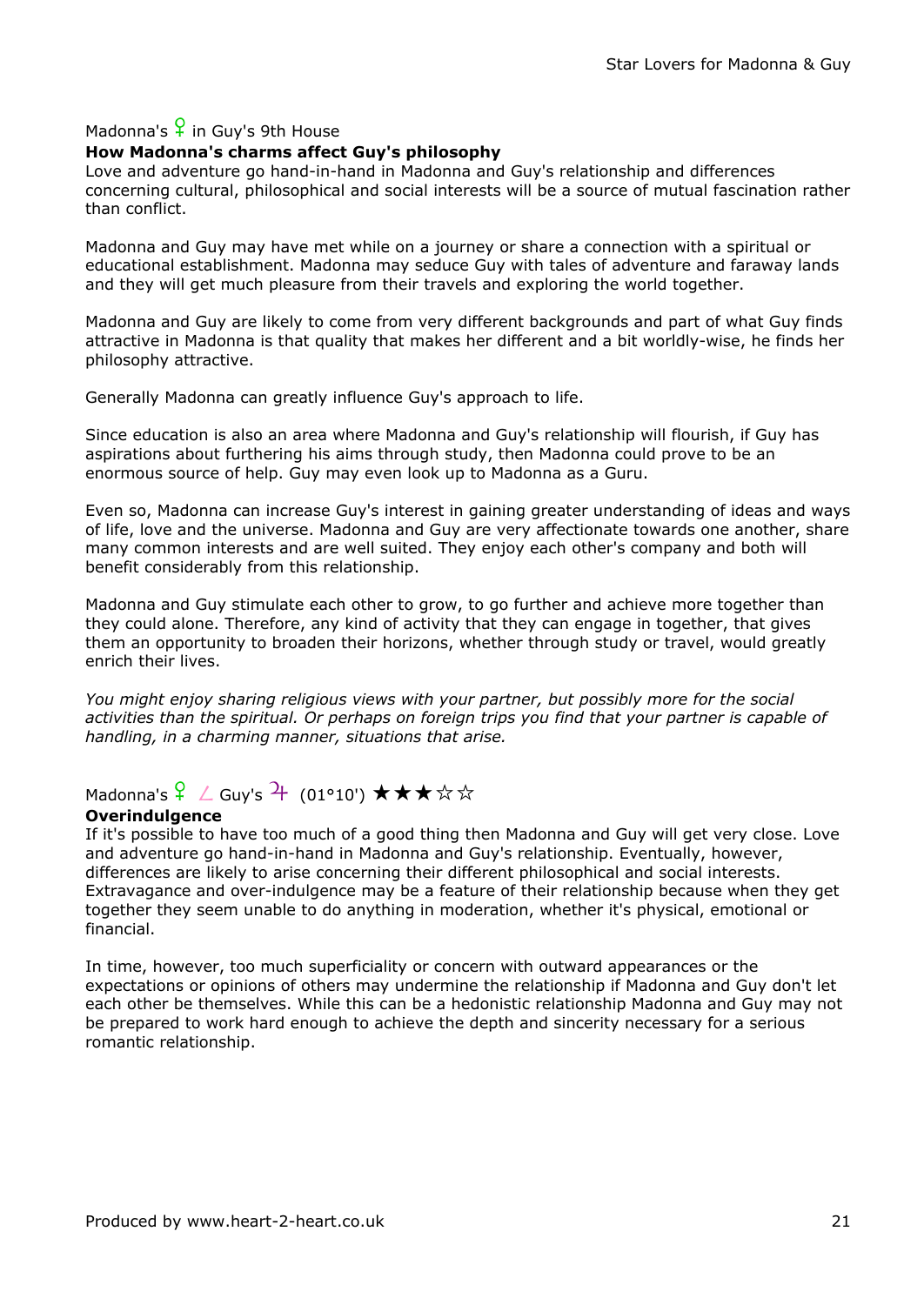Madonna's  $\frac{6}{5}$   $\Box$  Guy's  $\overline{5}$  (05°58')  $\star \star \star \star \star$ 

#### Hard work

Although they may have taken their time getting to know each other, early on Madonna and Guy will have become aware that their relationship had the kind of glue that keeps people together for a long time. However, whether Guy is aware of it or not he can be too critical of Madonna, too intense, demanding and serious. Madonna could eventually grow to feel limited, restricted and depressed by Guy's presence. Madonna may tend to suffer at the hands of Guy, who may prove mean, resentful and critical of her.

In time Madonna may find it increasingly difficult to express affection towards Guy without becoming fearful or anxious. Guy brings sorrow and worry into her life and he tends to impose too much responsibility on Madonna. The association may well be plagued by financial problems. This relationship will take a lot of hard work if it is to succeed and prosper.

### Madonna's H<sub>J</sub> in Guy's 9th House

#### How Madonna's originality affects Guy's philosophy

Madonna can have an inspirational effect on Guy's philosophical and spiritual views. Guy might find Madonna's ideas, new, inventive, innovative, unusual and even off the wall. Madonna can try Guy's patience and she will find him too orthodox and conventional. Madonna will challenge Guy and may even attempt to undermine Guy's views and beliefs, while at the same time remaining non-committal and elusive.

Madonna's opinions may be so challenging that they require Guy to completely change his opinions and ideals. Madonna and Guy may come from very different educational and cultural backgrounds. Travel and adventure is likely to be an exciting and unpredictable experience when they go together.

Remove surplus space before 'It'

It is important for Madonna and Guy to take every opportunity to broaden their horizons together. There is something a little different about Madonna, even odd, that Guy may find infuriating or fascinating. Madonna stimulates a desire in him to escape from it all to far flung and exotic places, for unusual experiences and adventures that will completely alter his view of the meaning of life and love.

While the sparks that fly between Madonna and Guy are likely to be philosophical as much as physical, they can have an unusual and inspirational relationship, sharing many mutual metaphysical and philosophical interests.

Madonna and Guy can be good for each other, but they need to respect and encourage each other's needs for freedom if they want to make the most of the many original, unconventional and exciting times they will have together. Otherwise their ability to stimulate the creative thinking processes in each other can easily get carried away, bringing out some of the worst forms of recklessness and extravagance in both parties.

You may see your partner as a free thinker when it comes to religion or philosophy. The possibility then of joining a formal religion is slight. If it occurs, however, it will probably be to play the devil's advocate, not to attain piety.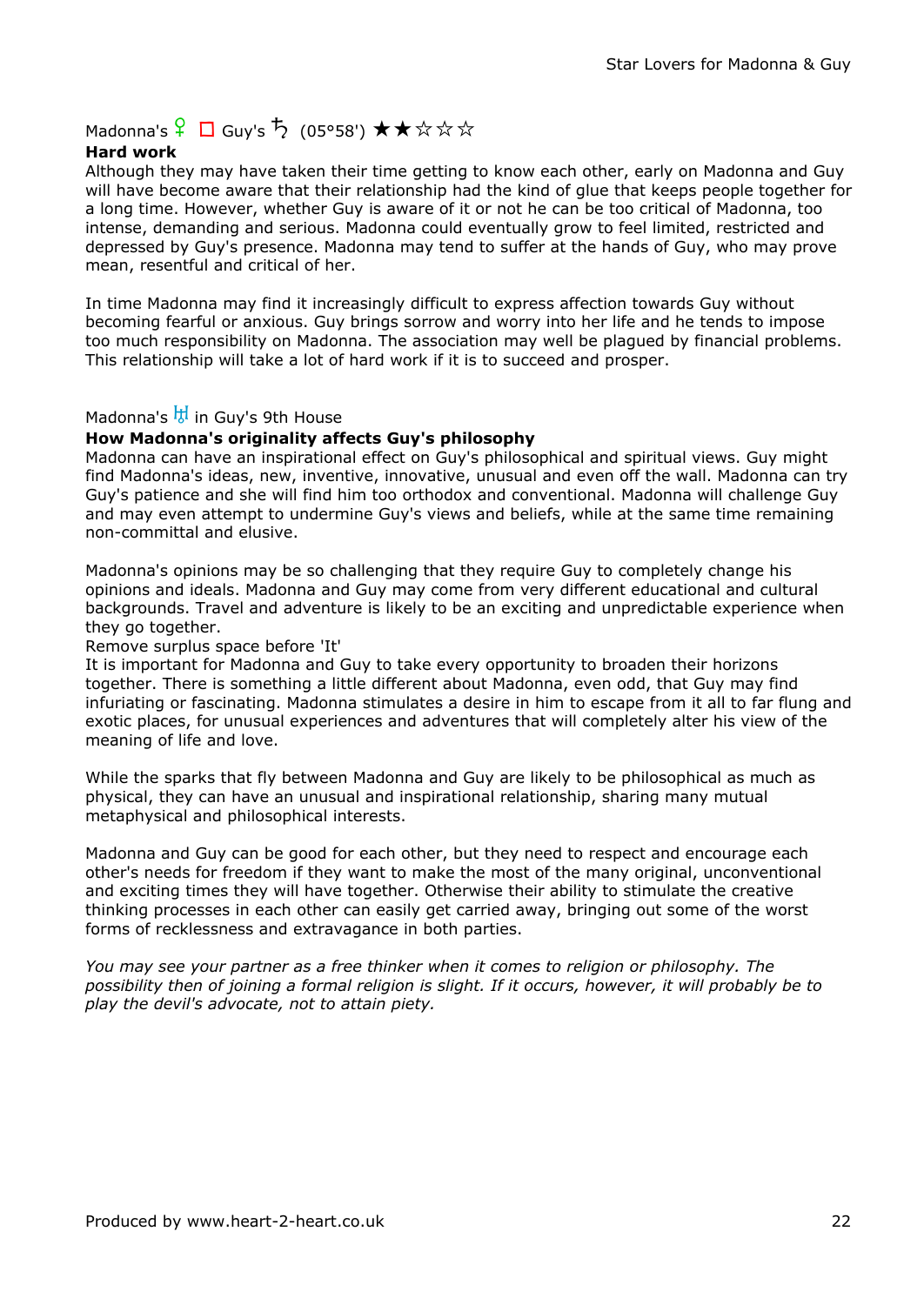Madonna's  $\frac{\varphi}{I}$  in Guy's 9th House

### How Madonna influences Guy's philosophy

Madonna can have a powerful and influential affect on Guy's religious views and philosophy of life but power struggles over beliefs need to be avoided. Guy may find Madonna's ideas and opinions so challenging that they may require Guy to completely transform his spiritual ideals.

Madonna and Guy may come from very different educational and cultural backgrounds and Madonna's ideas may challenge Guy to uncover unconscious motivations that may be influencing his approach to life. Travel and adventure is likely to play an important role in their relationship, so whether Madonna and Guy are exploring a new country, culture or philosophy, it is important for them to take every opportunity to broaden their horizons together. There is something a little different about Madonna, something dark and mysterious that Guy may well find fascinating and captivating; she seems to posses a magical, mysterious quality that just seems designed to get Guy's juices flowing.

Your partner could have a great influence on your ideas about philosophy or religion or vice versa. Feelings may be strong in this area and if conflict begins to arise, deep investigation of concepts can avoid war and produce profound results.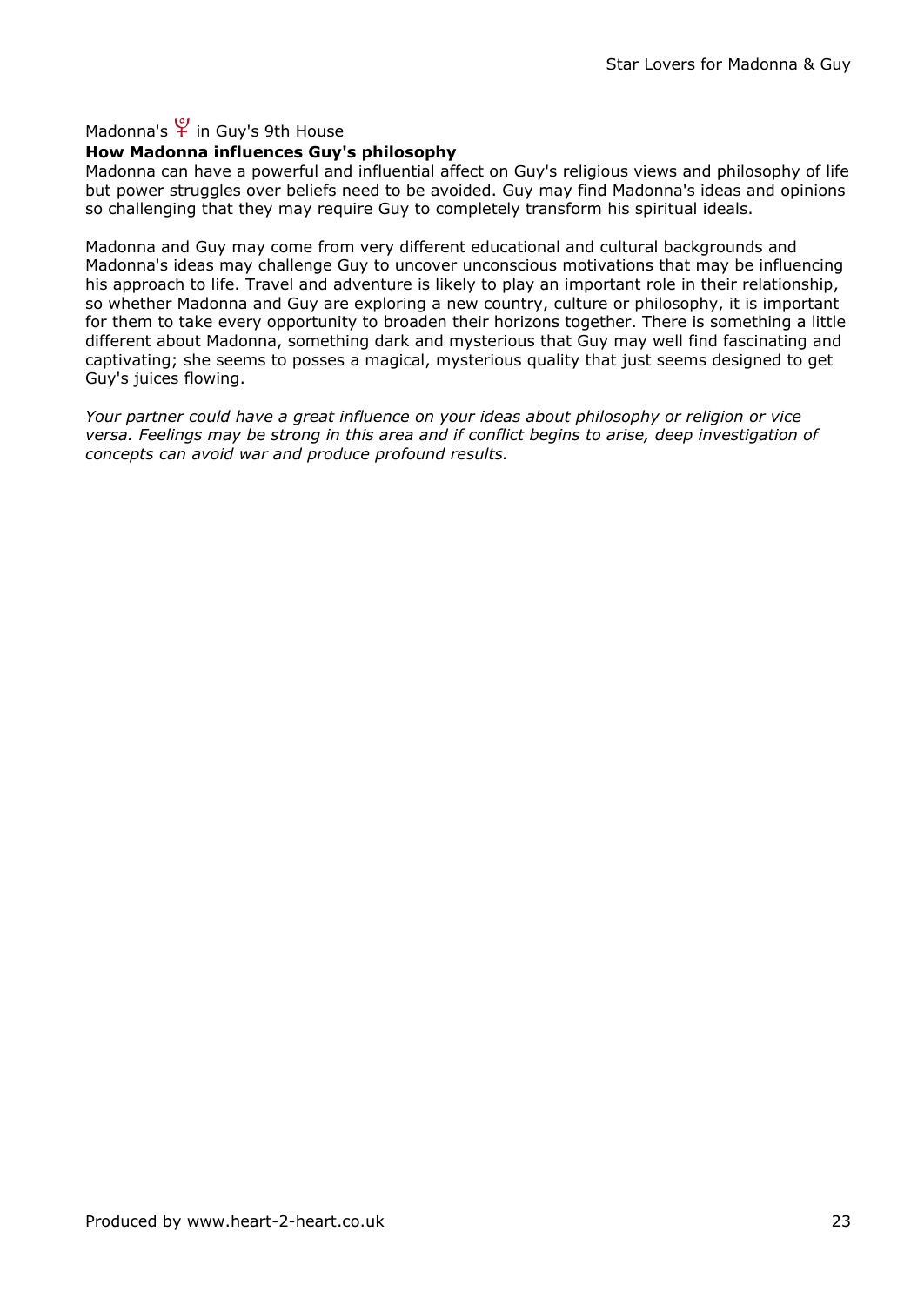#### Career and ambitions

The effect Madonna is likely to have on Guy's achievements, his professional life, any authority he may hold and his status and ambitions.

### Madonna's  $\sum$  in Guy's 10th House

#### How Madonna's way of behaving affects Guy's ambitions

Madonna and Guy have many shared aims and objectives. Madonna is very influential where Guy's professional life is concerned and may act as a guide or mentor in some way because she has great faith in his abilities and seems to instinctively understand his aims and objectives and will endeavour to help him in his career.

Madonna feels a strong urge to see Guy succeed and will be prepared to consider his needs first, going out of her way to gather the support he needs. Madonna also may also consider Guy like a trophy and take great pride in them being seen together. Madonna is very protective towards him and may feel great satisfaction in being a positive figure to Guy, helping and supporting him to achieve his worldly ambitions.

Madonna is also likely to be rather proud of Guy and of his achievements and will want the world to know it. Madonna and Guy may form a very productive business or professional relationship.

You may feel that your partner is right behind you in your career, or some other role you have in the world, and it may always be that way. But if your partner becomes threatened, you may notice that you are being subtly undermined.

## Madonna's  $\sum$   $\sqrt{2}$  Guy's  $\frac{1}{2}$  (00°45')  $\star \star \star \star \star$

#### **Open**

This is a very good aspect to find in a relationship since quick understanding of each other's thoughts and feelings keep lines of communication open and running smoothly. There is intellectual and emotional understanding and compatibility between Madonna and Guy.

They enjoy each other's companionship and their conversations are lively and interesting. Mutual understanding helps foster intellectual development in both Madonna and Guy. Shared interests keep them both stimulated in one another's company and, at times, their ability to understand each other's thoughts may even give the impression there is a telepathic link between them.

## Madonna's  $\sum X$  Guy's  $\frac{6}{5}$  (01°29')  $\star \star \star \star \star$

#### Affectionate

There is a great deal of love, sympathy and affection between Madonna and Guy. The deep devotion and emotional harmony between Madonna and Guy can go a long way to overcoming any difficulties they may have in other areas of their relationship. There will always be a growing (and lasting) attraction and attachment between them.

Whatever uncertainties the future holds, Madonna and Guy's relationship has one of the most important ingredients for long-term love and romance. They have a comforting affect on one another and can benefit from their association financially as well as emotionally. Madonna and Guy's deep companionship enhances their social life and the enjoyment of their mutual interests.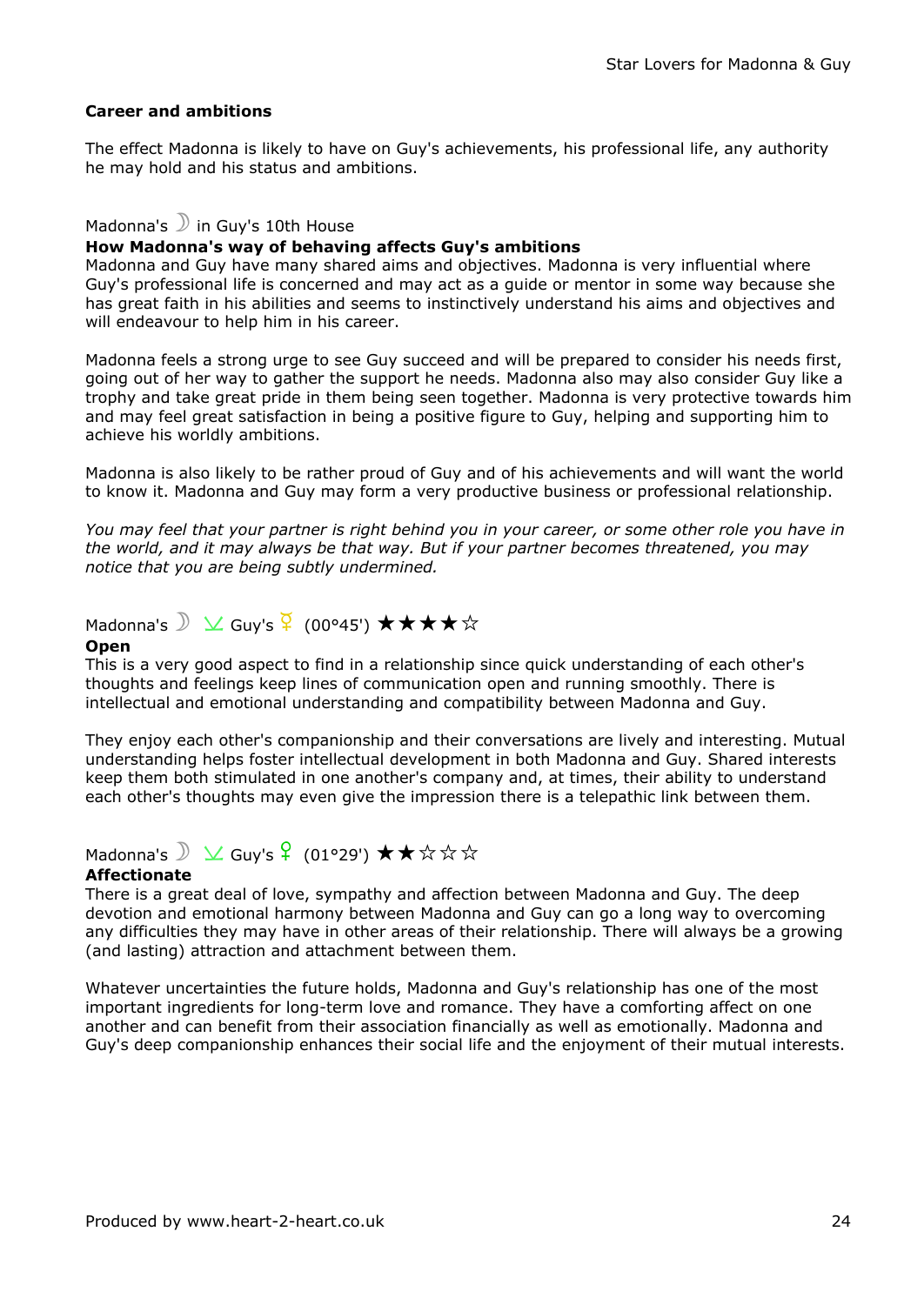## Madonna's  $\begin{matrix} 0 & \mathsf{Guy's} \mathsf{H} & (05^{\circ}09') & \bigstar \star \mathsf{G} \mathsf{G} \mathsf{G} \end{matrix}$

#### Long-term happiness

Madonna and Guy's relationship has one of the key ingredients for long-term happiness and success. Their relationship is one that encourages mutual trust, confidence and respect, thereby enabling them to overcome many of life's trials and tribulations together. Guy stimulates Madonna's imagination and his presence has the happy knack of boosting Madonna's confidence.

Guy is very helpful to Madonna, being positive, understanding and protective. Generous towards Madonna as well, he may even get into the habit of spoiling her, indulging her whims and caprices. Madonna is very amenable to the needs of Guy, willingly co-operating and compromising with him. Guy can bring out the best in Madonna and may even act as a guide or mentor to her.

## Madonna's  $\mathbb{F}$  Guy's  $\mathbb{F}$  (01°59')  $\star$   $\star$   $\star$   $\star$   $\star$   $\star$

#### Disagreements

There is a lot of glue between Madonna and Guy, the kind of glue that keeps people together. However, in time, Guy can have a frustrating affect on Madonna and may even affect her emotional well being by being too critical and unfeeling. Guy can appear aloof and indifferent to the plight of Madonna and it wouldn't be long before she began to resent the restrictions placed upon her by Guy, making her even more sensitive to Guy.

Whether he knows it or not, Guy appears to be too hard to please and may even block or oppose Madonna's plans. Domestic difficulties and financial disagreements are likely. Unless there are other mitigating factors in the relationship, this association is unlikely to benefit either party.

## Madonna's  $\frac{Q}{I}$  in Guy's 10th House

#### How Madonna's words affect Guy's ambitions

When it comes to Guy's career, Madonna is never short of advice to help him accomplish his worldly aims and ambitions. Madonna will do her best to spread whatever is good about Guy's achievements, to put his ideas out there and to let the world know about what Guy thinks and has to say.

Madonna can help Guy in his career and professional life since she may be privy to information that will help him to succeed. Guy takes great pride in Madonna's intellectual achievements, mental agility and wit. If they were to go into business together, Madonna may be more the ideas person but she will also be prepared to look after the details.

Communication is an important part of any relationship and this aspect of Madonna and Guy's relationship bodes well for them since it represents one of the key foundations necessary for sustaining a serious and committed union.

Guy should not be too critical of Madonna even if he finds her a bit superficial or fickle at times. Nevertheless he can have a stabilising and calming influence on her, offering practical suggestions rather than criticisms of her many plans and schemes.

Madonna can appreciate the knowledge and experience of Guy, while she can inspire him and give him new ideas. This aspect of Madonna and Guy's relationship is a particularly productive characteristic when found in a business relationship.

You may see your partner as articulate in discussion about world affairs, expressing personal views to you or anyone else who will listen. This does not mean your partner is necessarily dogmatic, but rather, in search of stimulating conversation.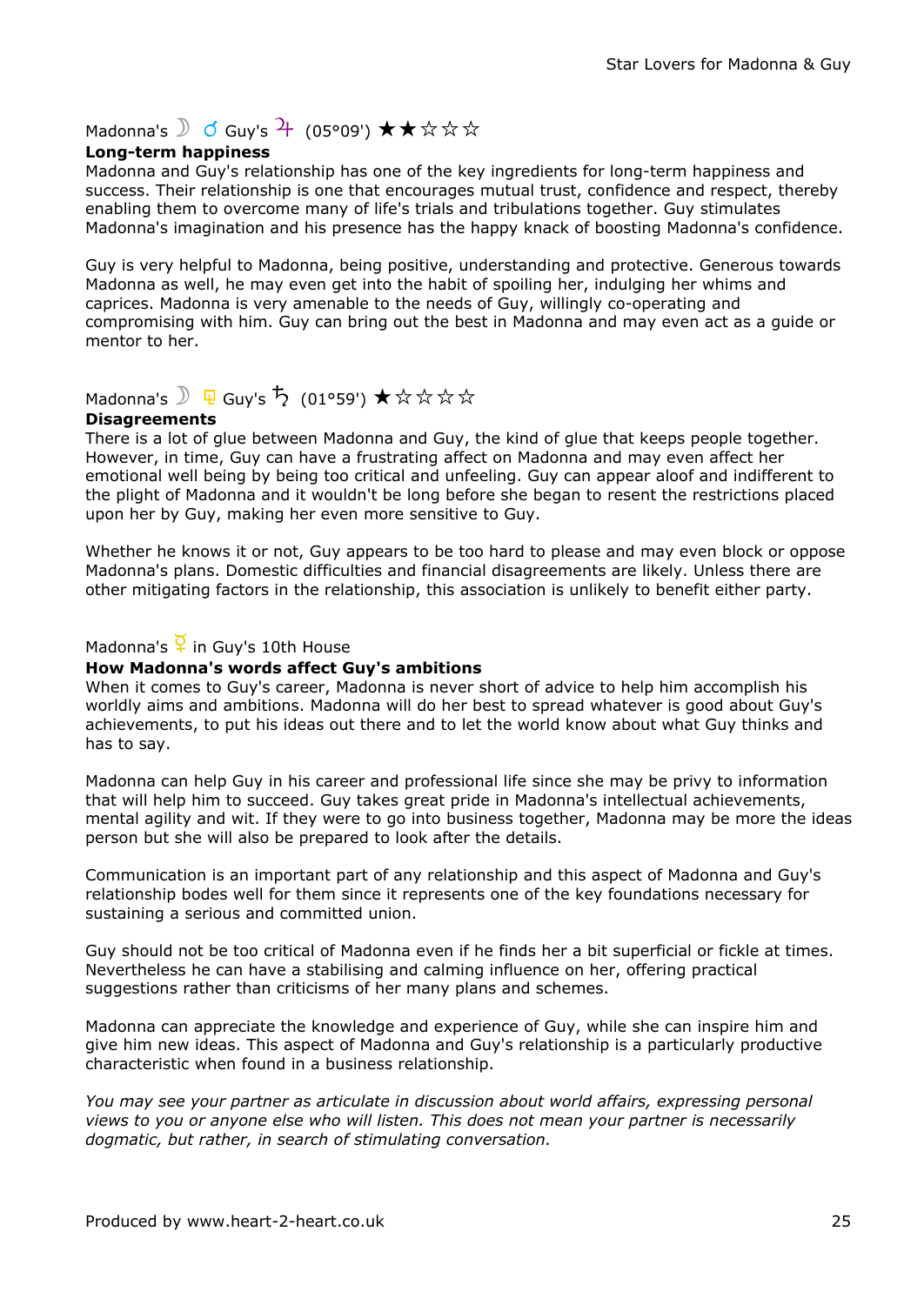#### Friends and associates

Friends, acquaintances, associates, associations, clubs, or any group Madonna feels a part of. Madonna's hopes, wishes and professional values and how Guy might play his part in them.

### Madonna's  $\frac{1}{1}$  in Guy's 11th House

#### How Madonna's optimism influences Guy's friendships

Madonna and Guy are likely to enjoy a fruitful and long-lasting friendship. It is likely they share many mutual interests and ideals. Madonna may act almost like a guide, introducing him to a new and ever-widening circle of friends who will prove of great benefit and support to him in the future.

Madonna and Guy's social life and friendships flourish when they team up together. They may join forces with a likeminded group of kindred spirits who share their humanitarian interests and ideals. Either directly or indirectly, Guy is also likely to gain both socially and professionally from Madonna's good fortune and inspirational influence.

You may see your partner as the life of the party, or at least making social activities more fun for you. If, however, the social scene begins to take over your life, find a worthwhile cause that allows you to redirect energies and give you rest.

## Madonna's  $\overline{4}$   $\sigma$  Guy's  $\overline{5}$  (01°50')  $\star \star \star \star \star$

#### Mutual support

Madonna and Guy can provide each other with much mutual help and support. They could be very productive together. Guy's prudence and practicality could blend well with the larger than life, optimistic talents of Madonna. However, Guy needs to guard against being too cautious or critical of Madonna since he may inadvertently stifle some of her cherished dreams.

In time Madonna may become increasingly reluctant to share her high hopes for fear that Guy's critical eye will pull them apart, thereby undermining Madonna's confidence and optimism. Madonna may feel that Guy cramps her style, while Guy may think Madonna too superficial or shallow. Guy may well frustrate and delay Madonna. Disagreements may focus around financial or business matters.

There is also likely to be conflict between Guy's need for material security and Madonna's happygo-lucky approach to life and her interest in the metaphysical aspects of existence. Guy may place too much responsibility upon Madonna, while Madonna's apparent recklessness may make Guy feel fearful or inadequate. The essential natures of Madonna and Guy may differ too much with Guy appearing too selfish, while Madonna appears to be too open, honest and reckless.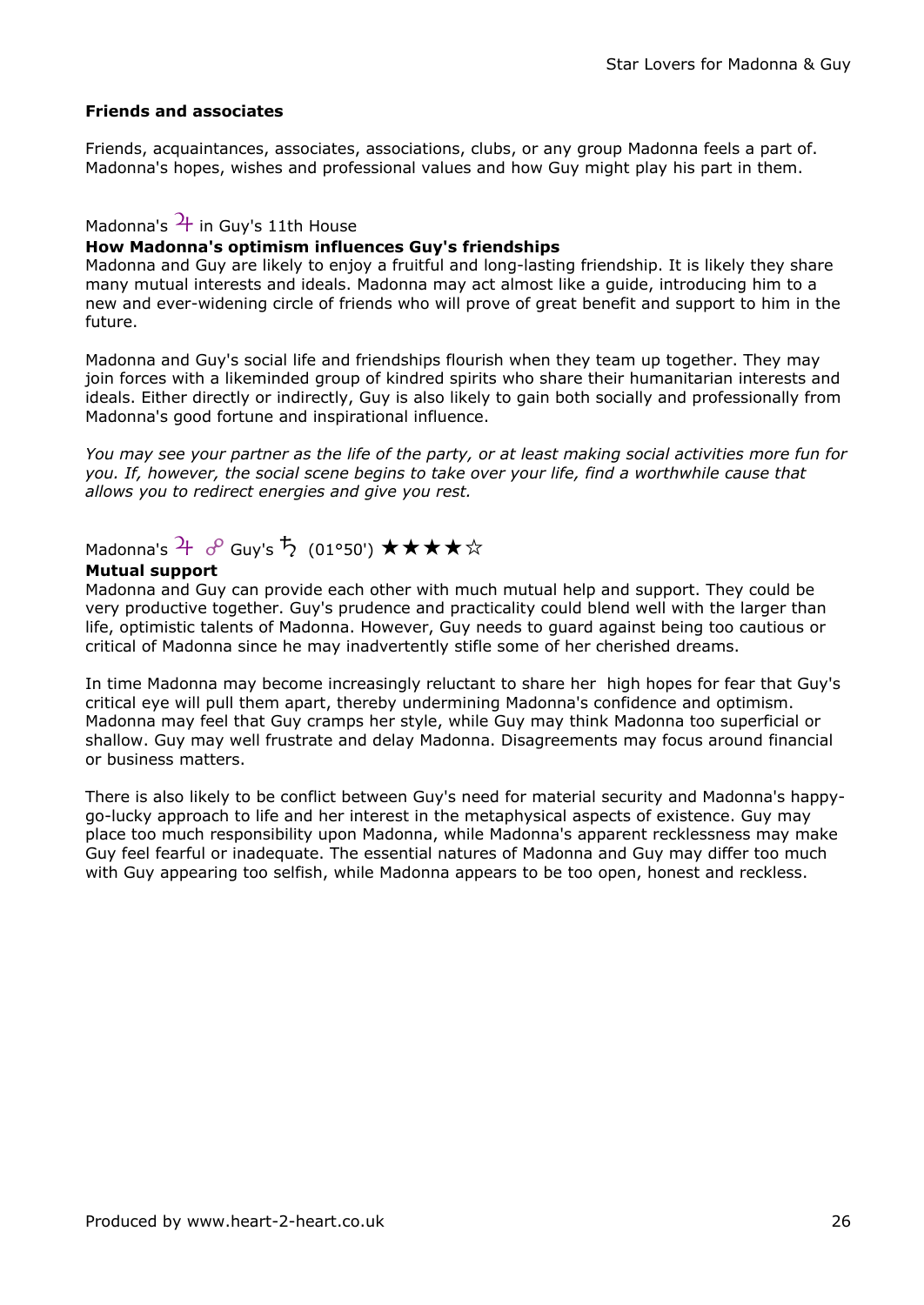#### Mysteries of the mind

Illusion, when things are not quite what they seem; secrets, ideals, deception and self-deception, dreams, intuition and drugs, illness, institutions, anywhere it is difficult to get a clear picture of what is going on, is likely to be hard for Madonna to fathom.

#### Madonna's  $\Psi$  in Guy's 12th House

#### How Madonna's altruism influences Guy's unconscious mind

There is a strong link between Madonna and Guy and, if they believe in Karma or reincarnation, they probably feel they have met before and that in their present relationship they are resolving unfinished business from a previous lifetime.

Madonna may introduce Guy to the occult, spiritualism or the more mystical areas of life. While this can be a spiritually enhancing experience it can also undermine him, leading to all kinds of difficulties if not treated with respect and therefore may be better left alone.

Nevertheless Madonna can have a powerful affect on Guy but it may not always be obvious and she may tempt him away from a particular lifestyle towards another, built on very different values and ideals.

Whether by accident or design, Madonna can act upon Guy's affection in the most subtlest of ways, easily arousing his sympathies and escapist tendencies. While Madonna may encourage the expression of Guy's selfless and more charitable side, outsiders may find it difficult to comprehend his willingness to make personal sacrifices and put the needs of Madonna before his own.

You may find your partner extremely spiritually oriented, having great faith in something beyond him or herself. This view may sometimes seem unrealistic. Don't dismiss it, however, because you may find this approach sometimes works.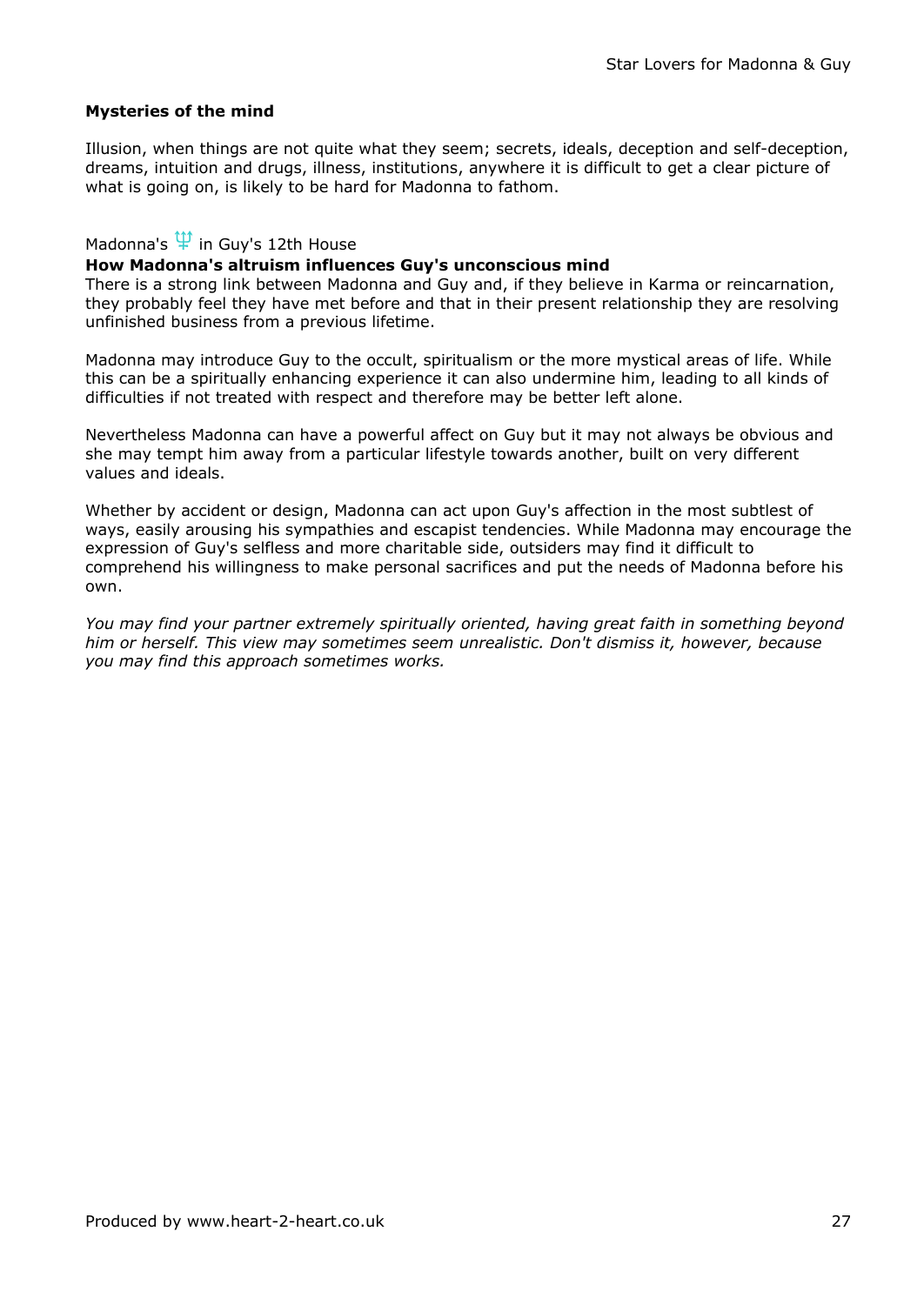#### How Guy gets on with Madonna and how Madonna responds.

#### First the connections you share:

# Guy's  $\frac{6}{5}$   $\frac{1}{2}$  Madonna's  $\frac{11}{5}$  (02°38') ★★☆☆☆

### Fascination

Guy and Madonna share one of strongest indicators for mutual attraction and fascination one could expect to find in a romantic relationship. There is a magnetic attraction between them - a love that emerged suddenly and intensely, and may even have been love at first sight. This is a stimulating and exciting combination and something is unique or unusual about Guy and Madonna's relationship.

Madonna is altruistic, inspiring and encouraging towards Guy. Romantic feelings are strong and intense. There is something magnetic about their love for each other and while they will experience many changes and upheavals there is something permanent about their mutual infatuation and fascination. Over time Guy and Madonna will be able to continually reinvigorate their relationship as they effortlessly find new ways to express their affection for one another.

## Guy's ち △ Madonna's ち (05°26')  $\star\star$ ☆☆☆

#### **Stability**

There is a strong bond and mutual understanding between Guy and Madonna. They work well together and are able to shoulder responsibilities that allow them to create a stable base on which to build a serious relationship that will endure. Guy and Madonna have similar attitudes and approaches when it comes to financial security and ambition and will understand each other's needs for security.

Since they will face similar problems, their ability and willingness to reach agreement and cooperate will enable Guy and Madonna to overcome many of life's trials and tribulations. A business or commercial relationship between Guy and Madonna should run relatively smoothly and, all things being equal, could prove very productive.

### Guy's td ∠ Madonna's td (01°10')  $\bigstar \star \star \rightsquigarrow$

### Different perspectives

Guy and Madonna tend to have different perspectives and points of view. This is likely to be because of generational differences between them rather than differences of a personal nature, (although the former may exacerbate the latter). Although this aspect of Guy and Madonna's relationship is unlikely to be a source of concern, impatience and reluctance to accommodate each other may increase any other differences, conflicts or hostility between them.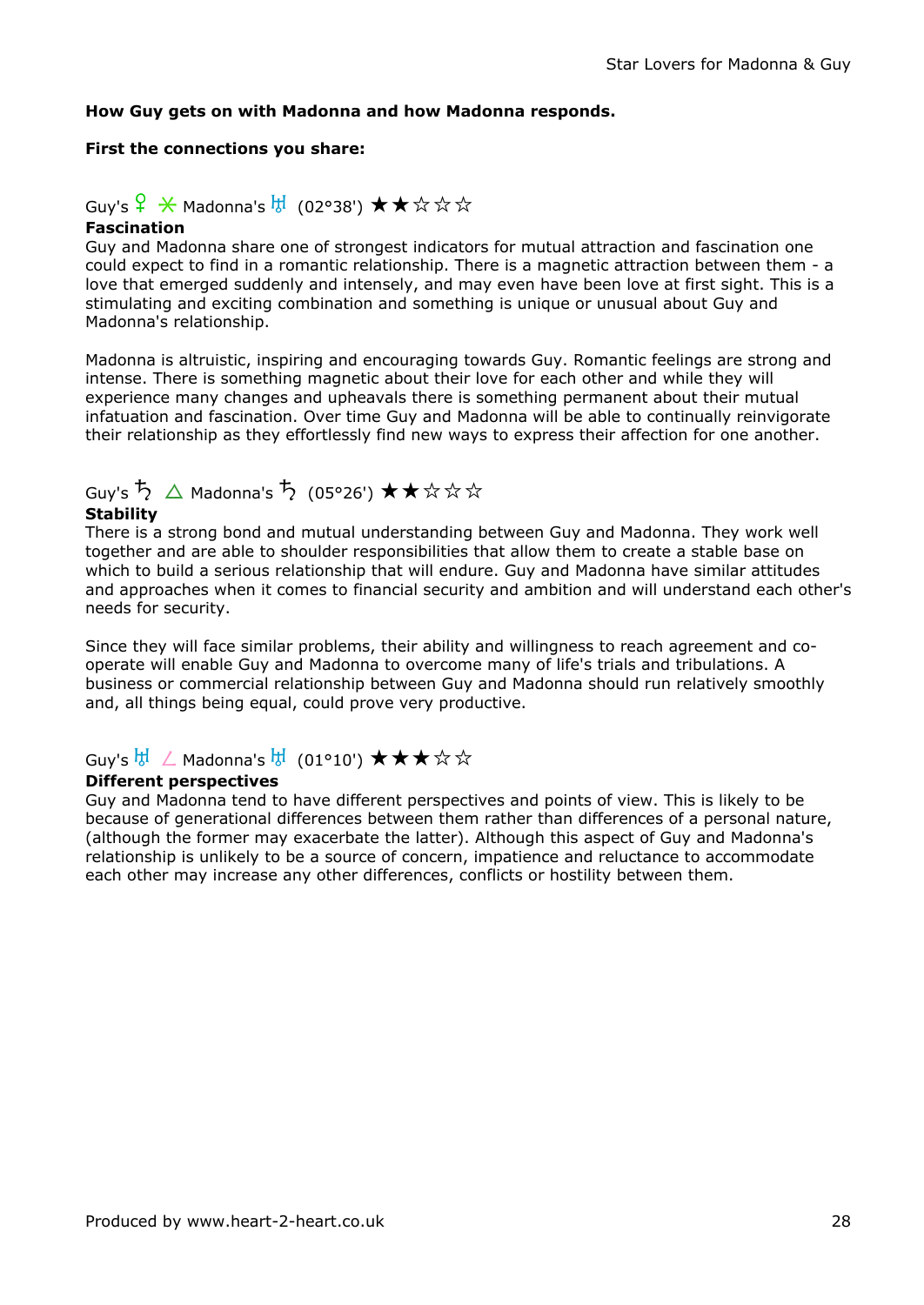#### Guy's important connections:

#### **Personality**

Guy's self-image, the face he shows the world and how Madonna will see him. Also, the way Guy personally experiences Madonna in his life.

### Guy's  $\bigcirc$  in Madonna's 1st House

#### How Guy's vitality affects Madonna's personality

Guy has the ability to make Madonna shine. Guy's effect on her is very personal and he can see how he affects Madonna's sense of identity. Guy actively encourages and energizes Madonna, stimulating her to greater action and activity. Madonna somehow feels stronger when Guy is around her and things can sometimes go a little flat when Guy is away.

Madonna may take great pride in Guy's attention and may seek to make sure that some of his star quality rubs off on her, she enjoys being seen in Guy's company. At times, Madonna may resent Guy's ability to take the limelight, nevertheless the sense of being alive and where it's at, coupled with the added self-confidence he can give her more than makes up for this.

Your ego will have a direct impact on your partner's personality. Either you will feel that there is energy and support behind your personal development, or else that you must bend your needs to the will of your partner.

## Guy's  $\bigcirc$   $\bigcirc$  Madonna's  $\bigcirc$  (06°14')  $\star \star \star \star \star$

#### Powerful attraction

There is a powerful attraction between Guy and Madonna that makes for compatibility and harmony. They enjoy each other's company and feel that together they are more whole and complete. Guy will tend to take the dominant role while Madonna will be happy to provide nurturance and support.

Guy and Madonna's relationship offers a harmonious blend of Madonna's domestic, homely aspirations with Guy's more worldly ambitions. Harmony, sympathy and mutual understanding enable Guy and Madonna to complement each other very well. Guy is protective of Madonna and she is especially sensitive to Guy's needs.

## Guy's  $\bigcirc$   $\Delta$  Madonna's  $\overline{O}'$  (02°24')  $\star \star \star \star \star$

#### Achievement

Guy and Madonna have a sexually magnetic relationship. They make an energetic, dynamic pair that can encourage and inspire each other and they are able to achieve more together than they could do alone. Guy and Madonna stimulate each other's self-confidence, drive and ambition they can accomplish a lot together.

## Guy's  $\bigcirc$   $\Box$  Madonna's  $\stackrel{+}{\rightarrow}$  (01°21')  $\star\star\star\star\star$

#### **Heavy**

While there is definitely a strong bond between Guy and Madonna, things may just get too heavy and serious too soon. Madonna needs to cultivate a lighter touch; she slows down and delays Guy's progress, reminding him of his duties and responsibilities a little too often, as well as being too critical.

Guy may get impatient waiting for Madonna, who can depress or discourage Guy, subduing his spirits and enthusiasm. Madonna needs Guy and holds onto him too tightly. If Madonna becomes too severe and strict she will only serve to induce fear and anxiety in Guy. Meanwhile Guy's obstinacy and desire to go his own way will only exacerbate Madonna's fears and anxieties. Madonna may ultimately become a burden to Guy.

Produced by www.heart-2-heart.co.uk 29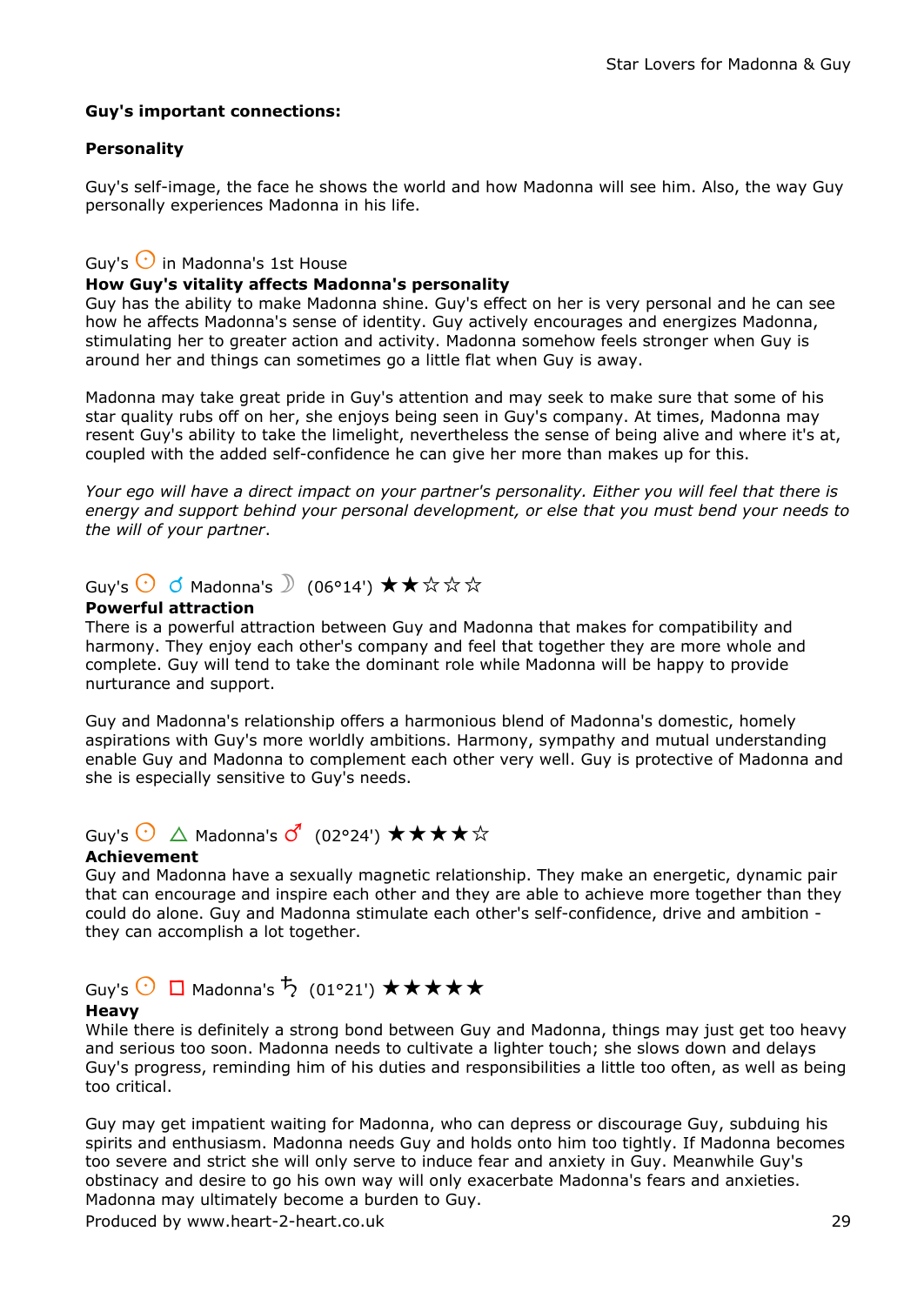## Guy's  $\bigodot$   $\angle$  Madonna's  $\Psi$  (00°29')  $\star \star \star \star \star$

#### Confusion

Madonna is somehow elusive or unfathomable to Guy, she is not always what she appears to be and, as a result, misunderstandings can easily creep into Guy and Madonna's relationship. Madonna can also be elusive, unreliable and even dishonest. Madonna may appear submissive but in fact uses subtle means to control or undermine Guy.

Difficulties are likely to be exacerbated if either Guy or Madonna start to put the needs of the relationship before their own because that could result in them losing their direction. They could become increasingly confused about what was important and what was not.

Misunderstandings, doubts, confusion and distrust will eventually undermine Guy and Madonna's relationship unless other, more positive aspects of the relationship, exert a strong, protective influence. Guy can feel spiritually and emotionally undermined by Madonna, while she may increasingly feel Guy takes her for granted.

#### Guy's  $\frac{1}{1}$  in Madonna's 1st House

#### How Guy's optimism influences Madonna's personality

Guy inspires Madonna with his enthusiasm and sense of adventure and he can have a very uplifting and positive effect on her. Guy can prove lucky for Madonna, he has the ability to bring her greater optimism and self-confidence and when they are together, Madonna feels the sky is the limit, and that she is much more capable of achieving her goals.

Guy's has a larger than life presence and can inspire Madonna, he may act as a guide or guru, helping her develop her educational, metaphysical or spiritual aspirations.

Guy tends to adopt a happy-go-lucky approach to life when they are together and gives Madonna the added confidence and faith in herself to help her make her dreams come true.

Your partner has the ability to cheer you up and to help you personally to grow and develop. You may at times feel that too much is expected of you. If this happens, remember that you don't always have to keep up with your partner's pace.

## Guy's  $\overline{f}$   $\Box$  Madonna's  $\overline{f}$  (02°27')  $\star \star \star \star \star$

#### Mutual support

Guy and Madonna can provide each other with much mutual help and support. They could be very productive together. Madonna's prudence and practicality could blend well with the larger than life, optimistic talents of Guy. However, Madonna needs to guard against being too cautious or critical of Guy since she may inadvertently stifle some of his cherished dreams.

In time Guy may become increasingly reluctant to share his high hopes for fear that Madonna's critical eye will pull them apart, thereby undermining Guy's confidence and optimism. Guy may feel that Madonna cramps his style, while Madonna may think Guy too superficial or shallow. Madonna may well frustrate and delay Guy. Disagreements may focus around financial or business matters.

There is also likely to be conflict between Madonna's need for material security and Guy's happygo-lucky approach to life and his interest in the metaphysical aspects of existence. Madonna may place too much responsibility upon Guy, while Guy's apparent recklessness may make Madonna feel fearful or inadequate. The essential natures of Guy and Madonna may differ too much with Madonna appearing too selfish, while Guy appears to be too open, honest and reckless.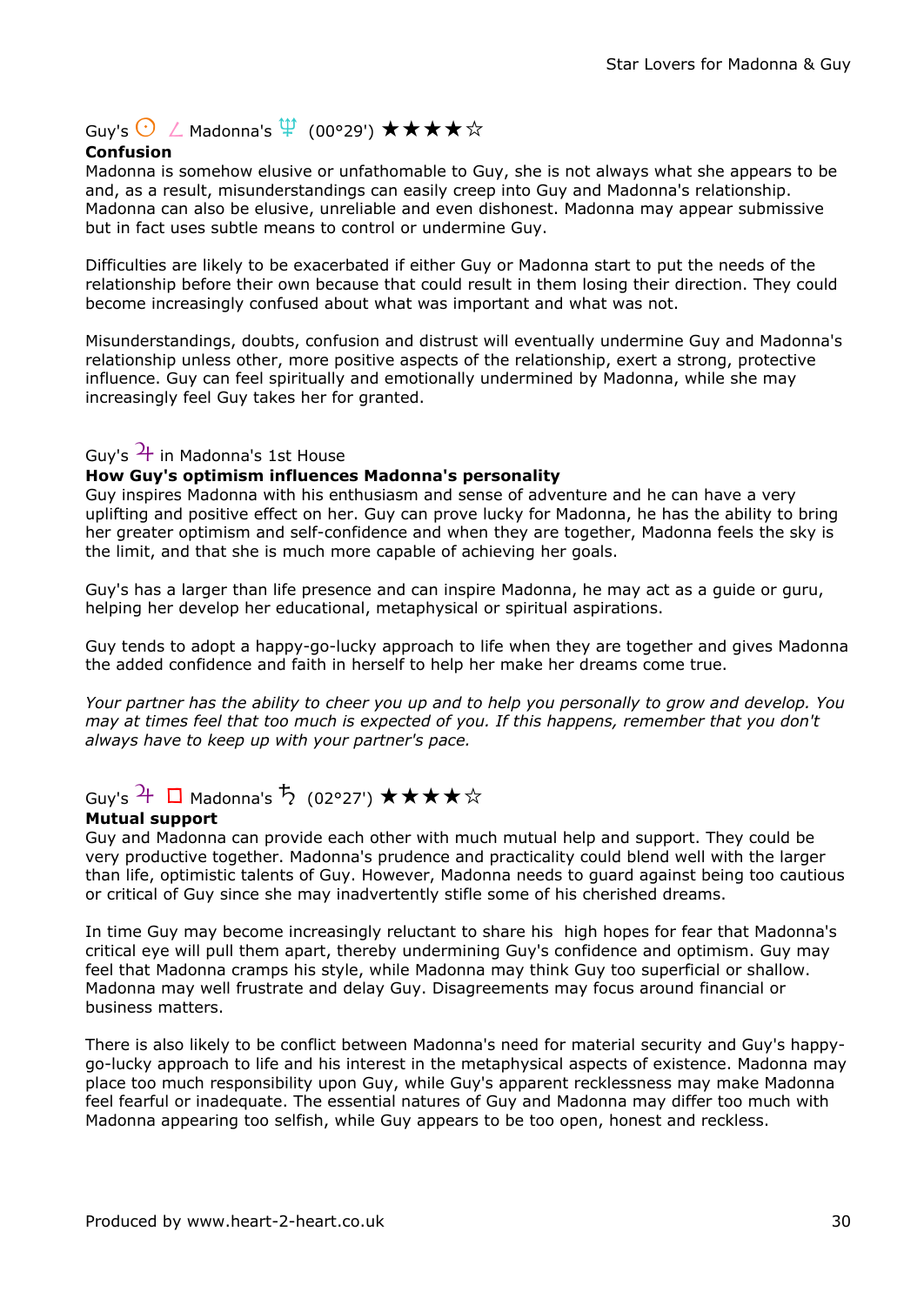## Guy's  $\frac{1}{4}$  / Madonna's  $\overline{\psi}$  (00°36')  $\star \star \star \star \star$

#### Misunderstandings

If either Guy or Madonna is prone to indulge in dissolute habits, wanton, lustful or sensual pleasures, then together they may well exacerbate these tendencies in each other. Over time this may have a thoroughly unsettling and corrupting influence upon Guy and/or Madonna which could easily get them into difficult situations.

Madonna can adversely affect Guy's self-confidence, good intentions and optimism. Guy will find Madonna elusive, vague and sometimes even dishonest. Eventually, disagreement and misunderstandings over metaphysical or moral matters could spoil the relationship. Unless other mitigating factors in your being together apply, this relationship may be undermined by mutual distrust, delusion and even deception.

### Guy's the in Madonna's 1st House

#### How Guy's originality affects Madonna's personality

Guy and Madonna's relationship is 'no ordinary love'. There is a certain electricity in the air when they get together, a dynamic attraction and mutual fascination. Compared to Madonna, Guy may be a bit of a non-conformist, revolutionary or just downright contrary. Guy's attempts to tread a fine line between maintaining his individuality, while keeping a committed and supportive relationship with Madonna alive, may drive her up the wall.

Guy may encourage Madonna to change her life on a very personal level and even drastically change her appearance. Madonna can be very demanding and choosy when it comes to making a commitment and won't settle for just anyone. Part of the appeal of Guy for her is that there is something different, even odd, about him. Whether it's glamour, a certain 'star appeal', Guy has that certain something which captures her imagination.

At times however, Guy can be domineering, bossy and even awkward when it comes to getting his own way. Guy is drawn to Madonna but does not like to be dominated or restricted, and, given the choice between a stable, predictable situation or a more open relationship and greater freedom Guy may well choose the option that gives greatest freedom.

Madonna may grow to find Guy's strong individualism, desire for independence and reluctance to make a serious commitment difficult. Madonna may find the more she attempts to pressure Guy into making a commitment the more irritable, unreliable and unpredictable he becomes. Consequently Guy and Madonna's relationship is unlikely to be a traditional affair.

Your partner may not treat you in a consistent manner and you can almost always count on reactions to you being different from what you expect. This could make you question your personal identity or stimulate you to express your originality.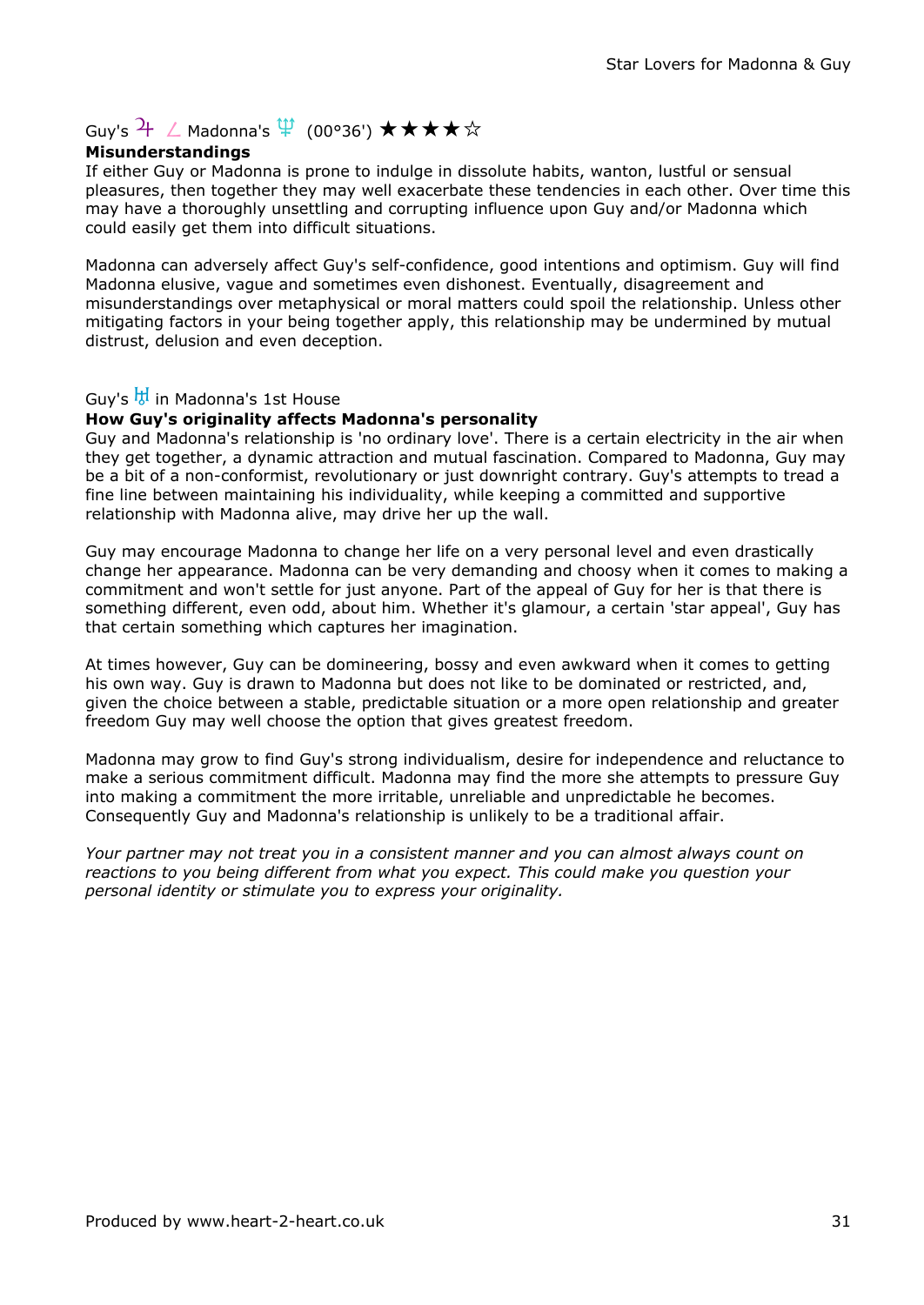### Guy's  $\frac{10}{10}$  in Madonna's 1st House

#### How Guy influences Madonna's personality

Guy may have a powerful, almost hypnotic hold over Madonna at times. Like a Guru or mentor, Guy may be able to see great talent and potential in Madonna and may encourage her to make more of herself. There is a real possibility of Guy and Madonna becoming embroiled in energy draining power struggles. It seems that so much is at stake when they get 'up close and personal', that unconscious motives and hidden drives surface. They may both project all kinds of unsavoury characteristics on to each other, qualities they may have difficulty accepting in themselves.

If Guy and Madonna believe in past lives they may consider that they have some unfinished karmic business to work out from a previous life. Guy can have a rejuvenating effect, both physically and emotionally on Madonna. Guy's approach to their relationship has a lot to do with his need to confront, unmask and even undress Madonna. Guy emanates a mysterious intensity and sexuality, which may make Madonna a bit uncomfortable at first, especially if Guy's anxieties are triggered and he becomes increasingly possessive of Madonna.

When it comes to sex, Guy will tend to play the dominant role. Guy's need for sexual gratification is strong, something which Madonna seems to easily arouse in Guy. However, if Guy's preoccupation with sex makes him a slave to his desires, Madonna may grow to find his constant attention uncomfortable. Guy may be reluctant to let Madonna know how vulnerable he sometimes feels and may use indirect methods or manipulation to get his way in the relationship. Together Guy and Madonna have the potential to establish a deep and meaningful personal relationship.

Your partner may help you to transform in some way by helping you to look deeply into yourself. If your partner sometimes seems too dictatorial, directing your every move, remember that, ultimately, we are really in charge of our own lives.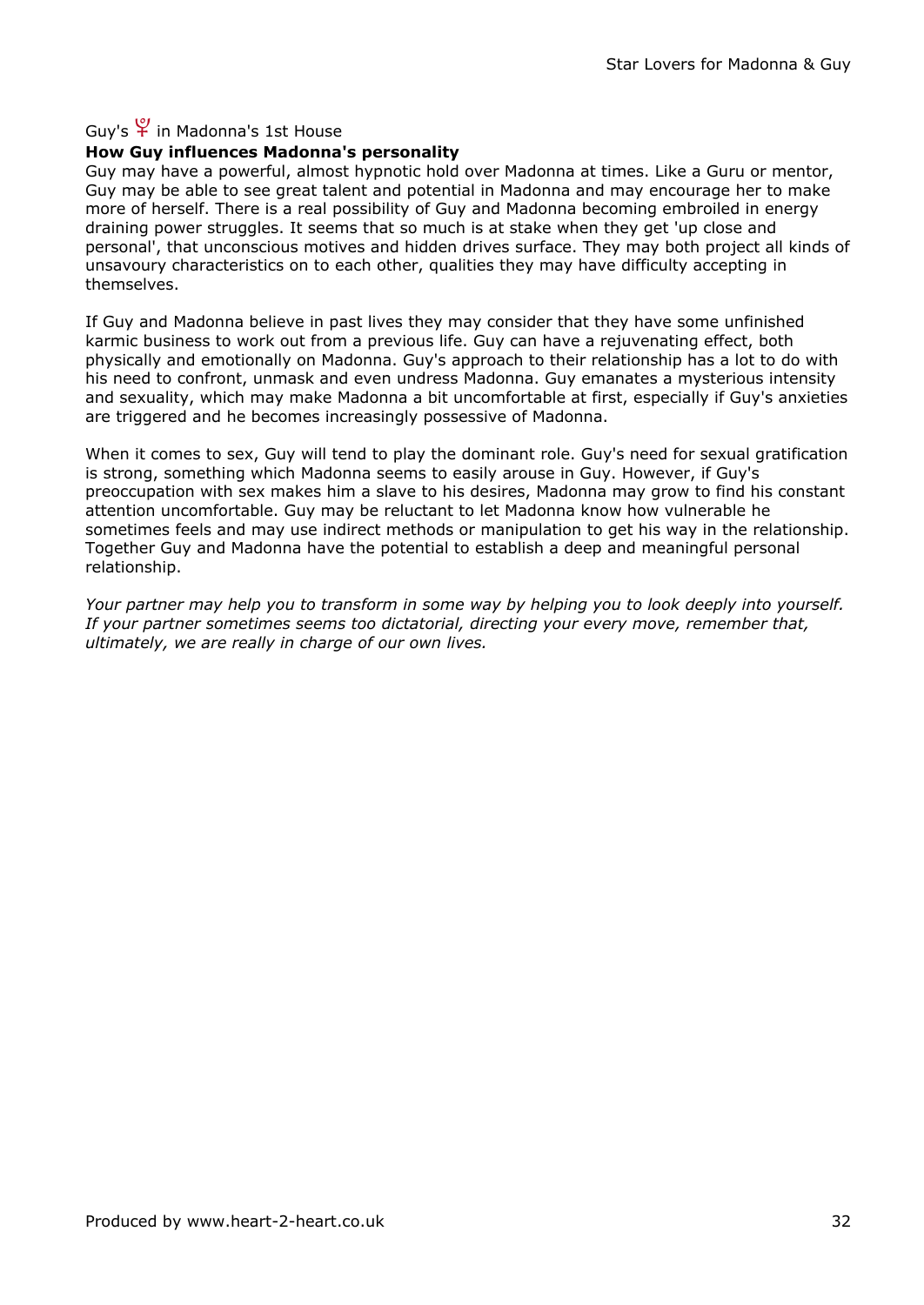#### Love and what you value most

Guy's impact on Madonna's sense of self-worth, her possessions, material security and personal value system.

#### Guy's  $\frac{6}{5}$  in Madonna's 2nd House

#### How Guy's words affect Madonna's values

Guy's suggestions can be of great benefit to Madonna. While he may not be aware of it, his opinion and words of encouragement (or criticism!) can actually affect Madonna's sense of self worth and self-confidence.

However, at times it may not be prudent for Madonna to get carried away with his ideas about what to do with her money, since however well meaning, Guy's ideas and opinions are likely to be subject to frequent changes and revision.

Nevertheless Guy will be eager to handle the details when it comes to finances and so Madonna needs therefore to be sure before getting too intimately involved with him on a financial basis.

Guy's words of support and encouragement can go a long way in helping Madonna to make more of her talents and abilities. If they do go into business together, Guy is likely to want to take care of the financial side of things and will never be short of ideas on how to make more money. It is important that lines of communication are always kept open and clear where financial matters are concerned.

There can be a great deal of discussion with your partner about your handling of money. This may only be as consultation, but if it is criticism and you want to change the subject, try talking about values and things that are important in life.

## Guy's  $\frac{Q}{I}$   $\frac{Q}{I}$  Madonna's  $\frac{H}{I}$  (00°24')  $\star \star \star \star \star$

#### **Stimulating**

Madonna stimulates and awakens Guy's mind, inspiring him and giving him many original ideas. Guy can learn a lot from the association and in turn can encourage Madonna to make more of her insight and intuition. Guy and Madonna enjoy each other's company and conversations, each having a stimulating affect on the other, with a vigorous and sparkling repartee and exciting exchange of ideas.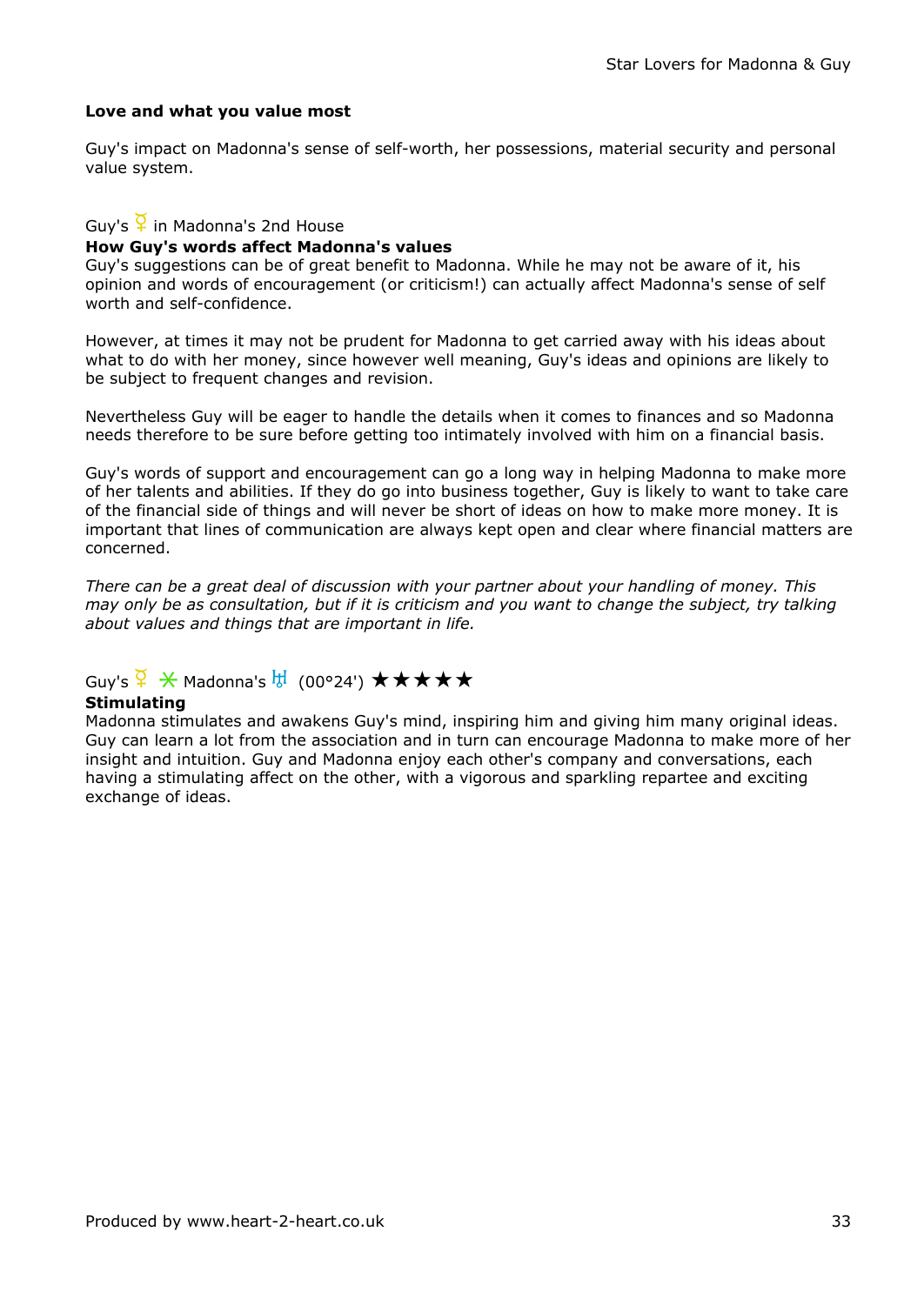### Guy's  $\frac{6}{5}$  in Madonna's 2nd House

#### How Guy's charms affect the way Madonna feels about him

Guy can make Madonna feel like a million dollars. They enjoy life together and spending money, usually Madonna's money.

Guy finds Madonna very attractive and adorable and when he tells her how lovable and beautiful he thinks she is, then this does wonders for Madonna's self-worth and self-esteem. Guy really does have a high opinion of Madonna while she does value his appreciation and sets a lot of store by his charm and social graces.

Guy can be very supportive of Madonna, and she may do well financially through her association with him.

Since Guy and Madonna share many similar values they can usually reach mutual understanding and co-operation on most things and therefore their relationship can offer them both emotional and material stability.

Guy and Madonna enjoy the good things in life and there may be times when their desire for life's little luxuries (and sensual excess) takes its toll on their wallets and waistlines.

You may sometimes see your partner as frivolous in spending money, primarily your money, and this could become an issue. You might discover, however, that occasionally it can be pleasurable to spend money just for sheer enjoyment.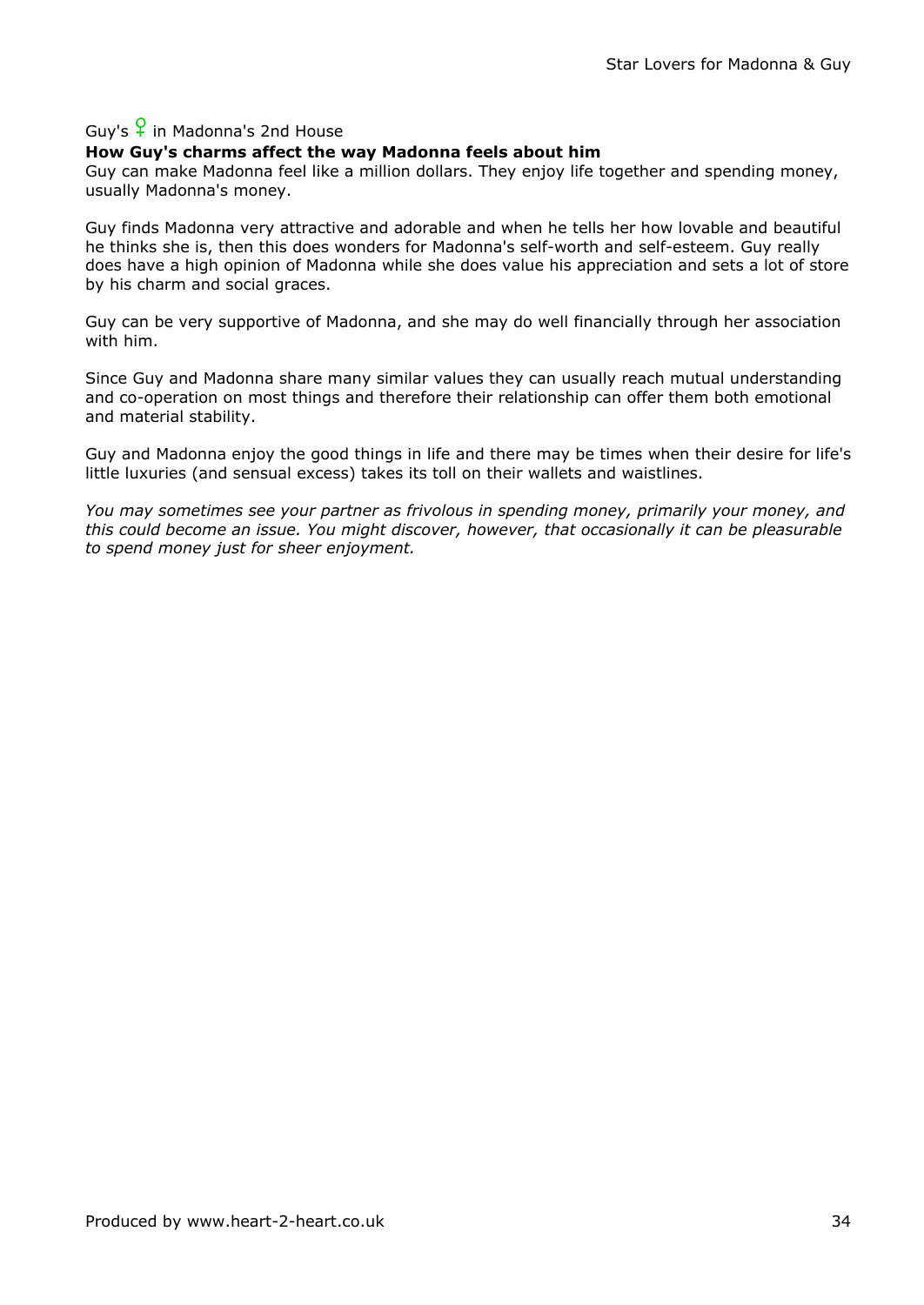#### How you communicate

How Guy might affect Madonna's further education, maybe the way she is with her brothers and sisters and how she responds to local community activities and to her family.

#### Guy's  $\overline{\Psi}$  in Madonna's 3rd House

### How Guy's altruism influences Madonna's ability to understand

Guy and Madonna's relationship may have its fair share of misunderstandings and communication problems. At times Guy's approach to conversations may leave a lot to the imagination and so, in order to get the message, Madonna may feel the need to regularly read between the lines when he is talking.

Guy may be prone to mixing fact and fiction, using innuendoes that could have an undermining effect on Madonna who is apt to be aware that something is amiss. If such situations were to arise, Guy may not be able put his finger on what is wrong except to admit certain unease.

Nevertheless, Guy's insight and understanding can be a great benefit to Madonna, especially in areas of study, since he can often be very skilled in describing and explaining things in the form of pictures and images. Guy has a knack for finding solutions not based on common sense or logic and will encourage Madonna to use her intuition and make more of her creative mental and writing talents.

Guy can inspire Madonna and brings out a deeper dimension to her perspective on life, love and the universe, encouraging her special interests and latent abilities. It is important that Guy and Madonna develop a relationship based on mutual trust and sympathy, otherwise, Madonna may feel unable to trust telling Guy too much for fear of being undermined through gossip and misunderstandings.

Whether Madonna is aware of it or not, she has a way of making some situations less clear and straightforward than Guy would wish. At times Guy seems to be able to pick up on, and tune into, Madonna's thoughts and it may appear that Guy and Madonna have an almost telepathic mental link or connection which can bring about much mental sympathy and understanding between them.

Communications with your partner can be better on the non-verbal than the verbal level. In conversation your partner may not seem clear or direct. If, however, you tune in on the vibrations rather than the words, understanding will be greater.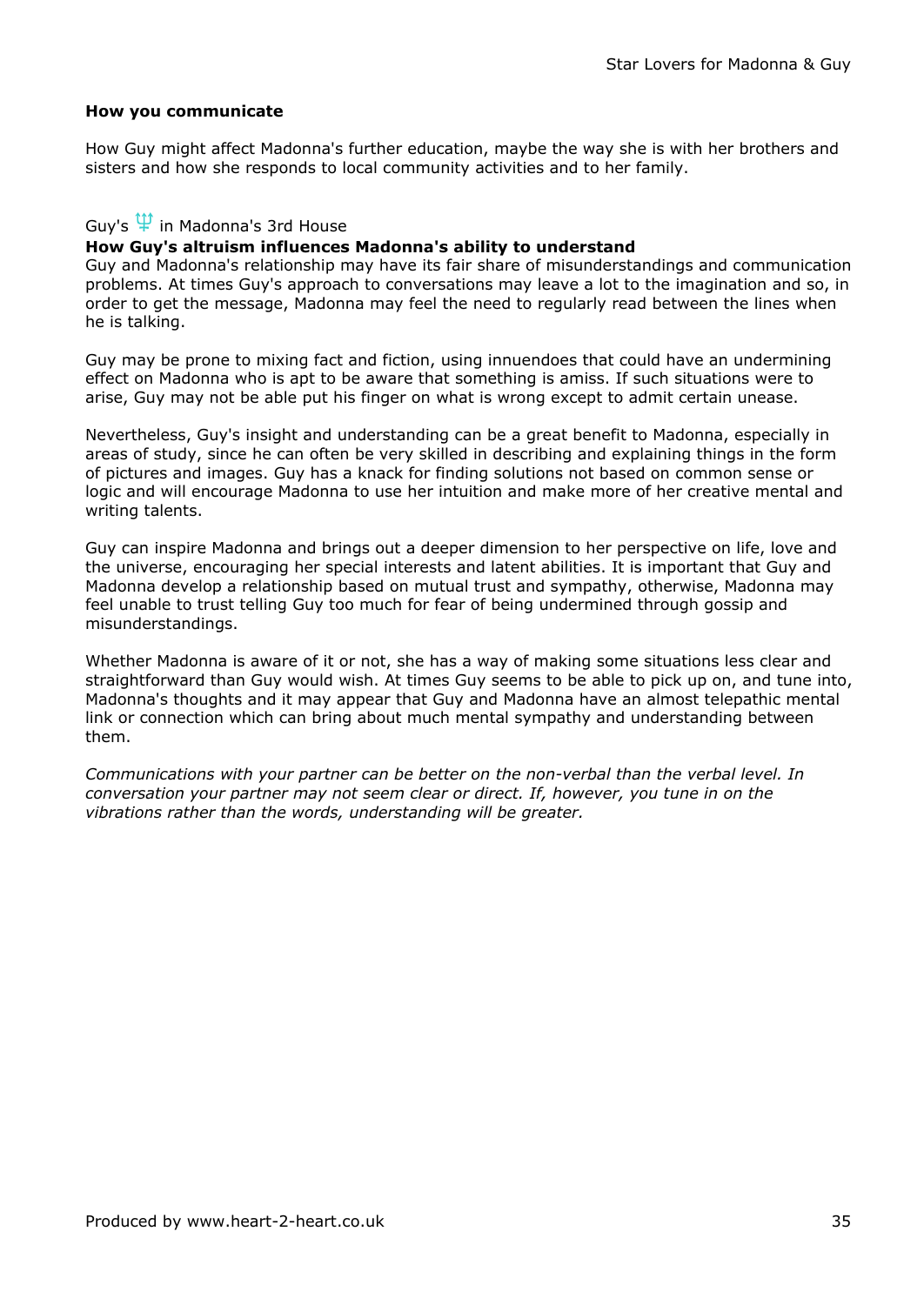#### Life and death issues

Intense and weighty issues: death, obsessions, repression, jealousy, taxes, joint resources, inheritances and other people's possessions. What Guy wants or needs sexually.

#### Guy's  $\mathcal{D}$  in Madonna's 8th House

#### How Guy's way of behaving affects Madonna's recourses and sexuality

It probably wasn't very long after Guy and Madonna met that they became aware of a powerful connection between them. Their relationship will be an all or nothing affair, emotionally and sexually intense and at times it may be difficult for either of them to exercise emotional control.

Nevertheless, during periods of personal change and upheaval, Madonna is likely to benefit from Guy's help, both emotionally and financially because he seems to know just how to make Madonna's juices flow. In fact, there may be times when an almost constant need for sexual gratification dominates their relationship. Guy will act as a catalyst in Madonna's life and she can, if needed, rely on his support.

Guy will be willing to use his resources to help Madonna change and transform herself, and her life, at the deepest level. With sexuality and intimacy very much to the fore, Guy may bring Madonna the confidence to really come to terms with deep issues of trust; learning to be vulnerable through developing a deep desire for greater intimacy within their relationship.

At times Guy can appear possessive but he does offer the possibility of bringing stability into Madonna's life. Not only is the sexual side of Madonna's nature aroused by him, but so too is the potential of a deep spiritual awakening. This is likely to occur when they really get 'up close and personal'.

While power struggles can manifest from time to time over issues of money, sex, and power within the relationship, this is a reflection of deeper issues of trust that will surface between Madonna and Guy as their relationship grows and evolves, through periods of personal and spiritual rebirth and transformation.

Most likely you find that your partner is either more the 'responder' than the 'aggressor' in sex or else that your partner manipulates you in this area, but through gentleness, so if manipulation is the route, it will be subtle.

Guy's  $\sum \Delta$  Madonna's  $\frac{Q}{I}$  (06°13')  $\star \star \star \star \star \star$ 

#### **Open**

This is a very good aspect to find in a relationship since quick understanding of each other's thoughts and feelings keep lines of communication open and running smoothly. There is intellectual and emotional understanding and compatibility between Guy and Madonna.

They enjoy each other's companionship and their conversations are lively and interesting. Mutual understanding helps foster intellectual development in both Guy and Madonna. Shared interests keep them both stimulated in one another's company and, at times, their ability to understand each other's thoughts may even give the impression there is a telepathic link between them.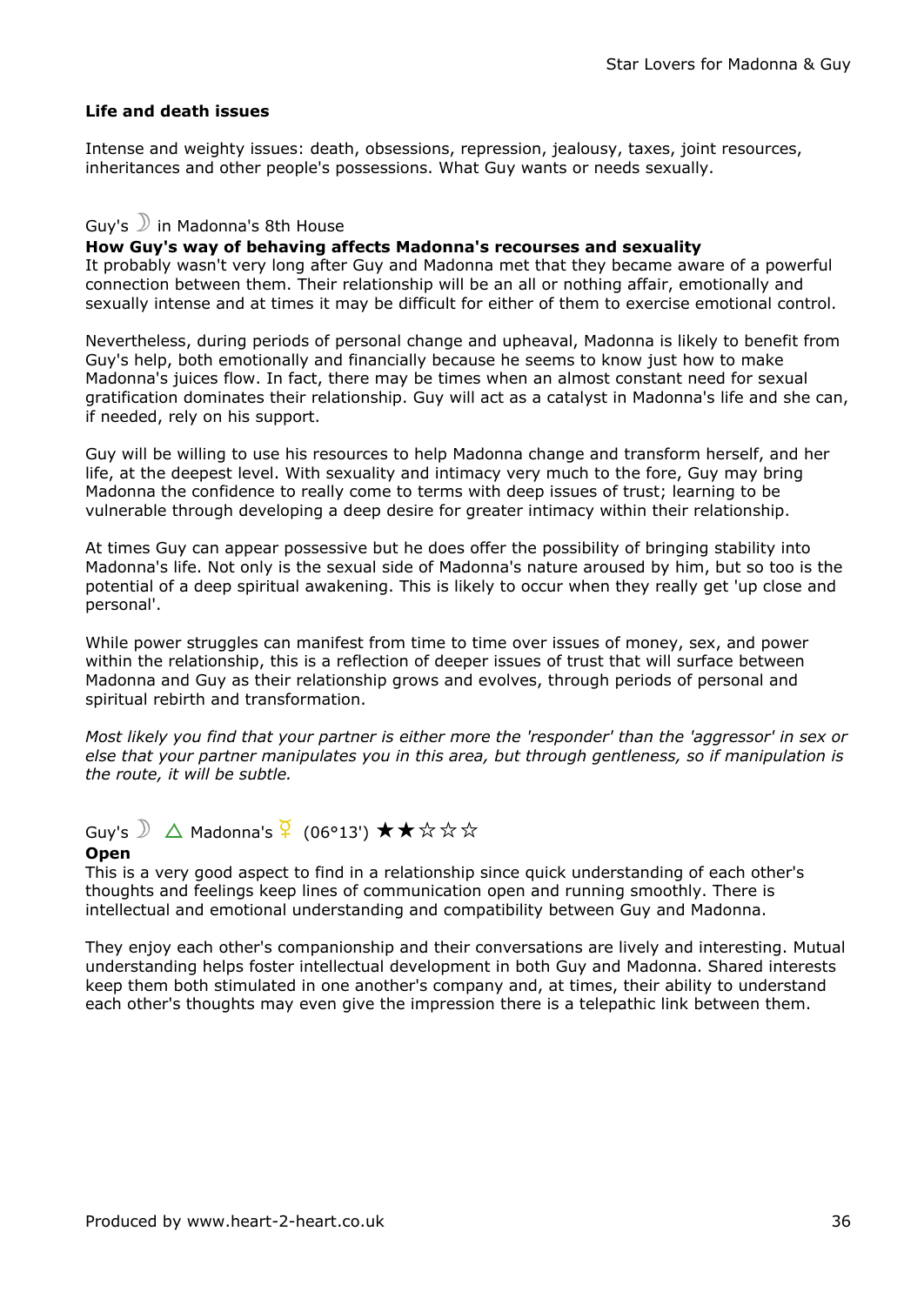## Guy's  $\bigcirc$   $\Box$  Madonna's  $\frac{6}{5}$  (01°06')  $\star \star \star \star \star$

#### Excessive indulgence

Whatever the subsequent difficulties, there is a great deal of love and affection between Guy and Madonna. While not of particular concern in their relationship, Guy and Madonna do have a tendency to overdo things when they get together, whether physically, sensually or financially. Excessive indulgence can undermine Guy and Madonna's relationship.

Guy and Madonna's tastes and social inclinations are likely to differ and may be a cause of minor conflicts and misunderstandings. However, there is a strong attraction and mutual affection that will militate against potential problems.

## Guy's  $\partial$   $\partial$  Madonna's  $\overline{f}$  (03°03')  $\star \star \star \star \star$

#### Expectations

Guy and Madonna's relationship has the potential for much mutual happiness and good fortune. This is a larger than life combination and so, while they can grow and prosper together, they can overdo it. In fact, Madonna may be guilty of promising more than she can deliver, whilst Guy in turn, can over-estimate Madonna's abilities and capacities. Guy may expect too much of Madonna.

While Guy and Madonna have a sentimental attachment towards one another, somehow they may feel their relationship doesn't live up to what may be unrealistic expectations, leaving each other open to disappointment and disillusionment.

At times Guy may try to take advantage of Madonna, again demanding and expecting too much. Alternatively Madonna may try to impose her religious, moral or philosophical values on Guy. Nevertheless, if they can somehow manage to tame their excesses, they can be very good for each other.

# Guy's  $\mathbb D$  o<sup>o</sup> Madonna's  $\overline{\Psi}$  (02°51')  $\bigstar\bigstar\bigstar\bigstar$

#### Disappointment

When Guy and Madonna first met they may have felt a powerful, almost psychic link between them. While Guy and Madonna have the potential for a very loving and romantic relationship, unrealistic expectations of each other could eventually cause disillusionment and disappointment.

There is a great deal of sensitivity between Guy and Madonna and they may at times feel too emotionally involved or overwhelmed by each other. Madonna can appear elusive, unreliable or untrustworthy to Guy, (Madonna may even be deceptive), causing him much trouble and emotional turmoil.

At their worst Guy and Madonna can bring out the most unpleasant side of each other, indulging in immoral and anti-social conduct. Madonna may have a subtle but corrupting influence on Guy, while Guy may encourage Madonna's lack of responsibility and any latent dishonest or delinquent tendencies.

# Guy's  $\mathbb{D}$   $\Delta$  Madonna's  $\mathfrak{P}$  (02°17')  $\star\star\star\star\star$

#### Emotional support

Guy and Madonna can offer each other tremendous emotional support in a close relationship, especially during periods of major personal change and upheaval. Madonna enlarges Guy's worldview and potential and stimulates his imagination. Guy and Madonna share a strong physical attraction that can prove intense, passionate and provocative, challenging each other to travel uncharted territory together.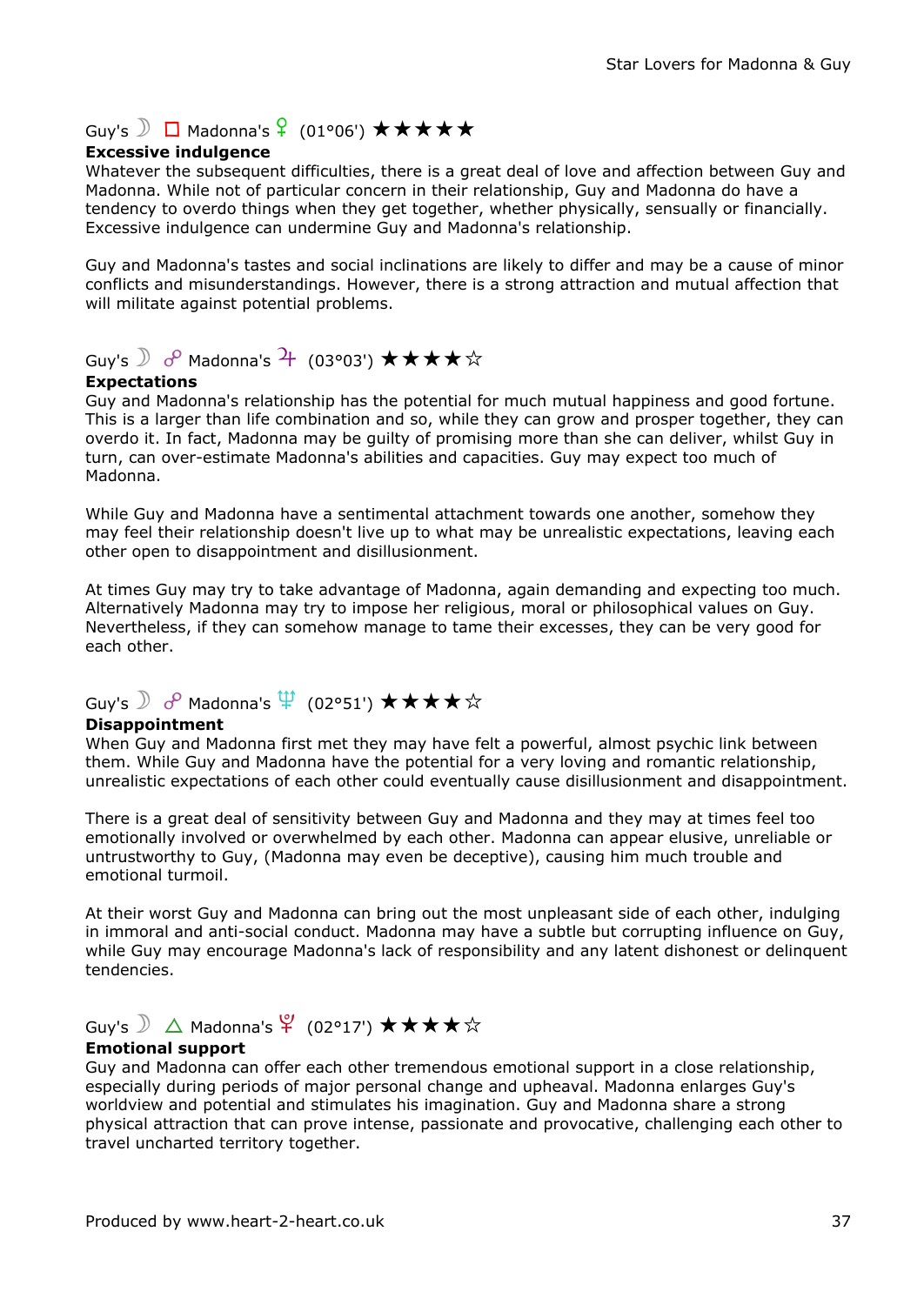### Guy's  $\overline{5}$  in Madonna's 8th House

#### How Guy's discipline affects Madonna's resources and sexuality

While there is a strong bond that seems to draw Guy and Madonna together, the area of sex and intimacy can be a tricky one to deal with. It may be that Madonna finds it difficult to really let go when she gets 'up close and personal' with Guy. Unless they learn to communicate with each other and develop a strong bond of trust, then Guy may act a bit like a wet blanket on Madonna's inhibitions in the bedroom.

One or other, or both, may have a deep fear of being overwhelmed by the intimacy of it all and hold back until things become very intense. This would make Guy and Madonna's sexual relationship becoming one of extremes, with periods of relentless, insatiable sex being followed by periods of abstinence, not unlike that of a binge eater or drinker.

On another level, whether through circumstance or adversity, Guy and Madonna may be forced together, much closer than they would initially have chosen. This may require that, in their relationship, they could be forced to confront issues of trust, intimacy and dependency. Financial matters should be handled prudently, since there is the potential for Madonna to acquire additional financial responsibilities through her association with Guy.

Sex with your partner may not be innovative or extremely exciting, but there do not have to be serious limitations in this area. In fact, you can feel very secure with your partner because you know what to expect in your sex life.

# $G$ uy's  $\overline{\mathcal{D}}$   $\sigma^0$  Madonna's  $\overline{\mathfrak{P}}$  (07°44')  $\bigstar$  ☆ ☆ ☆ ☆

#### Distrust

Guy and Madonna may have a sense that destiny has brought them together, especially in the initial stages of the relationship. Madonna can inspire Guy while Guy can offer much needed stability and a sense of security to Madonna. However, it might not be long before the very real differences between Guy and Madonna emerge and how they manage this will determine the eventual outcome of their union.

Madonna may grow to feel that Guy squashes her dreams, censuring her for being too unrealistic and impractical. Guy forces responsibilities on Madonna, which she does not appreciate. Openness and clarity may be the first casualty of this relationship since it wouldn't take much for Guy and Madonna to distrust each other.

Madonna may not like Guy's materialistic view of life while Guy may find Madonna too idealistic or irresponsible. Guy may consider Madonna an impractical daydreamer. Disillusion or depression could undermine the relationship, eventually bringing out the worst in both of them. If this were to happen, then Madonna could become increasingly aloof, evasive and even deceitful while Guy, in turn, may become increasingly restrictive.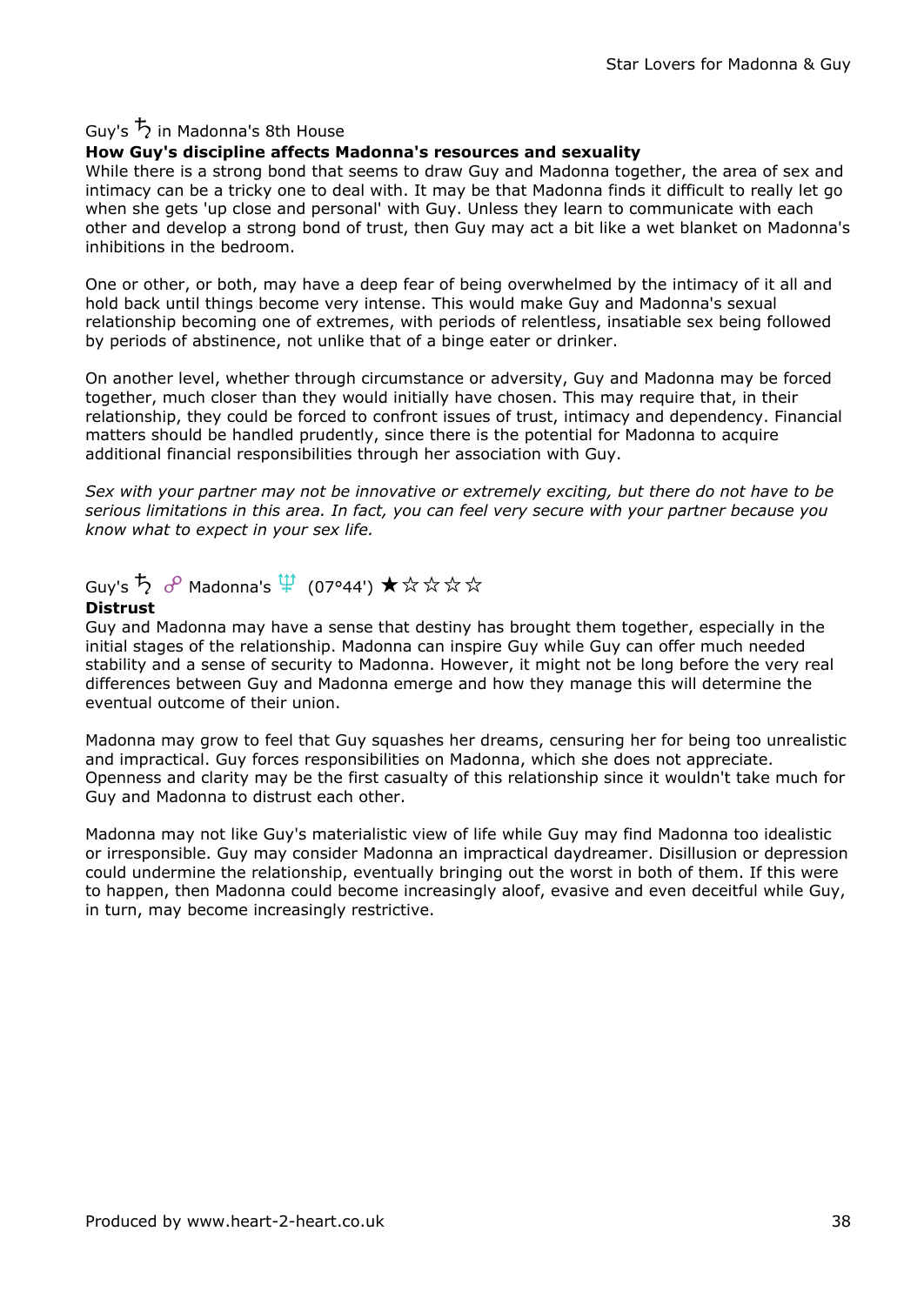#### Mysteries of the mind

Illusion, when things are not quite what they seem; secrets, ideals, deception and self-deception, dreams, intuition and drugs, illness, institutions, anywhere it is difficult to get a clear picture of what is going on, is likely to be hard for Guy to fathom.

### Guy's  $\overline{O}$  in Madonna's 12th House

#### How Guy's energetic drive affects Madonna's unconscious mind

Guy will be willing to work tirelessly from behind the scenes to assist Madonna in furthering her aims. However, if Guy cannot find a healthy outlet for his energy and drive, then the resulting frustration could prove a problem for the relationship - especially as indirect hidden aggression may undermine Madonna.

Guy and Madonna's relationship is probably a very private affair, the chemistry between them having a distinct, mysterious, erotic undercurrent. They have the potential to reach the heights of their romantic ideals but, in practice, it may be hard to stop the relationship spiralling down into the depths of sensual and sexual excess as Guy and Madonna struggle to resist being engulfed by their deep and insatiable desires.

Guy's influence on Madonna can be very subtle and emotional rather than obvious or objective. Both Guy's initiative and the idealism and self-sacrificing temperament of Madonna can work very well together especially when engaged in creative and artistic projects.

Madonna can have a soothing influence on Guy who is grateful for her companionship and understanding. Guy makes Madonna feel alive, helping her to make her dreams a reality and he also tends to be the one who will initiate things, often from behind the scenes.

This relationship can stir up deep feelings between Guy and Madonna and lust is very much to the fore. In time the dynamics between them may even prove disturbing or abusive in some way.

With such great sensitivity aroused between Guy and Madonna, open and honest communication may prove difficult. Guy is more likely to resort to covert aggressive tactics that may undermine Madonna. If he feels unable to express his anger openly for fear of jeopardising the relationship, then he may express the energy indirectly and may become impatient, impulsive and insensitive towards Madonna.

Whether through drink, drugs or sex, Guy may have the ability to drain Madonna's physical emotional and financial resources. If Madonna is particularly sensitive to Guy's impatience and aggression, this can have detrimental affect on her general health and emotional well being.

At their worst Guy and Madonna can have a demoralising effect on each other, bringing out the worst delinquent tendencies in both. Guy can excite the anxieties and fears of Madonna, while sapping her drive and courage. Great self-control may be required to keep their relationship from going to extremes.

It may seem to you that your partner is neither forceful nor aggressive and this allows you to act pretty much as you please. You are rarely ordered around; but somehow, surprising even to you, you usually accomplish just what your partner wants.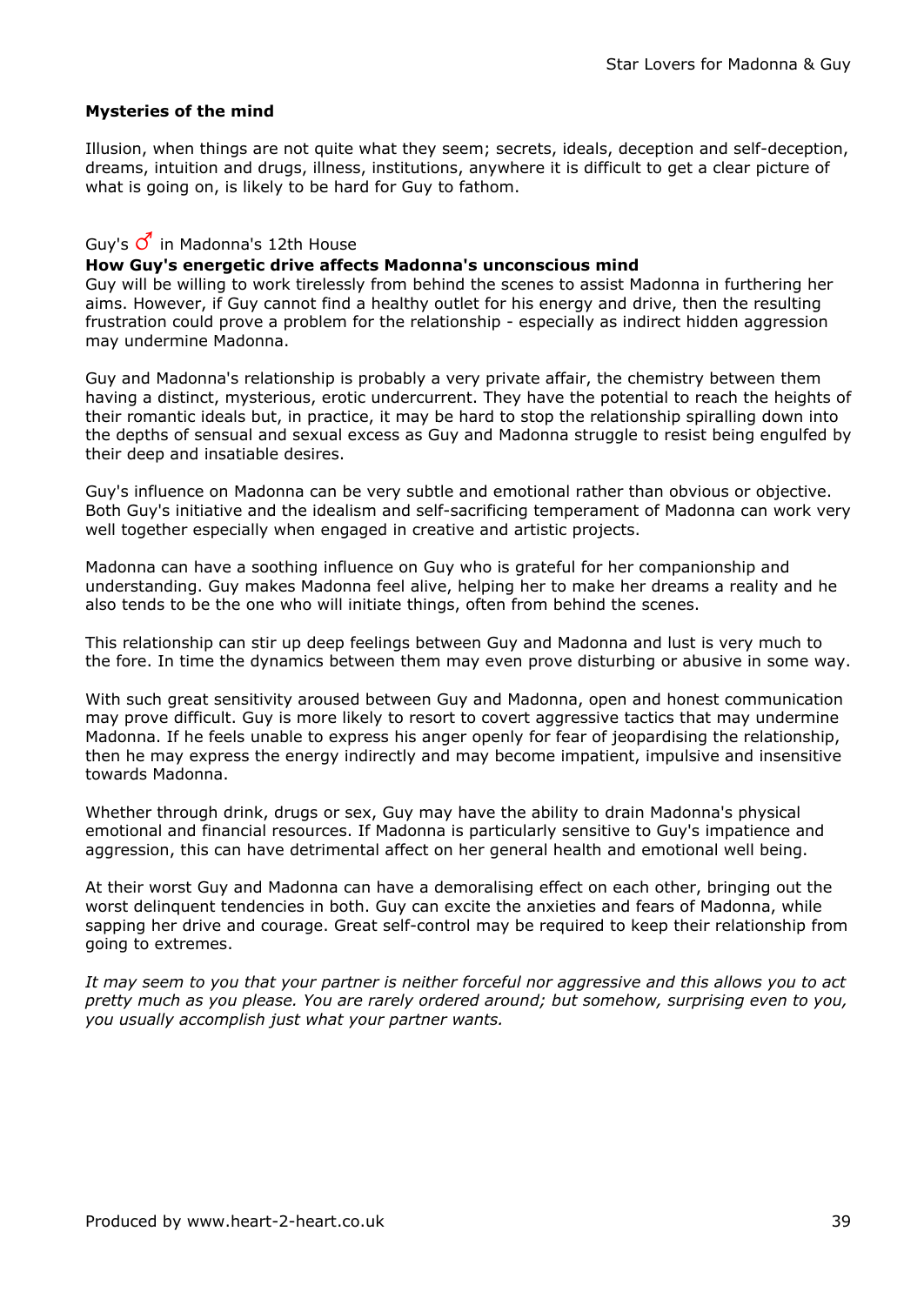Guy's  $\overrightarrow{O}$   $\overrightarrow{X}$  Madonna's  $\overrightarrow{P}$  (03°32')  $\overrightarrow{x}$   $\overleftrightarrow{x}$   $\overleftrightarrow{x}$   $\overleftrightarrow{x}$ 

#### Dynamic

This is a very harmonious and dynamic relationship with Guy and Madonna stimulating each other's aspirations and ambitions and complementing one another particularly well. They stimulate mutual helpfulness in achieving prosperity, although extravagance and a desire to take risks may occasionally endanger what they have, but this is an inevitable feature of what happens when these two get together.

Nevertheless their mutual support and encouragement promotes optimism and, in a way, they make their own luck. Together they have a strong desire for freedom and new experiences and while they may share big plans, they also have the potential to put them into action. As long as their ideas are not too unrealistic and they don't overextend themselves physically or financially, Guy and Madonna can accomplish a great deal together.

## Guy's  $\mathcal{O}' \triangle$  Madonna's  $\mathcal{P}$  (03°43')  $\star \star \star \star \star$

#### Endurance

Guy stimulates Madonna's ambitions, encouraging her to progress and giving her added selfconfidence in the process. Although Madonna puts the brakes on Guy, this may prove very helpful and productive in areas where Guy acts impulsively or impatiently, without foresight. This aspect of Guy and Madonna's relationship is an indicator of endurance.

Guy's courage, strength and physical drive can combine well with Madonna's caution and wisdom. If Guy and Madonna co-operate with one another, they can be very effective in joint projects and enterprises. Therefore, this relationship is excellent for practical accomplishments, overcoming obstacles and furthering Guy and Madonna's long-term ambitions.